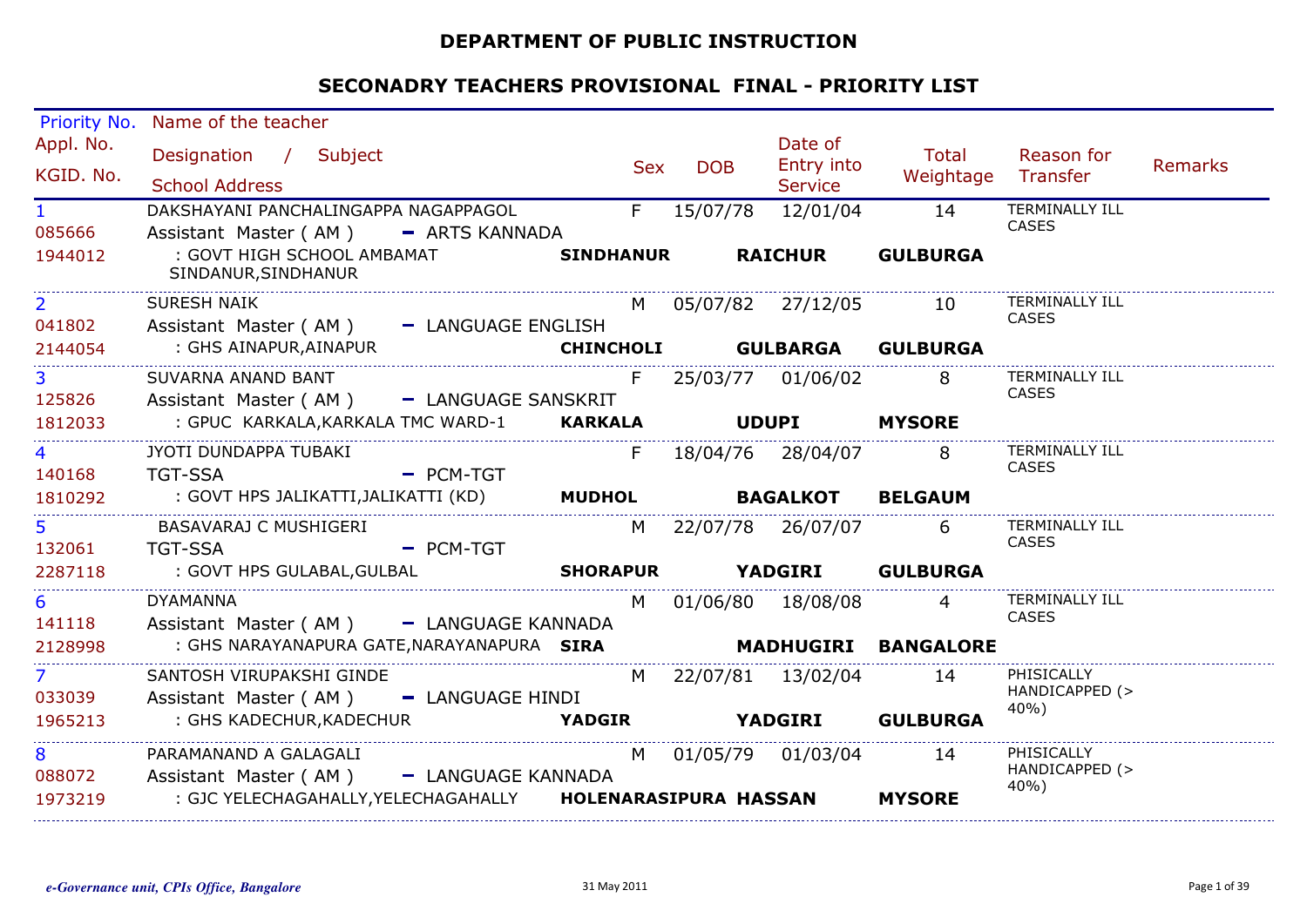| Priority No.              | Name of the teacher                                                        |                                  |                   |                                  |                             |                                      |         |
|---------------------------|----------------------------------------------------------------------------|----------------------------------|-------------------|----------------------------------|-----------------------------|--------------------------------------|---------|
| Appl. No.<br>KGID. No.    | Designation / Subject<br><b>School Address</b>                             |                                  | <b>DOB</b><br>Sex | Date of<br>Entry into<br>Service | Total<br>Weightage Transfer | Reason for                           | Remarks |
| 9 <sup>°</sup><br>220974  | VAIRAGE BALAJI<br><b>TGT-SSA</b><br>$-$ PCM-TGT                            | M <sub>1</sub>                   | 01/03/69          | 06/07/05                         | 10                          | PHISICALLY<br>HANDICAPPED (><br>40%) |         |
| 2109458                   | : M.H.P.S.VISHNUWADI,ARALIHATTI <b>ATHANI</b>                              |                                  |                   | <b>CHIKKODI</b>                  | <b>BELGAUM</b>              |                                      |         |
| 10 <sup>1</sup><br>128584 | APPASAHEB KOLI<br>Assistant Master (AM) - LANGUAGE HINDI                   |                                  |                   | M 15/07/76 24/12/05              | 10                          | PHISICALLY<br>HANDICAPPED (><br>40%) |         |
| 1967481                   | : GHS STN GHANAGAPUR, GUDOOR <b>AFZALPUR GULBARGA</b>                      |                                  |                   |                                  | <b>GULBURGA</b>             |                                      |         |
| 11 <sup>1</sup><br>131951 | ROOPAVATI S KOREGOL<br>Assistant Master (AM) - LANGUAGE ENGLISH            |                                  |                   | F 10/12/72 18/01/06              | 8                           | PHISICALLY<br>HANDICAPPED (>         |         |
| 1989376                   | : GHS MANNUR, MANNUR                                                       |                                  |                   |                                  | <b>GULBURGA</b>             | 40%)                                 |         |
| 12 <sup>2</sup><br>042426 | <b>GOPAL MOGER</b><br>Assistant Master (AM) - LANGUAGE HINDI               |                                  |                   | M 01/03/82 23/04/07              | 8                           | PHISICALLY<br>HANDICAPPED (><br>40%) |         |
| 2132780                   | : GPUC NAVUNDA,NAVUNDA                                                     |                                  |                   | BYNDOOR UDUPI                    | <b>MYSORE</b>               |                                      |         |
| 13 <sup>°</sup><br>053076 | PRAVEENKUMAR HALASIDDAPPA SANSUDDI<br>Assistant Master (AM) - ARTS KANNADA |                                  |                   | M 22/07/84 04/08/08              | $\overline{4}$              | PHISICALLY<br>HANDICAPPED (><br>40%) |         |
| 2205114                   |                                                                            |                                  |                   |                                  | <b>MYSORE</b>               |                                      |         |
| 14<br>034571              | RAVI PUJARI<br>Assistant Master (AM) - LANGUAGE KANNADA                    |                                  |                   | M 16/07/82 06/08/08              | 4                           | PHISICALLY<br>HANDICAPPED (><br>40%) |         |
| 2243098                   | : GPUC CHANDAKAVADI,CHANDAKAVADI                                           | <b>NAGAR</b>                     |                   | CHAMARAJA CHAMARAJAN MYSORE      |                             |                                      |         |
| 15<br>151985              | HANAMAPPA KALLAPPA HIREHOLI<br>Assistant Master (AM) - ARTS KANNADA        |                                  |                   | M 01/01/80 18/08/08              |                             | PHISICALLY<br>HANDICAPPED (><br>40%) |         |
| 2430878                   | : GOVT H.S. GOUR,GOUR                                                      |                                  |                   | BASAVAKALYAN BIDAR GULBURGA      |                             |                                      |         |
| 16<br>105137              | ANAND BASAPPA HANAMASAGAR<br>Assistant Master (AM) - ARTS KANNADA          |                                  |                   | M 01/06/81 23/08/08              |                             | PHISICALLY<br>HANDICAPPED (><br>40%) |         |
| 2243100                   | : GPUC CHANDAKAVADI, CHANDAKAVADI                                          | <b>CHAMARAJA</b><br><b>NAGAR</b> |                   | <b>CHAMARAJAN MYSORE</b>         |                             |                                      |         |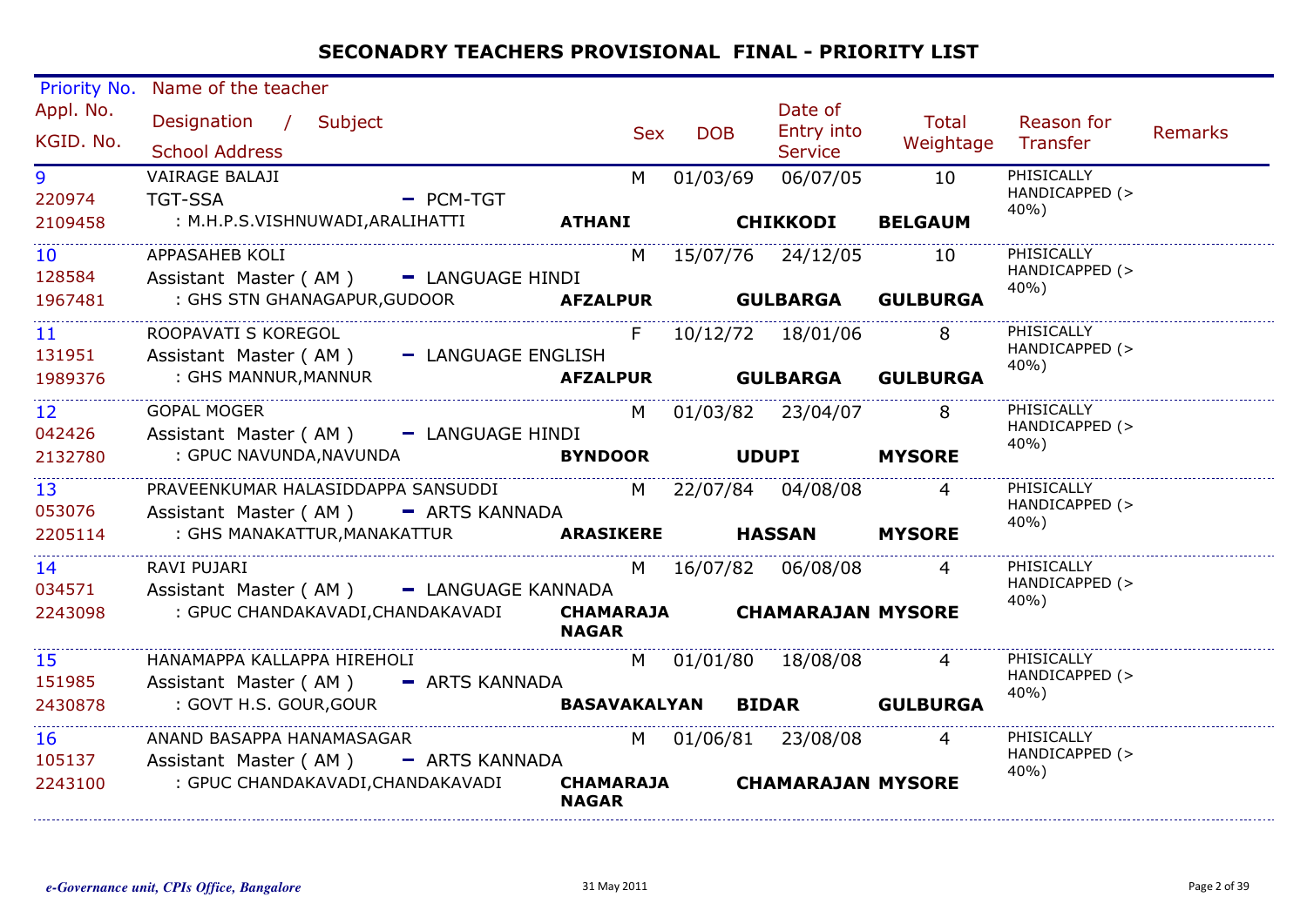| Priority No.                        | Name of the teacher                                                                                                                                                       |                                       |     |            |                                                   |                             |                                      |         |
|-------------------------------------|---------------------------------------------------------------------------------------------------------------------------------------------------------------------------|---------------------------------------|-----|------------|---------------------------------------------------|-----------------------------|--------------------------------------|---------|
| Appl. No.<br>KGID. No.              | Designation / Subject<br><b>School Address</b>                                                                                                                            |                                       | Sex | <b>DOB</b> | Date of<br>Entry into<br>Service                  | Total<br>Weightage Transfer | Reason for                           | Remarks |
| 17<br>144363<br>2390879             | <b>VIDYA HOSATTI</b><br>Assistant Master (AM) - LANGUAGE KANNADA<br>: GJC HEBBALU, HEBBALU                                                                                |                                       |     |            | F 01/06/83 27/08/08 4<br>K.R.NAGARA MYSORE MYSORE |                             | PHISICALLY<br>HANDICAPPED (><br>40%) |         |
| 18 (18)<br>122188<br>2243665        | SUDHA T HEBBALLI<br>Assistant Master (AM) - LANGUAGE HINDI<br>: GPUC KABBAHALLI, KABBALLI GUNDULPET CHAMARAJAN MYSORE                                                     |                                       |     |            | F 13/09/82 06/09/08                               |                             | PHISICALLY<br>HANDICAPPED (><br>40%) |         |
| 19<br>043336                        | DEEPA RUDRAGOUDA PATIL<br>Assistant Master (AM) - ARTS KANNADA<br>2287293 : GJC KODEKAL, KODEKAL                                                                          | SHORAPUR YADGIRI GULBURGA             |     |            | F 22/07/84 06/09/08                               |                             | PHISICALLY<br>HANDICAPPED (><br>40%) |         |
| $20 - 1$<br>162341<br>2293692       | APPASAHEB PATIL<br>Assistant Master (AM) - ARTS KANNADA<br>: GHS, NAVOOR,NAVOOR                                                                                           | <b>BELTHANGADY DAKSHINA KA MYSORE</b> |     |            | M 01/06/77 09/09/08 4                             |                             | PHISICALLY<br>HANDICAPPED (><br>40%) |         |
| 21<br>056919<br>2380374             | <b>NADAF LALSAB</b><br>Assistant Master (AM) - LANGUAGE KANNADA                                                                                                           |                                       |     |            | M 01/03/81 04/10/08 4                             |                             | PHISICALLY<br>HANDICAPPED (><br>40%) |         |
| 22<br>133837<br>2293441             | MAHANTESH PATIL<br>Assistant Master (AM) - LANGUAGE ENGLISH<br>: GHS, GURUVAINAKERE, KUVETTU BELTHANGADY DAKSHINA KA MYSORE                                               |                                       |     |            | M 29/08/78 25/08/08 3                             |                             | PHISICALLY<br>HANDICAPPED (><br>40%) |         |
| 23 <sup>2</sup><br>244186<br>584627 | SARASWATI SHIVAMURTHY SULTANPUR<br>Assistant Master (AM) - LANGUAGE KANNADA<br>BINNAL,BINHAL <b>YELBURGA KOPPAL GULBURGA</b><br>: GHS BINNAL,BINHAL                       |                                       |     |            | F 01/06/55 01/06/85                               | 50                          | WIDOWS                               |         |
| 24<br>022837<br>1401374             | SMT LALABI M KHAJI<br>Assistant Master (AM) - LANGUAGE KANNADA                                                                                                            |                                       |     |            |                                                   | F 01/06/71 12/03/97 14      | WIDOWS                               |         |
| $25 - 7$<br>062213<br>1757651       | SHASHIKALA BASAVANNEPPA NICHCHANAKI F 05/07/73 15/09/98 5<br>Assistant Master (AM) - LANGUAGE KANNADA<br>: GHS KODIGEHALLI, KODIGEHALLI KORTHA KORTHA KANGALORE BANGALORE |                                       |     |            |                                                   |                             | WIDOWS                               |         |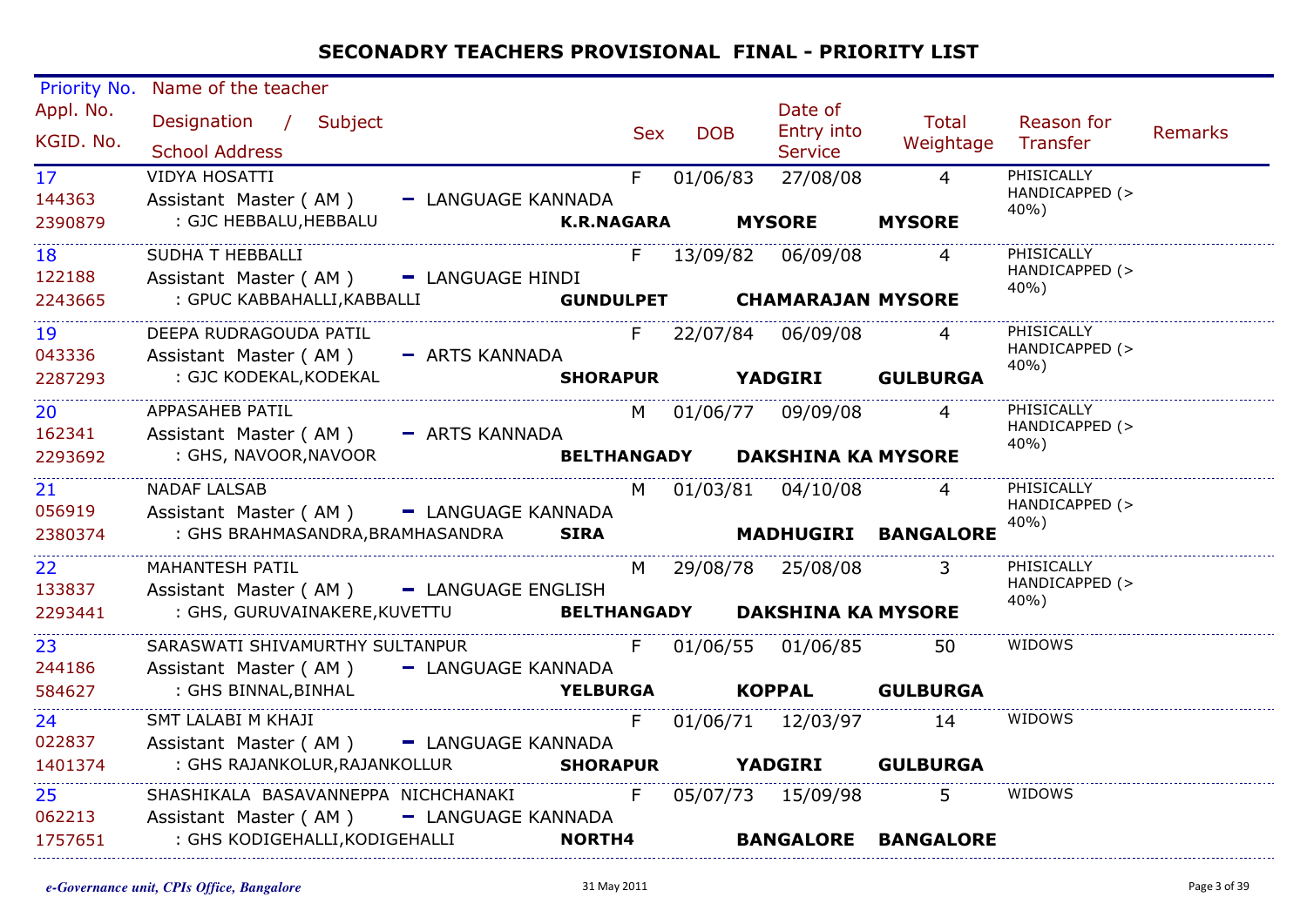| Priority No.           | Name of the teacher                                                                                   |                 |            |                                  |                        |                                                         |                |
|------------------------|-------------------------------------------------------------------------------------------------------|-----------------|------------|----------------------------------|------------------------|---------------------------------------------------------|----------------|
| Appl. No.<br>KGID. No. | Designation / Subject<br><b>School Address</b>                                                        | Sex             | <b>DOB</b> | Date of<br>Entry into<br>Service | Total<br>Weightage     | Reason for<br>Transfer                                  | <b>Remarks</b> |
| 26<br>010211           | PARASHRAM GURAV<br>Assistant Master (AM) - LANGUAGE ENGLISH<br>: GOVT H.S. KHATAGAON, KHATAGAON AURAD | M               | 05/03/60   | 03/08/04                         | 12<br><b>GULBURGA</b>  | DEFENCE CASES                                           |                |
| 900861017              |                                                                                                       |                 |            | <b>BIDAR</b>                     |                        |                                                         |                |
| 27<br>011492           | AMEENSAB SHAMASHUDDIN BURANGOL<br>Assistant Master (AM) - LANGUAGE HINDI                              |                 |            | M 01/06/62 03/09/04 12           |                        | DEFENCE CASES                                           |                |
| 1964633                | : GHS HIPPARGA,HIPPARGA [SN]<br>ARGA,HIPPARGA [SN] <b>JEWARGI</b><br>……………………………………………………………………………    |                 |            | <b>JEWARGI GULBARGA</b>          | <b>GULBURGA</b>        |                                                         |                |
| 28 3<br>121367         | JAYSHRI S ALUR<br>Assistant Master (AM) - LANGUAGE HINDI                                              |                 |            |                                  | F 20/07/77 29/11/05 10 | <b>DEFENCE CASES</b>                                    |                |
| 1810069                | : GOVT HIGH SCHOOL BENAL NH13,BENAL                                                                   | <b>BAGEWADI</b> |            | BASAVAN BIJAPUR BELGAUM          |                        |                                                         |                |
| 29<br>082645           | SHIVANAND BIRADAR<br>Assistant Master (AM) - LANGUAGE HINDI                                           |                 |            | M 01/06/66 04/08/08 4            |                        | <b>DEFENCE CASES</b>                                    |                |
| 2293476                | : GHS, BILIYOOR MADATHARU, BILIYOOR BANTWAL DAKSHINA KA MYSORE                                        |                 |            |                                  |                        |                                                         |                |
| <b>30</b><br>044586    | SHUBHALAXMI<br>Assistant Master (AM) - LANGUAGE HINDI                                                 | F.              |            | 04/11/83 26/08/08 4              |                        | <b>DEFENCE CASES</b>                                    |                |
| 2294464                | : GHS, KONAJE PADAV,BELMA<br><b>TALUK</b>                                                             |                 |            | MANGALORE DAKSHINA KA MYSORE     |                        |                                                         |                |
| 31<br>117131           | SUNITA DODAMANI<br>Assistant Master (AM) - CBZ KANNADA                                                |                 |            |                                  |                        | F 12/03/82 25/09/08 4 DEFENCE CASES                     |                |
| 2285995                | : GOVT HS HAYYAL (B), HAYYAL [B] <b>SHAHAPUR YADGIRI</b>                                              |                 |            |                                  | <b>GULBURGA</b>        |                                                         |                |
| 32<br>030360           | MARADEPPA SIDDAPPA HEBBAL<br>Assistant Master ( $AM$ ) - DRAWING                                      |                 |            |                                  | M 04/04/67 11/12/08 4  | <b>DEFENCE CASES</b>                                    |                |
| 2118270                | : GOVT HIGH SCHOOL HIREBUDUR, HIREBUDUR DEVADURGA RAICHUR GULBURGA                                    |                 |            |                                  |                        |                                                         |                |
| 33<br>235730           | HANUMANTAPPA P DHUPAD<br>Assistant Master (AM) - LANGUAGE HINDI                                       |                 |            | M 18/05/59 06/11/85 48           |                        | <b>HUSBAND AND</b><br>WIFE BOTH IN<br><b>GOVERNMENT</b> |                |
| 1157606                | : GOVT HIGH SCHOOL<br>BOMMANHALLI, BOMMANAHALLI                                                       | <b>HANAGAL</b>  |            | <b>HAVERI</b>                    | <b>BELGAUM</b>         |                                                         |                |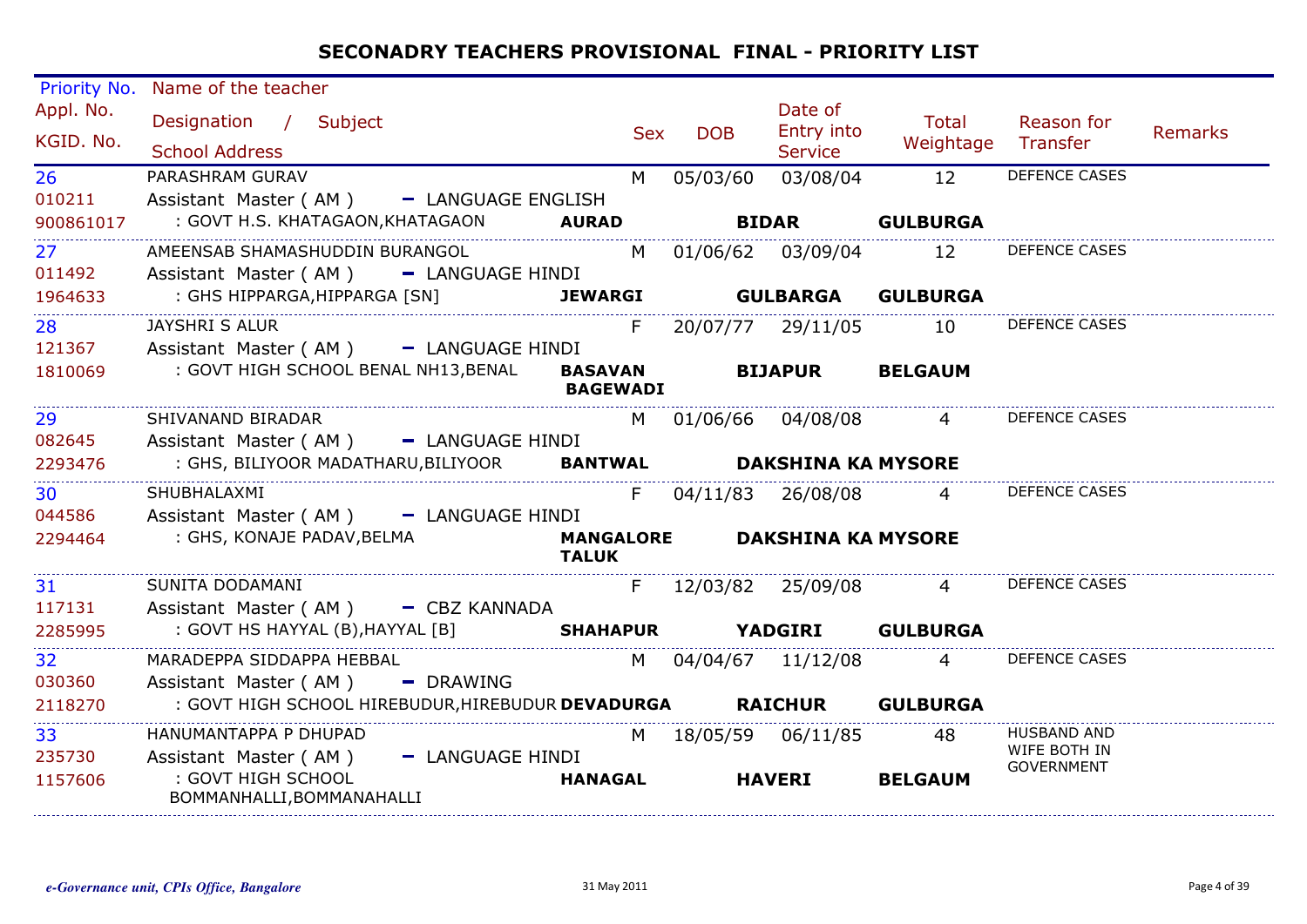| Priority No.              | Name of the teacher                                                                          |                            |               |                                         |                            |                                                         |         |
|---------------------------|----------------------------------------------------------------------------------------------|----------------------------|---------------|-----------------------------------------|----------------------------|---------------------------------------------------------|---------|
| Appl. No.<br>KGID. No.    | Designation / Subject<br><b>School Address</b>                                               | <b>Sex</b>                 | <b>DOB</b>    | Date of<br>Entry into<br><b>Service</b> | Total<br>Weightage         | Reason for<br>Transfer                                  | Remarks |
| 34<br>031848              | RAJASHREE G KORI<br>Assistant Master (AM) - ARTS KANNADA                                     | $F =$                      | 22/07/74      | 10/03/97                                | 26                         | <b>HUSBAND AND</b><br>WIFE BOTH IN<br><b>GOVERNMENT</b> |         |
| 1473224                   | : GOVT HIGHSCHOOL KITTUR, KITTUR                                                             | <b>BAILHONGAL</b>          |               | <b>BELGAUM</b>                          | <b>BELGAUM</b>             |                                                         |         |
| 35                        | SHIVAYOGI E NAREGAL                                                                          |                            |               | M 01/06/73 11/03/97 26                  |                            | <b>HUSBAND AND</b><br>WIFE BOTH IN                      |         |
| 133115<br>1360991         | Assistant Master (AM) - ARTS KANNADA<br>: GOVT HIGH SCHOOL<br>KADSHETTIHALLI, KADSHETTIHALLI | <b>HANAGAL</b>             | <b>HAVERI</b> |                                         | <b>BELGAUM</b>             | <b>GOVERNMENT</b>                                       |         |
| 36<br>056220              | MALLIKARJUN IRAPPA PENTED                                                                    |                            |               | M 14/12/72 07/09/98 24                  |                            | <b>HUSBAND AND</b><br>WIFE BOTH IN                      |         |
| 1756929                   | Assistant Master (AM) - LANGUAGE HINDI<br>: GOVT HIGHSCHOOL<br>NAYANNAGER, NAYANNAGER        | BAILHONGAL BELGAUM BELGAUM |               |                                         |                            | GOVERNMENT                                              |         |
| 37 <sup>2</sup><br>027959 | NASIRUDDIN M KALAKERI<br>Assistant Master (AM) - PCM KANNADA                                 |                            |               | M 01/06/74 02/09/98                     | $\overline{22}$            | <b>HUSBAND AND</b><br>WIFE BOTH IN                      |         |
| 1625704                   | : GHS MANNUR, MANNUR                                                                         |                            |               |                                         | AFZALPUR GULBARGA GULBURGA | GOVERNMENT                                              |         |
| 38<br>034336              | <b>BUSHRA NIKHAT</b><br>Assistant Master (AM) - PCM URDU                                     | F.                         |               | 12/01/74 14/06/99 22                    |                            | <b>HUSBAND AND</b><br>WIFE BOTH IN                      |         |
| 1572111                   | : GOVT H.S.(URDU) KAMTHANA, KAMTHANA BIDAR BIDAR GULBURGA                                    |                            |               |                                         |                            | <b>GOVERNMENT</b>                                       |         |
| 39<br>007896              | <b>USHA NAIK</b><br>Assistant Master (AM) - PCM KANNADA                                      | F.                         |               | 19/07/69 17/06/97 21.5                  |                            | <b>HUSBAND AND</b><br>WIFE BOTH IN<br>GOVERNMENT        |         |
| 1427764                   | : GHS PILLANGERE, PILLANGERE<br><b>SHIMOGA</b>                                               |                            |               |                                         | <b>SHIMOGA BANGALORE</b>   |                                                         |         |
| 40<br>091537              | ARATI RAMAYYA SHANBHAG<br>Assistant Master (AM) - PCM KANNADA                                | F.                         |               | 13/07/78  18/02/02                      | 16                         | <b>HUSBAND AND</b><br>WIFE BOTH IN                      |         |
| 1886187                   | : GHS MALIDNNI,MALDINNI                                                                      | <b>GOKAK</b>               |               | <b>CHIKKODI BELGAUM</b>                 |                            | <b>GOVERNMENT</b>                                       |         |
| 41<br>028730              | SMT RENUKA RAMCHANDRA PATIL<br>Assistant Master (AM) - PCM KANNADA                           | F                          |               | 14/03/77 01/06/02 16                    |                            | <b>HUSBAND AND</b><br>WIFE BOTH IN<br><b>GOVERNMENT</b> |         |
| 1934500                   | : G.H.S. SHINDIKURBET,SHINDIKURBET                                                           | <b>MUDALGI</b>             |               | <b>CHIKKODI</b>                         | <b>BELGAUM</b>             |                                                         |         |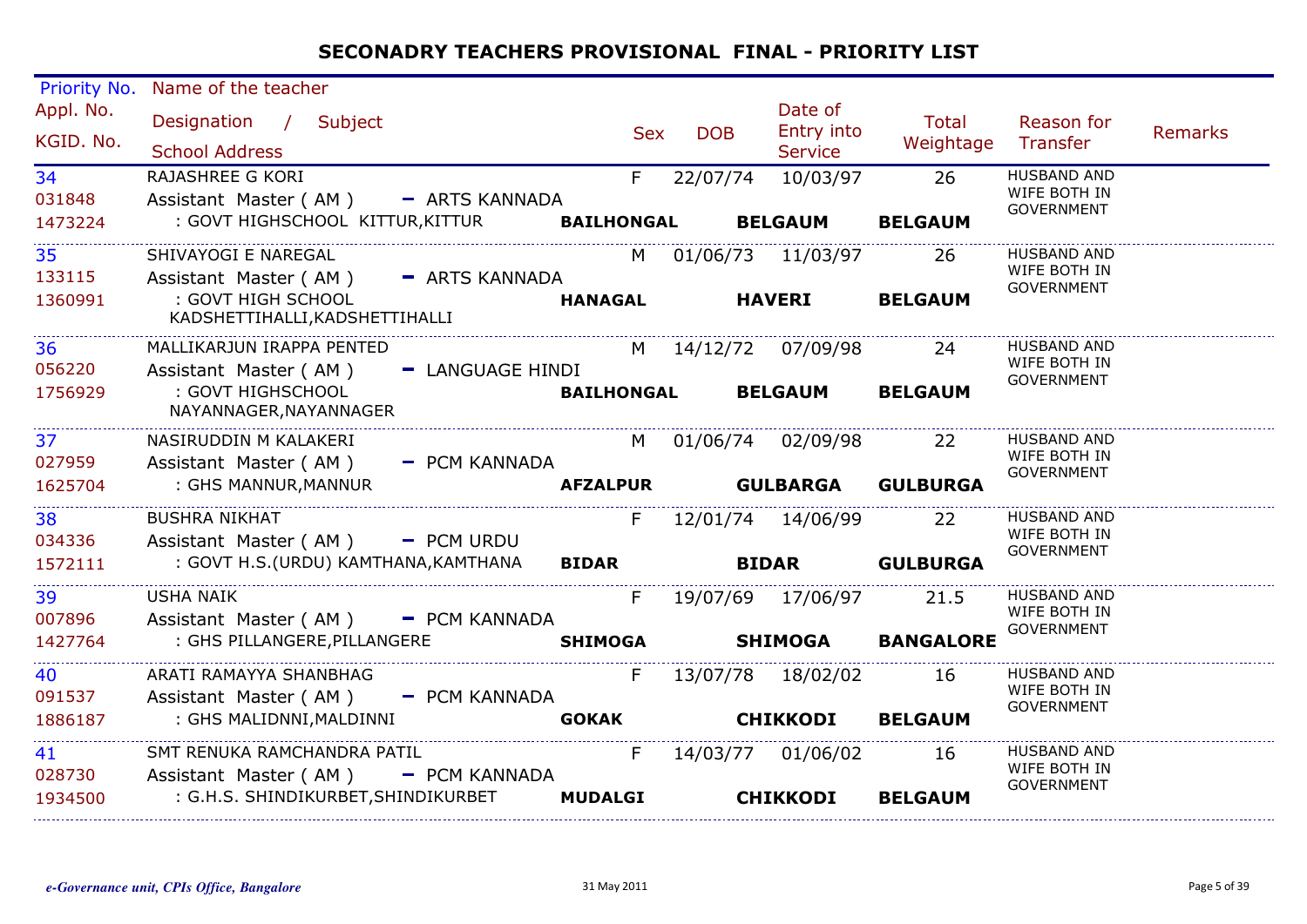| <b>Priority No.</b>     | Name of the teacher                                                                                                                    |                           |                             |              |                                         |                       |                                                         |                |
|-------------------------|----------------------------------------------------------------------------------------------------------------------------------------|---------------------------|-----------------------------|--------------|-----------------------------------------|-----------------------|---------------------------------------------------------|----------------|
| Appl. No.<br>KGID. No.  | Designation / Subject<br><b>School Address</b>                                                                                         |                           | <b>Sex</b>                  | <b>DOB</b>   | Date of<br>Entry into<br><b>Service</b> | Total<br>Weightage    | Reason for<br>Transfer                                  | <b>Remarks</b> |
| 42<br>056609<br>1903324 | JAGADISH K WADDAR<br>Assistant Master (AM)<br>: GHS KODLI, KODLLI                                                                      | - LANGUAGE ENGLISH        | M<br><b>CHINCHOLI</b>       | 18/10/77     | 01/06/02<br><b>GULBARGA</b>             | 16<br><b>GULBURGA</b> | <b>HUSBAND AND</b><br>WIFE BOTH IN<br><b>GOVERNMENT</b> |                |
| 43<br>019582<br>1812800 | RAJESH VINAYAK NAYAK<br>Assistant Master (AM) - PCM KANNADA<br>: GPUC NAVUNDA,NAVUNDA                                                  |                           | <b>BYNDOOR</b>              | <b>UDUPI</b> | M 03/07/71 29/10/03                     | 14<br><b>MYSORE</b>   | <b>HUSBAND AND</b><br>WIFE BOTH IN<br><b>GOVERNMENT</b> |                |
| 44<br>023011<br>1929190 | ANURADHA N NARAGUND<br>Assistant Master (AM) - PCM KANNADA<br>: GOVT HIGHSCHOOL<br>HIREBAGEWADI, HIREBAGEWADI                          |                           | F<br>BELGAUM RURAL. BELGAUM |              | 15/07/70  13/12/03                      | 14<br><b>BELGAUM</b>  | <b>HUSBAND AND</b><br>WIFE BOTH IN<br><b>GOVERNMENT</b> |                |
| 45<br>079173<br>1977601 | MANJUNATH K BOBBI<br>Assistant Master (AM) - LANGUAGE ENGLISH<br>: GHS ARHAL,ARHAL                                                     |                           | GANGAVATHI                  |              | M 01/06/78 08/01/04 14                  | KOPPAL GULBURGA       | <b>HUSBAND AND</b><br>WIFE BOTH IN<br><b>GOVERNMENT</b> |                |
| 46<br>081921<br>1896537 | PADMA G<br>Assistant Master (AM) - ARTS KANNADA<br>: GHS KAMPALAPURA, KAMPALA PURA PERIYA PATNA                                        |                           |                             |              | F 15/03/79 08/01/04 14<br><b>MYSORE</b> | <b>MYSORE</b>         | <b>HUSBAND AND</b><br>WIFE BOTH IN<br><b>GOVERNMENT</b> |                |
| 47<br>131692<br>1907763 | MOHAMMAD SHAFI YARAGUDI<br>Assistant Master (AM) - LANGUAGE KANNADA<br>: GHS GIRLS HS KURUGODU, KURUGODU BELLARY WEST BELLARY GULBURGA |                           |                             |              | M 03/07/80 08/01/04                     | 14                    | <b>HUSBAND AND</b><br>WIFE BOTH IN<br><b>GOVERNMENT</b> |                |
| 48<br>056447<br>1963927 | SAROJINI C BIRADAR<br>Assistant Master (AM) - ARTS KANNADA<br>: GOVT HS BILAWAR, BILWAR                                                | JEWARGI GULBARGA GULBURGA | F.                          |              | 20/05/80 10/01/04                       | 14                    | <b>HUSBAND AND</b><br>WIFE BOTH IN<br>GOVERNMENT        |                |
| 49<br>244545<br>1880432 | DASTAGEER A APARAJ<br>Assistant Master (AM) - LANGUAGE HINDI<br>: GOVT JR.COLLEGE (HS) GOTHE, GOTHE JAMAKHANDI                         |                           | M                           |              | 05/08/76 12/01/04<br><b>BAGALKOT</b>    | 14<br><b>BELGAUM</b>  | <b>HUSBAND AND</b><br>WIFE BOTH IN<br><b>GOVERNMENT</b> |                |

. . . . . . . . . . . . . . . . . .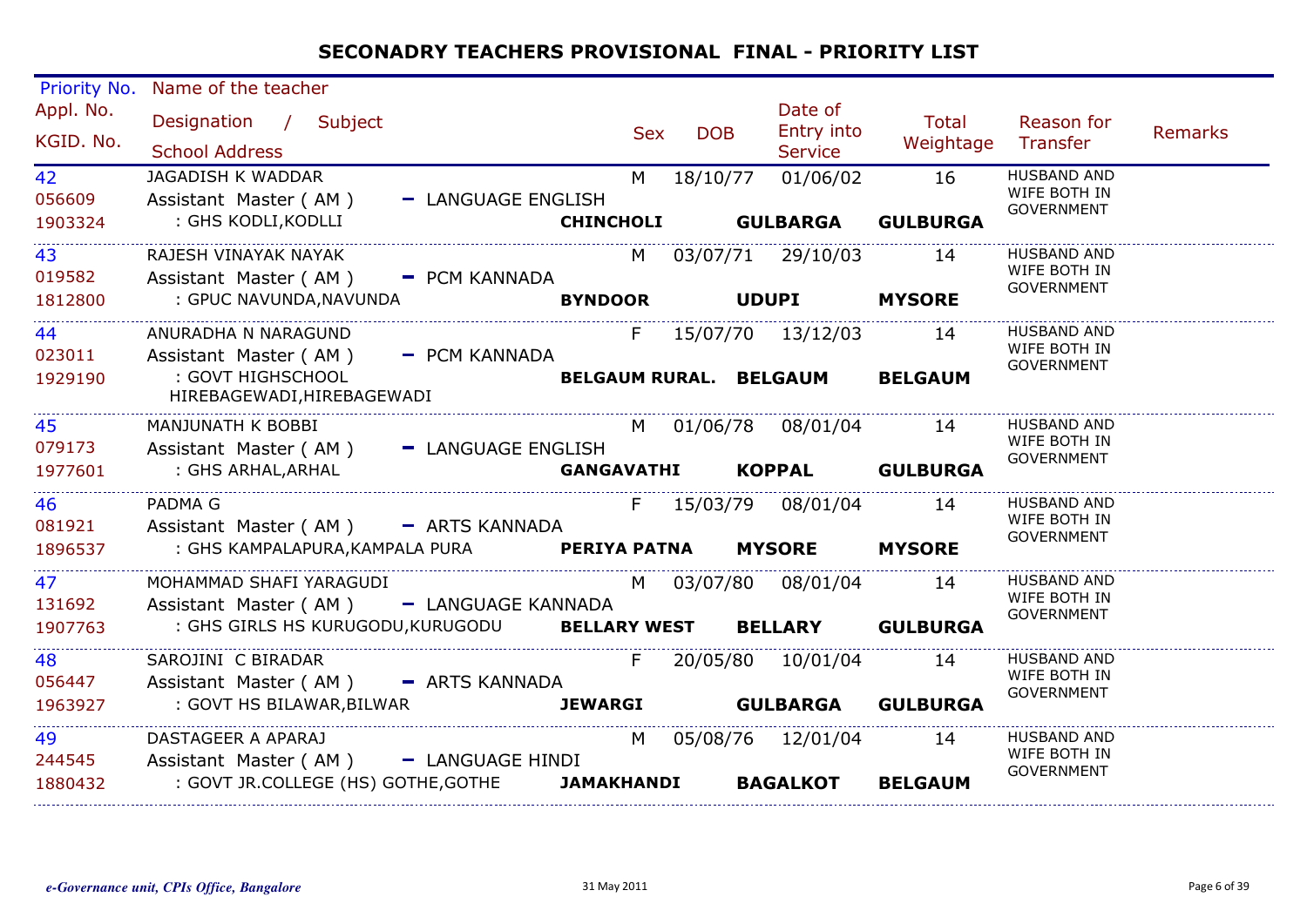| Priority No. | Name of the teacher                                             |                   |            |                          |                                  |                                   |         |
|--------------|-----------------------------------------------------------------|-------------------|------------|--------------------------|----------------------------------|-----------------------------------|---------|
| Appl. No.    | Designation / Subject                                           |                   |            | Date of                  | <b>Total</b>                     | Reason for                        |         |
| KGID. No.    |                                                                 | <b>Sex</b>        | <b>DOB</b> | Entry into               | Weightage                        | Transfer                          | Remarks |
|              | <b>School Address</b>                                           |                   |            | <b>Service</b>           |                                  |                                   |         |
| 50           | MOUNESH KAMMAR                                                  | M                 | 13/07/79   | 12/01/04                 | 14                               | <b>HUSBAND AND</b>                |         |
| 211291       | Assistant Master (AM) - LANGUAGE ENGLISH                        |                   |            |                          |                                  | WIFE BOTH IN<br><b>GOVERNMENT</b> |         |
| 1944225      | : GOVT HIGH SCHOOL KANNAL,KANNAL                                | <b>LINGASUGUR</b> |            | <b>RAICHUR</b>           | <b>GULBURGA</b>                  |                                   |         |
| 51           | NARAYAN BHAPRI                                                  | M                 |            | 22/07/80 12/01/04        | 14                               | <b>HUSBAND AND</b>                |         |
| 131988       | Assistant Master (AM) - LANGUAGE KANNADA                        |                   |            |                          |                                  | WIFE BOTH IN                      |         |
| 1944442      | : GOVT HIGH SCHOOL                                              | <b>MANVI</b>      |            | <b>RAICHUR</b>           | <b>GULBURGA</b>                  | <b>GOVERNMENT</b>                 |         |
|              | RAJALABANDA, RAJALABANDA                                        |                   |            |                          |                                  |                                   |         |
| 52           | HEMAVATI SHANKARAGOUDA CHALLAGI                                 | F                 |            | 07/08/80  12/01/04       | 14                               | <b>HUSBAND AND</b>                |         |
| 087559       | Assistant Master (AM) - ARTS KANNADA                            |                   |            |                          |                                  | WIFE BOTH IN<br><b>GOVERNMENT</b> |         |
| 1964266      | : GHS HEGGANDODDI, HEGGANDODDI SHORAPUR YADGIRI GULBURGA        |                   |            |                          |                                  |                                   |         |
| 53           | <b>SAVITHA</b>                                                  | F.                |            | 05/01/74 14/01/04        | 14                               | <b>HUSBAND AND</b>                |         |
| 088350       | Assistant Master (AM) - LANGUAGE ENGLISH                        |                   |            |                          |                                  | WIFE BOTH IN<br><b>GOVERNMENT</b> |         |
| 1872846      | : GHS BEGAR,BEGAR                                               | <b>SRINGERI</b>   |            | <b>CHIKKAMANG MYSORE</b> |                                  |                                   |         |
| 54           | ASHWINI V KULKARNI                                              | F.                |            | 15/07/79  19/01/04       | 14                               | <b>HUSBAND AND</b>                |         |
| 053529       | Assistant Master (AM) - PCM KANNADA                             |                   |            |                          |                                  | WIFE BOTH IN                      |         |
| 1964412      | : GHS SRINIVAS SARADAGI,SRINIVAS <b>GULBARGA SOUTH GULBARGA</b> |                   |            |                          | <b>GULBURGA</b>                  | <b>GOVERNMENT</b>                 |         |
|              | SARADAGI                                                        |                   |            |                          |                                  |                                   |         |
| 55           | <b>KABADE SAVITRI</b>                                           | F                 |            | 15/06/78 24/01/04        | 14                               | <b>HUSBAND AND</b>                |         |
| 040062       | Assistant Master (AM) - PCM KANNADA                             |                   |            |                          |                                  | WIFE BOTH IN<br><b>GOVERNMENT</b> |         |
| 1964213      | : GHS DEVALAGHANGAPUR, DEVALGHANAGAPUFAFZALPUR GULBARGA         |                   |            |                          | <b>GULBURGA</b>                  |                                   |         |
| 56           | <b>GAJANANA N</b>                                               |                   |            | M 02/01/79 28/01/04      | 14                               | <b>HUSBAND AND</b>                |         |
| 099450       | Assistant Master (AM) - CBZ KANNADA                             |                   |            |                          |                                  | WIFE BOTH IN                      |         |
| 1953868      | $:$ GHS                                                         |                   |            |                          | CHINTAMANI CHIKKABALLA BANGALORE | <b>GOVERNMENT</b>                 |         |
|              | NANDANAHOSAHALLI, NANDANAHOSAHALLI                              |                   |            |                          |                                  |                                   |         |
| 57           | CHANDRASHEKHARAGOUDA PATIL                                      | M                 |            | 05/08/80 29/01/04        | 14                               | <b>HUSBAND AND</b>                |         |
| 022903       | Assistant Master (AM) - CBZ KANNADA                             |                   |            |                          |                                  | WIFE BOTH IN<br><b>GOVERNMENT</b> |         |
| 1953506      | : GHS NAYAKARAHALLI, NAYAKARAHALLI                              | <b>KOLAR</b>      |            | <b>KOLAR</b>             | <b>BANGALORE</b>                 |                                   |         |
|              |                                                                 |                   |            |                          |                                  |                                   |         |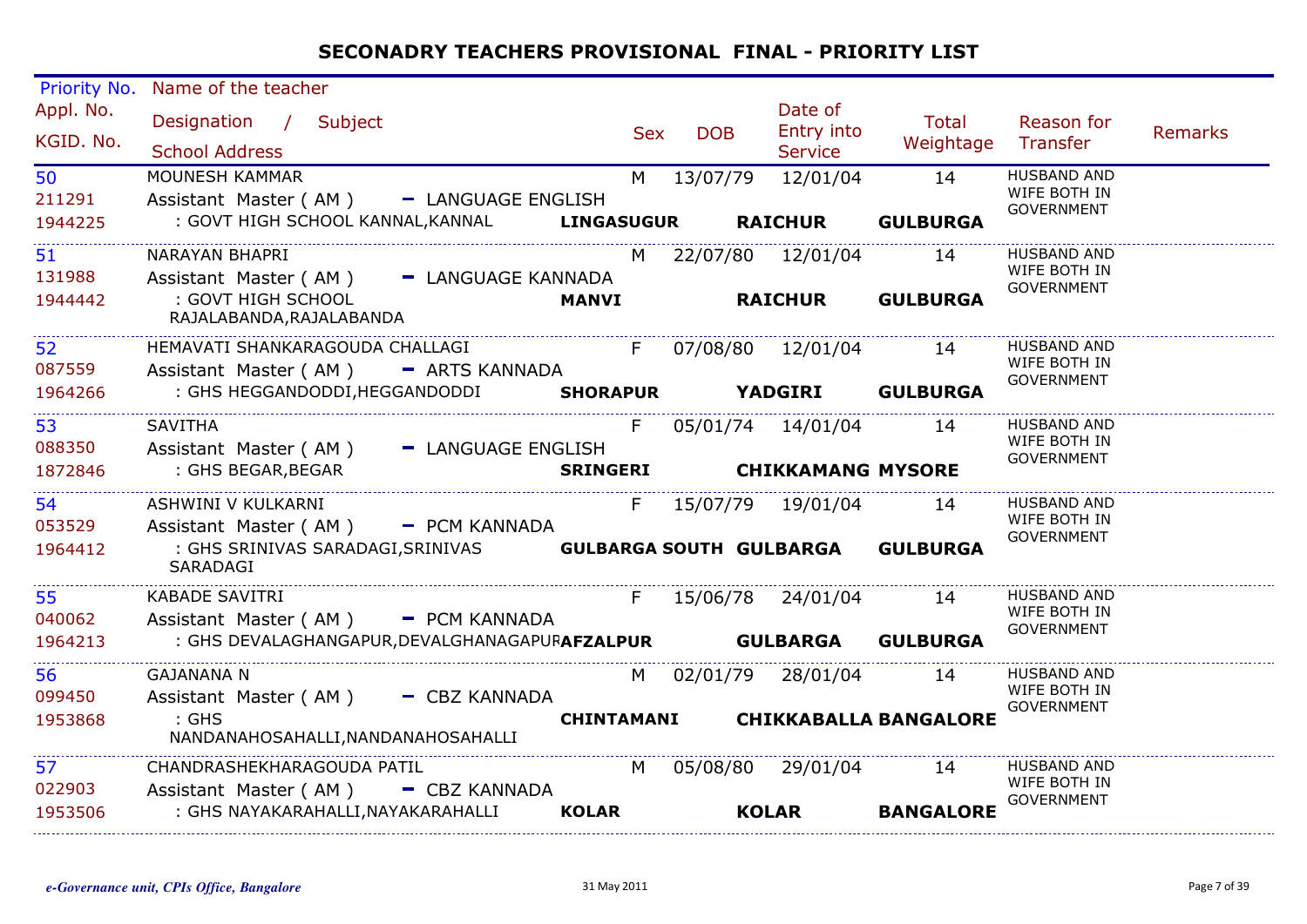| Priority No.<br>Appl. No.<br>KGID. No.<br>59<br>066385<br>1967405<br>60 | Name of the teacher<br>Designation / Subject<br><b>School Address</b><br><b>JAYASHREE</b><br>Assistant Master (AM) - LANGUAGE KANNADA<br>: GOVT HS HONAGERA, HONAGERA <b>YADGIR</b> YADGIRI GULBURGA<br>MAHANAND SIDDANNA BIRADAR | Sex | <b>DOB</b> | Date of<br>Entry into<br><b>Service</b><br>F 01/06/75 06/02/04 14<br>F 01/06/75 07/02/04 14 | <b>Total</b><br>Weightage Transfer              | Reason for<br><b>HUSBAND AND</b><br>WIFE BOTH IN<br><b>GOVERNMENT</b><br><b>HUSBAND AND</b><br>WIFE BOTH IN | Remarks |
|-------------------------------------------------------------------------|-----------------------------------------------------------------------------------------------------------------------------------------------------------------------------------------------------------------------------------|-----|------------|---------------------------------------------------------------------------------------------|-------------------------------------------------|-------------------------------------------------------------------------------------------------------------|---------|
| 027235<br>1963570                                                       | Assistant Master (AM) - LANGUAGE ENGLISH<br>GJC KODEKAL,KODEKAL <b>SHORAPUR</b> YADGIRI GULBURGA : GJC KODEKAL,KODEKAL                                                                                                            |     |            |                                                                                             |                                                 | GOVERNMENT                                                                                                  |         |
| 61 — 10<br>116521<br>1914683                                            | MALLESHA ANANDAPPA<br>Assistant Master (AM) - LANGUAGE KANNADA<br>: GOVT P.U.COLLEGE HOKRANA, HOKARNA AURAD                                                                                                                       |     |            |                                                                                             | M 20/06/78 07/02/04 14<br><b>BIDAR</b> GULBURGA | <b>HUSBAND AND</b><br>WIFE BOTH IN<br>GOVERNMENT                                                            |         |
| 62<br>043135<br>1965468                                                 | SHIVAPPA TIPPANNANAVAR<br>Assistant Master (AM) - LANGUAGE KANNADA<br>YADGIR YADGIRI GULBURGA<br>: GHS EDLUR,EDLUR                                                                                                                |     |            | M 01/08/80 09/02/04 14                                                                      |                                                 | <b>HUSBAND AND</b><br>WIFE BOTH IN<br><b>GOVERNMENT</b>                                                     |         |
| 042268<br>1964431                                                       | MOHAN BABU NAIK<br>Assistant Master (AM) - LANGUAGE HINDI<br>: GHS GAJARKOT, GAJARKOT <b>YADGIR</b> YADGIR YADGIRI GULBURGA                                                                                                       |     |            | M 21/05/78 17/02/04 14                                                                      |                                                 | HUSBAND AND<br>WIFE BOTH IN<br>GOVERNMENT                                                                   |         |
| 64<br>065772<br>1965882                                                 | ANAND NAIK<br>Assistant Master (AM) - LANGUAGE HINDI<br>: GOVT HS CHAMNAL, CHAMANAL <b>SHAHAPUR YADGIRI GULBURGA</b>                                                                                                              |     |            | M 30/01/79 17/02/04 14                                                                      |                                                 | <b>HUSBAND AND</b><br>WIFE BOTH IN<br><b>GOVERNMENT</b>                                                     |         |
| 65<br>091381<br>1964302                                                 | ABDULRAHIMAN I MIYANAVAR<br>Assistant Master (AM) - LANGUAGE ENGLISH<br>: GOVT HS MUDBOOL, MUDABOOL SHAHAPUR YADGIRI GULBURGA                                                                                                     |     |            | M 15/08/70 19/02/04 14                                                                      |                                                 | <b>HUSBAND AND</b><br>WIFE BOTH IN<br><b>GOVERNMENT</b>                                                     |         |
| 66<br>054271<br>1964627                                                 | SUNANDA YUVARAJ BHINGE<br>Assistant Master (AM) - LANGUAGE KANNADA<br>NGUAGE KANINADA<br><b>AFZALPUR</b> GULBARGA GULBURGA<br>: GHS CHINCHOLI,CHINCHOLI                                                                           |     |            |                                                                                             | F 01/06/73 19/02/04 14                          | <b>HUSBAND AND</b><br>WIFE BOTH IN<br>GOVERNMENT                                                            |         |
| 026331<br>1915064                                                       | ASHOK B HAJAVAGOL<br>Assistant Master (AM) - LANGUAGE ENGLISH<br>: GOVT H.S. JAMBAGI,JAMBAGI<br><b>Example 2018 AURAD</b>                                                                                                         |     |            | M 03/06/79 19/02/04 14                                                                      | <b>BIDAR GULBURGA</b>                           | HUSBAND AND<br>WIFE BOTH IN<br><b>GOVERNMENT</b>                                                            |         |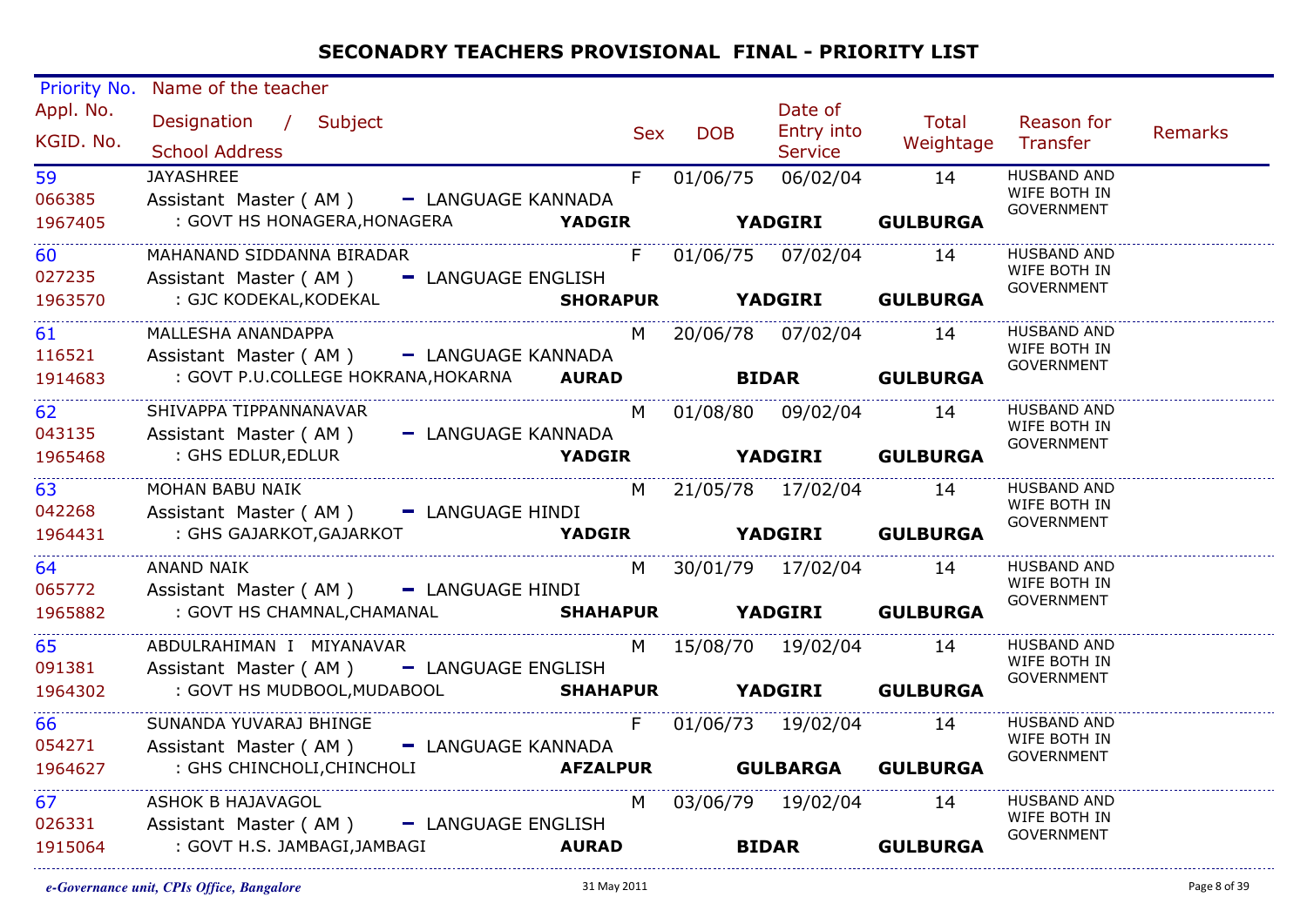| Priority No.            | Name of the teacher                                                                                                                              |            |            |                                         |                                |                                                         |         |
|-------------------------|--------------------------------------------------------------------------------------------------------------------------------------------------|------------|------------|-----------------------------------------|--------------------------------|---------------------------------------------------------|---------|
| Appl. No.<br>KGID. No.  | Designation / Subject<br><b>School Address</b>                                                                                                   | <b>Sex</b> | <b>DOB</b> | Date of<br>Entry into<br><b>Service</b> | Total<br>Weightage             | Reason for<br>Transfer                                  | Remarks |
| 68<br>057818<br>1940191 | JYOTI NAYAK<br>Assistant Master (AM) - LANGUAGE ENGLISH<br>: GPUC, KURNAD, KURNADU<br><b>BANTWAL</b>                                             | F          | 11/06/79   | 19/02/04<br><b>DAKSHINA KA MYSORE</b>   | 14                             | <b>HUSBAND AND</b><br>WIFE BOTH IN<br><b>GOVERNMENT</b> |         |
| 69<br>064217            | <b>RENUKAVVA S B</b><br>Assistant Master (AM) - LANGUAGE ENGLISH                                                                                 |            |            | F 22/07/78 20/02/04 14                  |                                | <b>HUSBAND AND</b><br>WIFE BOTH IN<br><b>GOVERNMENT</b> |         |
| 1944106                 | : GOVT HIGH SCHOOL<br><b>LINGASUGUR</b><br>MAVINABHVI, MAVINABHAVI                                                                               |            |            | <b>RAICHUR</b>                          | <b>GULBURGA</b>                |                                                         |         |
| 70<br>039359            | SAVITA MALLANAGOUDA PATIL<br>Assistant Master (AM) - ARTS KANNADA                                                                                |            |            | F 10/08/79 23/02/04                     | 14                             | <b>HUSBAND AND</b><br>WIFE BOTH IN                      |         |
| 1963791                 | : GHS BALABATTI, BALABATTI                                                                                                                       |            |            |                                         | JEWARGI GULBARGA GULBURGA      | GOVERNMENT                                              |         |
| 71 —<br>051425          | SADASHIV B SHAHIR<br>Assistant Master (AM) - LANGUAGE HINDI                                                                                      |            |            | M 22/07/75 27/02/04                     | 14                             | <b>HUSBAND AND</b><br>WIFE BOTH IN<br><b>GOVERNMENT</b> |         |
| 1944474                 | : GOVT HIGH SCHOOL<br>SANTEKELLUR, SANTHIKELLUR                                                                                                  |            |            |                                         | LINGASUGUR RAICHUR GULBURGA    |                                                         |         |
| 72<br>133023            | MAHESHKUMAR<br>Assistant Master (AM) - PCM KANNADA                                                                                               | M          |            | 20/03/80 06/03/04                       | 14                             | <b>HUSBAND AND</b><br>WIFE BOTH IN                      |         |
| 1964813                 | : GHS GADIKESHWAR, GADIKESHWAR CHINCHOLI GULBARGA                                                                                                |            |            |                                         | <b>GULBURGA</b>                | <b>GOVERNMENT</b>                                       |         |
| 73<br>034597<br>1935110 | CHIDAMBAR B BHAJANTRI<br>Assistant Master (AM) - LANGUAGE KANNADA<br>: G HS(COMP) KADATHIPURU, KADATHIPPURU  DODDABALLAPURA BANGALORE  BANGALORE | M          |            | 31/01/77 23/03/04                       | 14                             | <b>HUSBAND AND</b><br>WIFE BOTH IN<br><b>GOVERNMENT</b> |         |
|                         | PRAKASH MANAHALLI                                                                                                                                |            |            |                                         |                                | <b>HUSBAND AND</b>                                      |         |
| 74<br>088089<br>1964670 | Assistant Master (AM) - ARTS KANNADA<br>: GHS HADALGI, HADALAGI<br><b>Example 21 ALAND</b>                                                       |            |            | M 12/06/77 02/06/04                     | 12<br><b>GULBARGA GULBURGA</b> | WIFE BOTH IN<br><b>GOVERNMENT</b>                       |         |
| 75                      | HUSENBADSHA D KALKERI                                                                                                                            | M          |            | 12/06/73 20/10/04                       | <b>12</b>                      | <b>HUSBAND AND</b>                                      |         |
| 025248<br>2008168       | Assistant Master (AM) - LANGUAGE HINDI<br>: GHS NAGANURU, NAGANOOR<br><b>SHORAPUR</b>                                                            |            |            | <b>YADGIRI</b>                          | <b>GULBURGA</b>                | WIFE BOTH IN<br><b>GOVERNMENT</b>                       |         |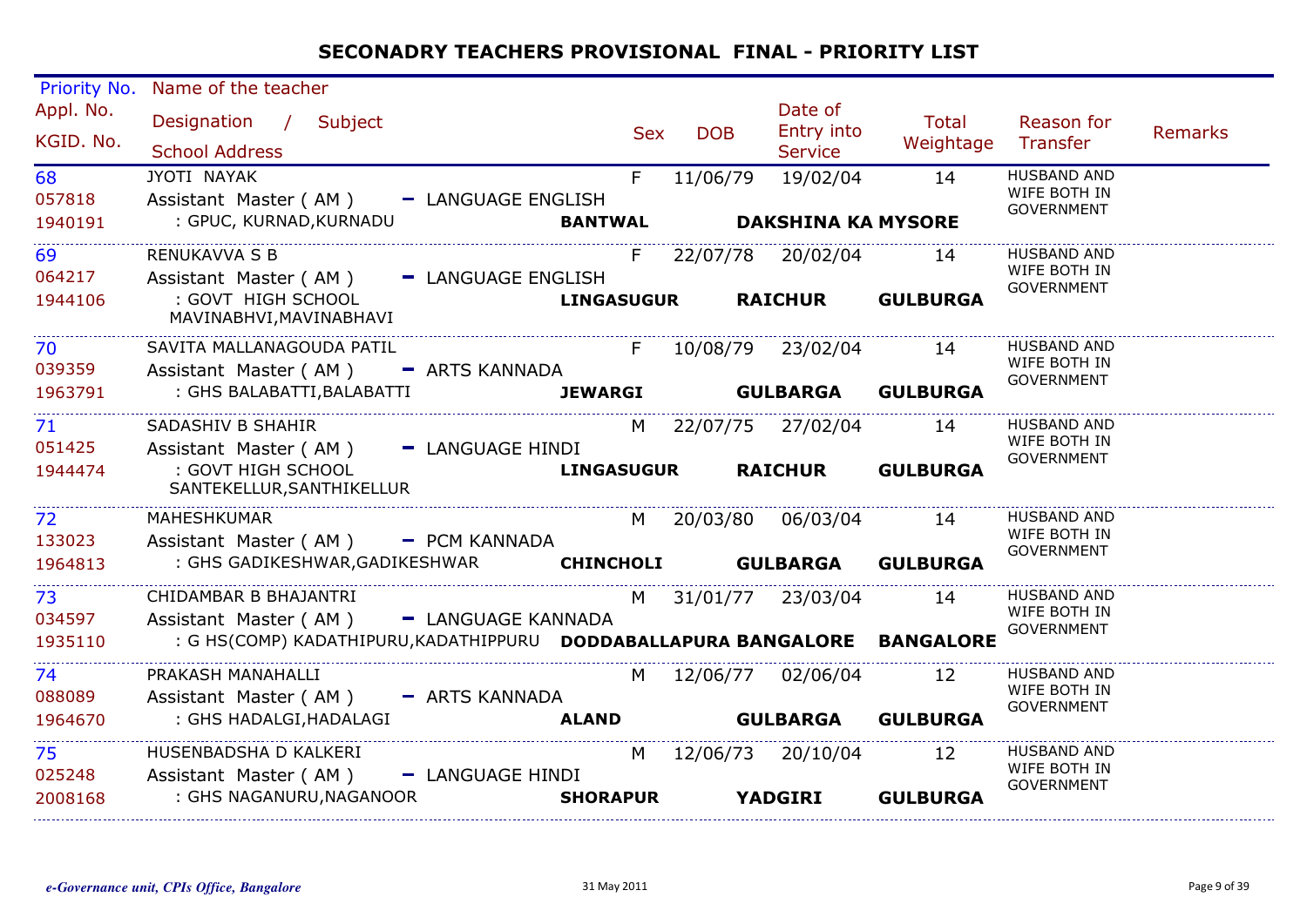| Priority No.           | Name of the teacher                                                              |                |                  |            |                                         |                    |                                                         |         |
|------------------------|----------------------------------------------------------------------------------|----------------|------------------|------------|-----------------------------------------|--------------------|---------------------------------------------------------|---------|
| Appl. No.<br>KGID. No. | Designation / Subject<br><b>School Address</b>                                   |                | Sex              | <b>DOB</b> | Date of<br>Entry into<br><b>Service</b> | Total<br>Weightage | Reason for<br>Transfer                                  | Remarks |
| 76<br>050380           | ABDUL REHMAN SAB<br>Assistant Master (AM) - CBZ URDU                             |                | M                | 01/06/77   | 29/11/04                                | 12                 | <b>HUSBAND AND</b><br>WIFE BOTH IN<br><b>GOVERNMENT</b> |         |
| 1915272                |                                                                                  |                |                  |            |                                         | <b>GULBURGA</b>    |                                                         |         |
| 77<br>117249           | BASAVARAJ KAMMAR<br>Assistant Master (AM) - LANGUAGE HINDI                       |                |                  |            | M 07/05/83 10/03/05 12                  |                    | <b>HUSBAND AND</b><br>WIFE BOTH IN                      |         |
| 1923968                | : GHS NANJEDEVANA PURA, NANJEDEVANA  CHAMARAJA  CHAMARAJAN MYSORE<br><b>PURA</b> |                | <b>NAGAR</b>     |            |                                         |                    | GOVERNMENT                                              |         |
| 78 78 79<br>235354     | SAVITA BASAVARAJ KALAGI<br><b>TGT-SSA</b>                                        | $=$ PCM-TGT    |                  |            | F 22/07/72 02/05/05 12                  |                    | <b>HUSBAND AND</b><br>WIFE BOTH IN                      |         |
| 2052684                | : HPS BASAPUR,BASAPUR                                                            |                | <b>NAVALGUND</b> |            | <b>DHARWAD</b>                          | <b>BELGAUM</b>     | <b>GOVERNMENT</b>                                       |         |
| 79<br>044516           | <b>BHAGIRATH NAIK</b><br>TGT-SSA - PCM-TGT                                       |                |                  |            | M 14/06/77 02/05/05 12                  |                    | <b>HUSBAND AND</b><br>WIFE BOTH IN<br><b>GOVERNMENT</b> |         |
| 1978703                |                                                                                  |                |                  |            |                                         |                    |                                                         |         |
| 80<br>119254           | LAKKANNA BEERAGONDA<br><b>Example 2</b> PCM-TGT<br><b>TGT-SSA</b>                |                |                  |            | M 10/08/78 02/05/05 12                  |                    | <b>HUSBAND AND</b><br>WIFE BOTH IN                      |         |
| 2008227                | : GOVT HPS KADKOL,KADAKOL                                                        | <b>JEWARGI</b> |                  |            | <b>GULBARGA</b>                         | <b>GULBURGA</b>    | GOVERNMENT                                              |         |
| 81<br>105702           | SMT ARUNAMMA<br><b>Example 2 PCM-TGT</b><br>TGT-SSA                              |                | F                |            | 01/07/79 02/05/05 12                    |                    | <b>HUSBAND AND</b><br>WIFE BOTH IN                      |         |
| 1945132                | : GHPS HARAVI, HARVI <b>ARANG MANG MANYI RAICHUR GULBURGA</b>                    |                |                  |            |                                         |                    | <b>GOVERNMENT</b>                                       |         |
| 82<br>052319           | Assistant Master (AM) - LANGUAGE KANNADA                                         |                |                  |            | 01/06/54 01/06/85 10                    |                    | <b>HUSBAND AND</b><br>WIFE BOTH IN                      |         |
| 584928                 | : GHS KUKANOOR, KUKANOOR <b>YELBURGA KOPPAL GULBURGA</b>                         |                |                  |            |                                         |                    | <b>GOVERNMENT</b>                                       |         |
| 83<br>093984           | PREMA S CHIKKANAGOUDAR<br><b>TGT-SSA</b>                                         | $-$ PCM-TGT    | F                |            | 07/12/74 04/07/05 10                    |                    | <b>HUSBAND AND</b><br>WIFE BOTH IN<br>GOVERNMENT        |         |
| 2000659                | : K.L.P.S.,DANDAPUR                                                              |                | <b>MUDALGI</b>   |            | <b>CHIKKODI</b>                         | <b>BELGAUM</b>     |                                                         |         |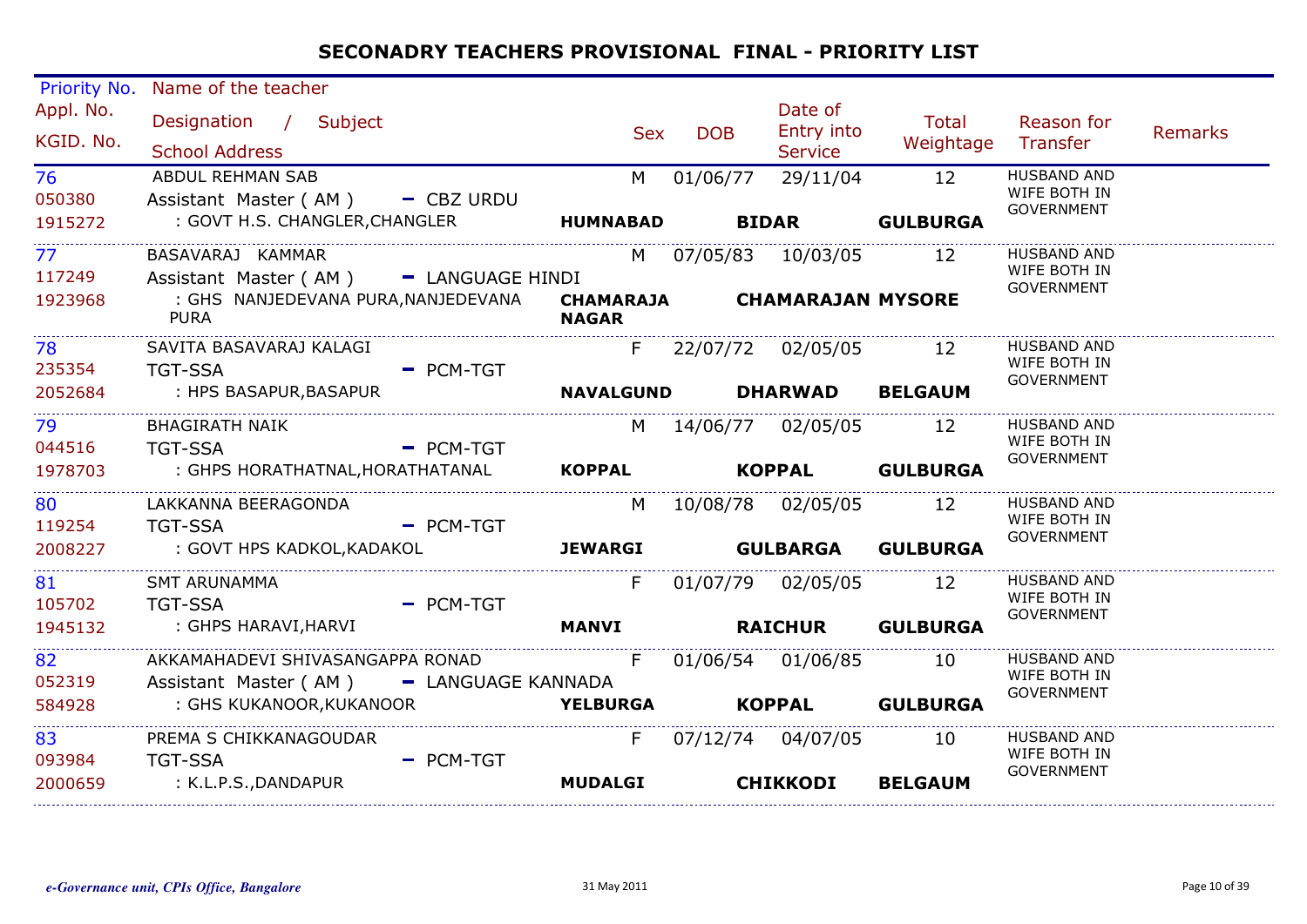| Priority No.            | Name of the teacher                                                     |                      |            |                                         |                                 |                                                         |                |
|-------------------------|-------------------------------------------------------------------------|----------------------|------------|-----------------------------------------|---------------------------------|---------------------------------------------------------|----------------|
| Appl. No.<br>KGID. No.  | Designation / Subject<br><b>School Address</b>                          | <b>Sex</b>           | <b>DOB</b> | Date of<br>Entry into<br><b>Service</b> | Total<br>Weightage              | Reason for<br>Transfer                                  | <b>Remarks</b> |
| 84<br>022881<br>1967373 | <b>JAGADISH SAJJAN</b><br>$=$ PCM-TGT<br><b>TGT-SSA</b><br>: GOVT HPS   | M<br><b>SHORAPUR</b> | 20/07/77   | 28/07/05<br><b>YADGIRI</b>              | 10<br><b>GULBURGA</b>           | <b>HUSBAND AND</b><br>WIFE BOTH IN<br>GOVERNMENT        |                |
|                         | YANNIWADAGERA, YANNIWADAGERA                                            |                      |            |                                         |                                 |                                                         |                |
| 85<br>079024            | SHAILAJA RACHAPPANAVAR<br>Assistant Master (AM) - ARTS KANNADA          |                      |            | F 05/03/82 30/11/05                     | 10                              | <b>HUSBAND AND</b><br>WIFE BOTH IN                      |                |
| 1956761                 | : GHS GULUR, GULUR                                                      |                      |            |                                         | BAGEPALLY CHIKKABALLA BANGALORE | <b>GOVERNMENT</b>                                       |                |
| 86<br>012783            | SAVITA BENAKATTI<br>Assistant Master (AM) - ARTS KANNADA                |                      |            | F 10/05/83 30/11/05                     | 10                              | <b>HUSBAND AND</b><br>WIFE BOTH IN<br><b>GOVERNMENT</b> |                |
| 1956510                 | : GHS SOMENAHALLI, SOMENAHALLI                                          |                      |            |                                         | GUDIBANDA CHIKKABALLA BANGALORE |                                                         |                |
| 87<br>010816            | SMT SUVARNA C KANAKALAMATH<br>Assistant Master (AM) - LANGUAGE KANNADA  |                      |            | F 25/05/80 02/12/05                     | 10                              | <b>HUSBAND AND</b><br>WIFE BOTH IN<br><b>GOVERNMENT</b> |                |
| 1979191                 | : GHS MASABAHANCHINAL, KUKANOOR <b>YELBURGA KOPPAL GULBURGA</b>         |                      |            |                                         |                                 |                                                         |                |
| 88<br>003780            | DINESH H B<br>Assistant Master (AM) - ARTS KANNADA                      |                      |            | M 25/03/83 24/12/05                     | 10                              | <b>HUSBAND AND</b><br>WIFE BOTH IN                      |                |
| 1936858                 | : G HS J.BYADARAHALLI, J. BYADARAHALLI CHANNAPATNA RAMANAGARA BANGALORE |                      |            |                                         |                                 | <b>GOVERNMENT</b>                                       |                |
| 89<br>061976            | SHAMBHULINAGAPPA U BANAKAR<br>Assistant Master ( $AM$ ) $-$ CBZ KANNADA |                      |            | M 20/07/82 30/01/06                     | 10                              | <b>HUSBAND AND</b><br>WIFE BOTH IN<br><b>GOVERNMENT</b> |                |
| 1978931                 | : GHS HANWAL, HANWAL                                                    | <b>GANGAVATHI</b>    |            | KOPPAL GULBURGA                         |                                 |                                                         |                |
| 90<br>055422            | ANIS FATIMA SOUDAGAR<br>Assistant Master (AM) - LANGUAGE URDU           | F.                   |            | 22/07/77 13/02/02                       |                                 | <b>HUSBAND AND</b><br>WIFE BOTH IN                      |                |
| 1790032                 | : GJC - HONNALI, DEVANAIKANAHALLI                                       |                      |            |                                         | HONNALI DAVANAGERE BANGALORE    | <b>GOVERNMENT</b>                                       |                |
| 91<br>011746            | MANJUNATH MALLAPPA SHIVANNAVAR<br>Assistant Master (AM) - PCM KANNADA   |                      |            | M 01/06/79 21/02/06                     | 8                               | <b>HUSBAND AND</b><br>WIFE BOTH IN                      |                |
| 1984560                 | : GHS SRI.RAMANNA SONNAD<br>BHANTNUR, BANTANUR                          | <b>MUDHOL</b>        |            | <b>BAGALKOT</b>                         | <b>BELGAUM</b>                  | <b>GOVERNMENT</b>                                       |                |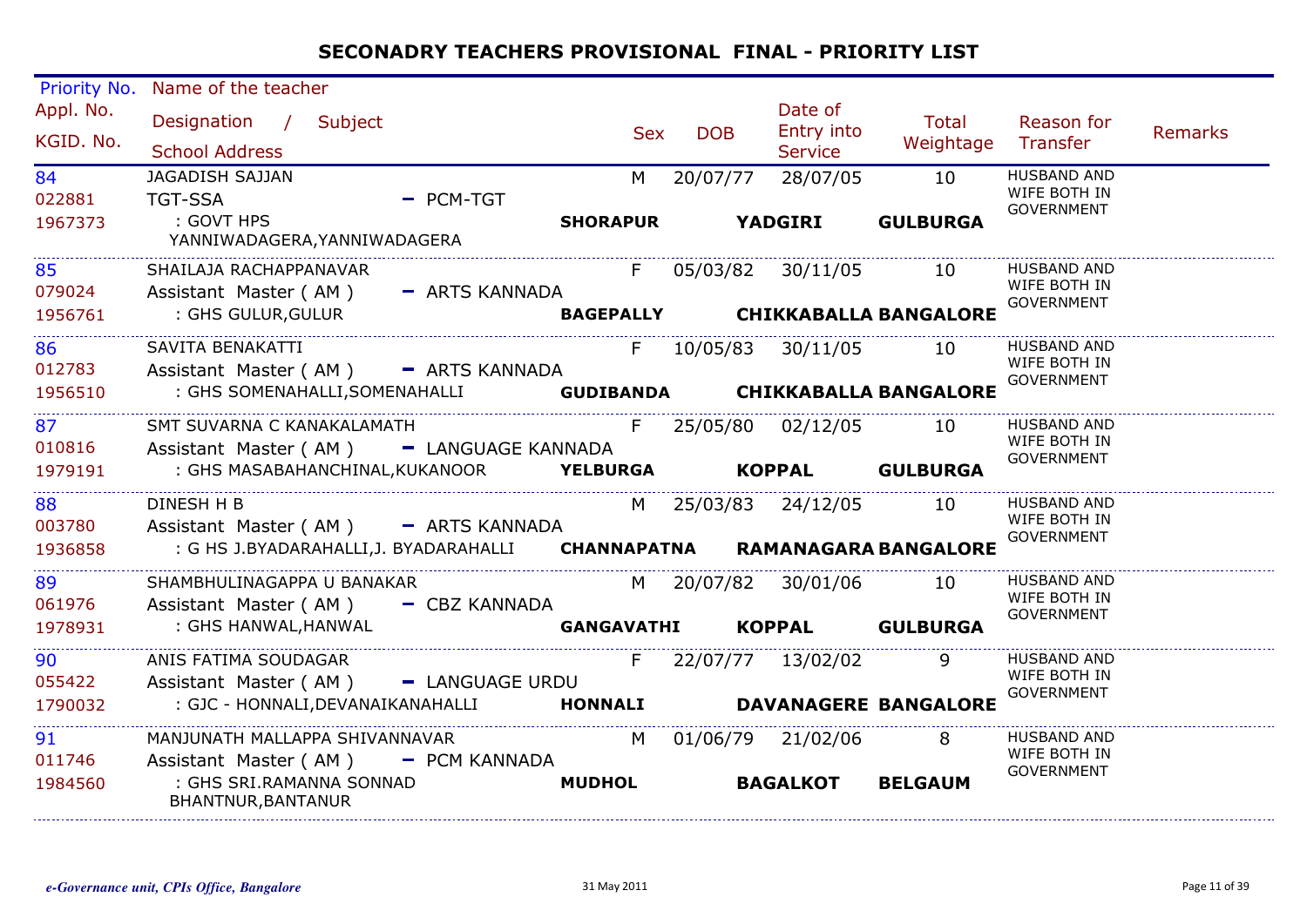| Priority No.           | Name of the teacher                                                                  |     |            |                                  |                             |                                    |                |
|------------------------|--------------------------------------------------------------------------------------|-----|------------|----------------------------------|-----------------------------|------------------------------------|----------------|
| Appl. No.<br>KGID. No. | Designation / Subject<br><b>School Address</b>                                       | Sex | <b>DOB</b> | Date of<br>Entry into<br>Service | Total<br>Weightage Transfer | Reason for                         | <b>Remarks</b> |
| 92                     | ARATHI YATNALLI                                                                      | F.  |            | 10/08/81 24/04/07 8              |                             | <b>HUSBAND AND</b>                 |                |
| 060861                 | Assistant Master (AM) - LANGUAGE ENGLISH                                             |     |            |                                  |                             | WIFE BOTH IN                       |                |
| 2112175                | : GOVT HIGH SCHOOL A.AMARESHWAR, ADAVI MANVI<br>AMARESWAR                            |     |            | <b>RAICHUR</b>                   | <b>GULBURGA</b>             | GOVERNMENT                         |                |
| 93                     | VISHWANATH GANACHARI                                                                 |     |            | M 30/06/81 25/04/07 8            |                             | <b>HUSBAND AND</b>                 |                |
| 039807                 | Assistant Master (AM) - LANGUAGE KANNADA                                             |     |            |                                  |                             | WIFE BOTH IN                       |                |
| 2201612                | : GHS HEBBALALU, HEBBALALU <b>CHANNARAYAPATN HASSAN MYSORE</b>                       |     |            |                                  |                             | GOVERNMENT                         |                |
|                        | A                                                                                    |     |            |                                  |                             |                                    |                |
| 94<br>001772           | SUMANGALA<br>Assistant Master (AM) - ARTS KANNADA                                    |     |            | F 20/07/82 25/04/07 8            |                             | <b>HUSBAND AND</b><br>WIFE BOTH IN |                |
| 241075                 | : GHS GIRLS HUNASAGI, HUNASAGI SHORAPUR YADGIRI GULBURGA                             |     |            |                                  |                             | GOVERNMENT                         |                |
|                        |                                                                                      |     |            |                                  |                             |                                    |                |
| 95                     | SANGEETA MANJUNATHYYA BALAGANUR F 04/03/83 25/04/07 8                                |     |            |                                  |                             | <b>HUSBAND AND</b>                 |                |
| 140783                 | Assistant Master (AM) - PCM KANNADA                                                  |     |            |                                  |                             | WIFE BOTH IN<br>GOVERNMENT         |                |
| 2273850                | : GOVT H.S.,SHIRGAON                                                                 |     |            | HUKKERI CHIKKODI BELGAUM         |                             |                                    |                |
| 96                     | SIDDAYYA SHARANAYYA VAKIHALMATH M 01/06/76 26/04/07 8                                |     |            |                                  |                             | <b>HUSBAND AND</b>                 |                |
| 234596                 | Assistant Master (AM) - LANGUAGE KANNADA                                             |     |            |                                  |                             | WIFE BOTH IN                       |                |
| 2113975                | : GOVT P U COLLEGE SAJJALAGUDDA LINGASUGUR RAICHUR GULBURGA                          |     |            |                                  |                             | <b>GOVERNMENT</b>                  |                |
|                        | (H.S), SAJJALAGUDDA                                                                  |     |            |                                  |                             |                                    |                |
| 97                     | MANJAPPA CHOORI                                                                      |     |            | M 25/09/81 27/04/07 8            |                             | <b>HUSBAND AND</b>                 |                |
| 030009                 | Assistant Master (AM) - LANGUAGE ENGLISH                                             |     |            |                                  |                             | WIFE BOTH IN<br>GOVERNMENT         |                |
| 2095941                | : GJC KADABA HALLY, KADABA HALLY <b>NAGAMANGALA</b>                                  |     |            | <b>MANDYA MYSORE</b>             |                             |                                    |                |
| 98                     | SMT DEEPA KULKARNI                                                                   |     |            | F 02/08/82 02/05/07 8            |                             | <b>HUSBAND AND</b>                 |                |
| 003988                 | - PCM-TGT<br><b>TGT-SSA</b>                                                          |     |            |                                  |                             | WIFE BOTH IN                       |                |
| 2280994                | : GOVT HPS TONASANAHLLI                                                              |     |            | <b>CHITTAPUR GULBARGA</b>        | <b>GULBURGA</b>             | GOVERNMENT                         |                |
|                        | [S], TONASANAHALLI                                                                   |     |            |                                  |                             |                                    |                |
| 99                     | ARATI PATIL                                                                          |     |            | F 01/04/83 03/05/07              | 8                           | HUSBAND AND                        |                |
| 130781                 | Assistant Master (AM) - LANGUAGE ENGLISH                                             |     |            |                                  |                             | WIFE BOTH IN                       |                |
| 2280845                | : GPUC (HS) KAMALAPUR, KAMALAPUR               GULBARGA NORTH GULBARGA      GULBURGA |     |            |                                  |                             | GOVERNMENT                         |                |
|                        |                                                                                      |     |            |                                  |                             |                                    |                |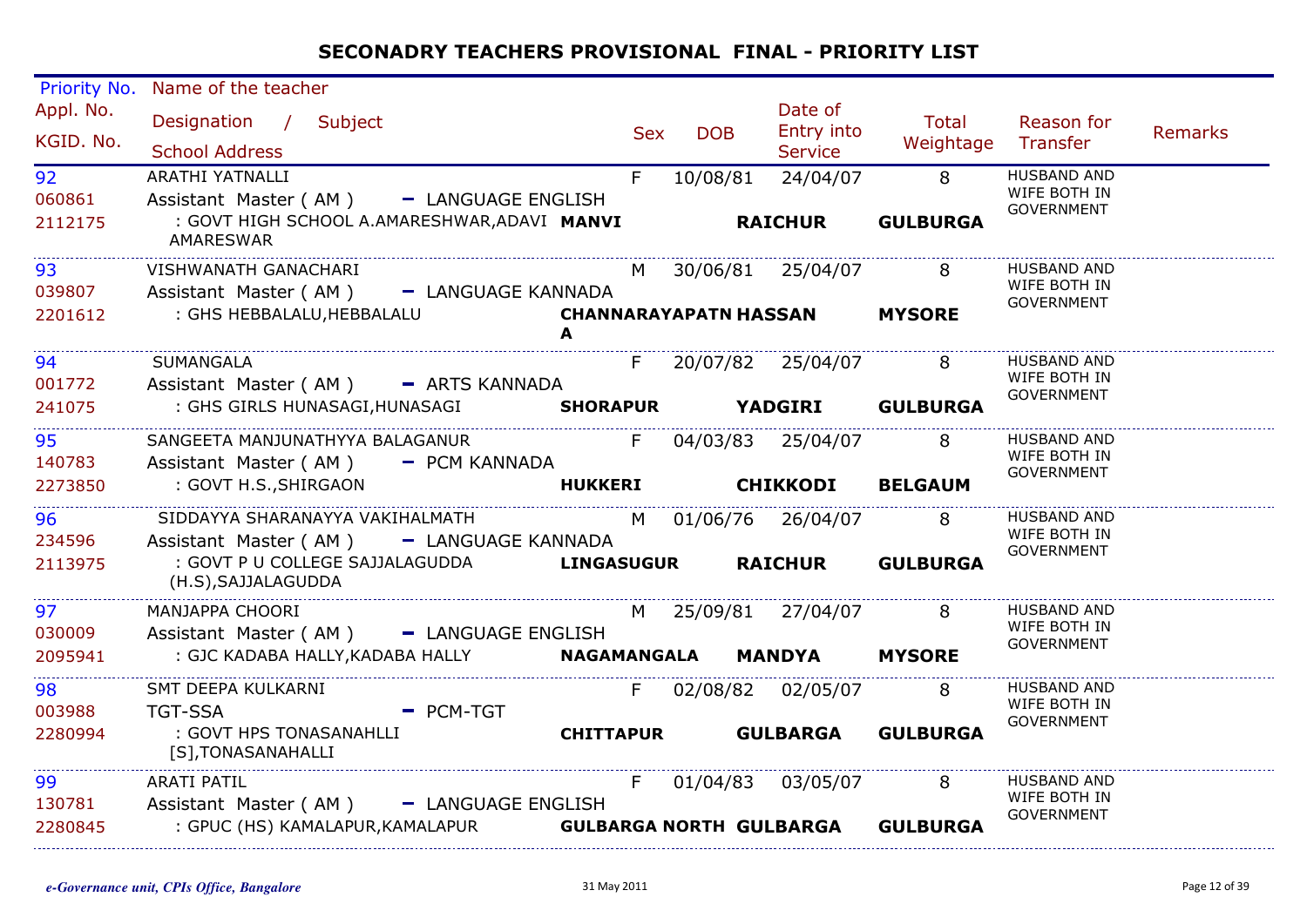| <b>Priority No.</b>    | Name of the teacher                                                  |                  |                          |                                         |                                      |                                                         |                |
|------------------------|----------------------------------------------------------------------|------------------|--------------------------|-----------------------------------------|--------------------------------------|---------------------------------------------------------|----------------|
| Appl. No.<br>KGID. No. | Designation / Subject<br><b>School Address</b>                       |                  | <b>DOB</b><br><b>Sex</b> | Date of<br>Entry into<br><b>Service</b> | Total<br>Weightage                   | Reason for<br>Transfer                                  | <b>Remarks</b> |
| 100<br>139878          | RAJASHRI R PATIL<br>Assistant Master (AM) - LANGUAGE KANNADA         | F.               | 01/02/82                 | 04/05/07                                | $^{\circ}$ 8                         | <b>HUSBAND AND</b><br>WIFE BOTH IN<br><b>GOVERNMENT</b> |                |
| 2265475                | : GHS HULUGINAKOPPA, HULUGINAKOPPA SHIKARIPUR SHIMOGA                |                  |                          |                                         | <b>BANGALORE</b>                     |                                                         |                |
| 101<br>129514          | REKHA C ALLOLLI<br>- PCM-TGT<br><b>TGT-SSA</b>                       | $F =$            |                          | 01/06/75 08/05/07                       | $\overline{\mathbf{8}}$              | <b>HUSBAND AND</b><br>WIFE BOTH IN                      |                |
| 2280426                |                                                                      |                  |                          |                                         |                                      | GOVERNMENT                                              |                |
| 102<br>131335          | MUBEENA J INAMDAR<br>Assistant Master (AM) - LANGUAGE URDU           | F                |                          | 15/07/82 08/05/07 8                     |                                      | <b>HUSBAND AND</b><br>WIFE BOTH IN                      |                |
| 2038198                | : GJC KUDURU,KUDURU                                                  |                  |                          |                                         | MAGADI RAMANAGARA BANGALORE          | GOVERNMENT                                              |                |
| 103<br>039579          | MANJUNATH BALAREDDI<br>Assistant Master (AM) - LANGUAGE KANNADA      | M                |                          | 20/07/79 08/01/04 7                     |                                      | <b>HUSBAND AND</b><br>WIFE BOTH IN<br>GOVERNMENT        |                |
| 1907942                | : GOVT PU COLLEGE<br>TEKKALAKOTE,THEKKALAKOTA                        | <b>SIRUGUPPA</b> |                          |                                         | <b>BELLARY GULBURGA</b>              |                                                         |                |
| 104<br>121304          | <b>JAYA NAYAK</b><br>Assistant Master (AM) - LANGUAGE KANNADA        |                  |                          |                                         | F 16/05/76 27/01/04 7                | <b>HUSBAND AND</b><br>WIFE BOTH IN                      |                |
| 1953499                |                                                                      |                  |                          |                                         |                                      | <b>GOVERNMENT</b>                                       |                |
| 105<br>015530          | <b>SUNITA SAJJAN</b><br>Assistant Master (AM) - LANGUAGE KANNADA     |                  |                          | F 04/01/81 06/02/04 7                   |                                      | <b>HUSBAND AND</b><br>WIFE BOTH IN<br><b>GOVERNMENT</b> |                |
| 1907487                | : GHS EX-MUNCIPAL, WARD 18                                           |                  |                          |                                         | <b>BELLARY EAST BELLARY GULBURGA</b> |                                                         |                |
| 106<br>235674          | HUSAINSAB HASANSAB ILKAL<br>Assistant Master (AM) - LANGUAGE ENGLISH |                  | M <sub>N</sub>           | 28/06/69 17/02/97                       | 6                                    | <b>HUSBAND AND</b><br>WIFE BOTH IN<br><b>GOVERNMENT</b> |                |
| 1393409                | : GHS CHALGERA, CHALAGERA <b>KUSTAGI</b>                             |                  |                          |                                         | KOPPAL GULBURGA                      |                                                         |                |
| 107<br>073828          | PARASAPPA MUTTAGI<br>Assistant Master (AM) - CBZ KANNADA             | M                |                          | 10/09/79 02/06/07 6                     |                                      | <b>HUSBAND AND</b><br>WIFE BOTH IN<br><b>GOVERNMENT</b> |                |
| 2281445                | : GOVT HS KAKKSAGERA, KAKKASGERA SHAHAPUR YADGIRI                    |                  |                          |                                         | <b>GULBURGA</b>                      |                                                         |                |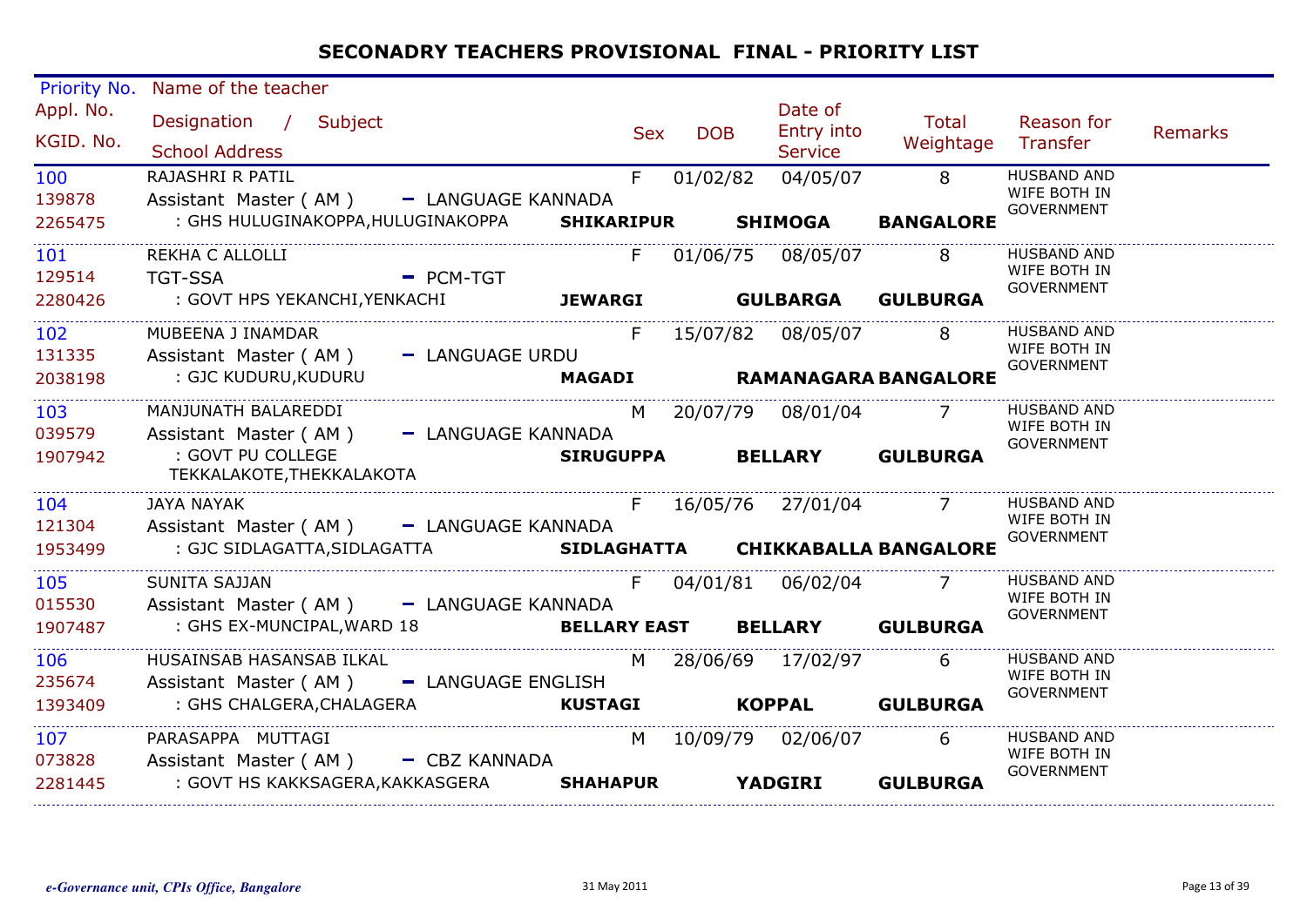| Priority No.<br>Appl. No.<br>KGID. No.<br>108<br>043199<br>2096509<br>110<br>122007 | Name of the teacher<br>Designation / Subject<br><b>School Address</b><br>MALLANAGOUDA S H<br>Assistant Master (AM) - ARTS KANNADA<br>: GJC CHANDUPURA, CHANDUPURA <b>MADDUR MANDYA</b><br>SHIVANAND VAJRAKANT GANIGER<br>Assistant Master (AM) - LANGUAGE ENGLISH | <b>Sex</b> | <b>DOB</b> | Date of<br><b>Entry into</b><br><b>Service</b><br>M 25/07/80 02/06/07 6<br>M 22/03/83 12/06/07 6 | Total<br>Weightage Transfer<br><b>MYSORE</b> | Reason for<br><b>HUSBAND AND</b><br>WIFE BOTH IN<br><b>GOVERNMENT</b><br><b>HUSBAND AND</b><br>WIFE BOTH IN<br><b>GOVERNMENT</b> | Remarks |
|-------------------------------------------------------------------------------------|-------------------------------------------------------------------------------------------------------------------------------------------------------------------------------------------------------------------------------------------------------------------|------------|------------|--------------------------------------------------------------------------------------------------|----------------------------------------------|----------------------------------------------------------------------------------------------------------------------------------|---------|
| 1990795                                                                             | : GOVT H.S. UDAMNALLI, UDAMNALLI <b>HUMNABAD BIDAR GULBURGA</b>                                                                                                                                                                                                   |            |            |                                                                                                  |                                              |                                                                                                                                  |         |
| 111<br>096951<br>2303200                                                            | SAVITA KANDAGAL<br>- PCM-TGT<br>TGT-SSA<br>: GHPS VADDARA HALLI, VADDARA HALLI HOSPET BELLARY GULBURGA                                                                                                                                                            |            |            | F 17/04/82 13/06/07 6                                                                            |                                              | <b>HUSBAND AND</b><br>WIFE BOTH IN<br><b>GOVERNMENT</b>                                                                          |         |
| 112<br>129494<br>1991092                                                            | HANAMANT MASUTI<br>Assistant Master (AM) - LANGUAGE ENGLISH<br>EXECUTE:<br>BIDAR BIDAR GULBURGA<br>: GOVT H.S.MANHALLI,MANHALLI                                                                                                                                   |            |            | M 04/06/77 16/06/07 6                                                                            |                                              | <b>HUSBAND AND</b><br>WIFE BOTH IN<br><b>GOVERNMENT</b>                                                                          |         |
| 113<br>032771<br>2124221                                                            | RATNAPRABHA KARANING<br>Assistant Master (AM) - LANGUAGE ENGLISH<br><b>EXAMPLE A VERTICAL CONTROLS AND TUMKUR BANGALORE</b><br>: GPUC AMRUTHUR, AMRUTHUR                                                                                                          |            |            |                                                                                                  |                                              | <b>HUSBAND AND</b><br>WIFE BOTH IN<br><b>GOVERNMENT</b>                                                                          |         |
| 114<br>042354<br>1716479                                                            | MANJUNATH<br>Assistant Master (AM) - LANGUAGE HINDI<br>: HIGH SCHOOL CHEMBU, HALECHEMBU   MADIKERI   KODAGU   MYSORE                                                                                                                                              |            |            | M 22/12/79 20/06/07 6                                                                            |                                              | <b>HUSBAND AND</b><br>WIFE BOTH IN<br>GOVERNMENT                                                                                 |         |
| 115<br>066056<br>2323930                                                            | NAGARAJA KRISHNA PANDITHA<br>Assistant Master (AM) - CBZ KANNADA<br>: GHS CHAKAVELU, CHAKAVELU <b>BAGEPALLY CHIKKABALLA BANGALORE</b>                                                                                                                             |            |            | M 22/08/79 29/06/07 6                                                                            |                                              | <b>HUSBAND AND</b><br>WIFE BOTH IN<br><b>GOVERNMENT</b>                                                                          |         |
| 116<br>040270<br>2054634                                                            | SHIVASHARANAPPA KUMBAR<br>Assistant Master (AM) - LANGUAGE KANNADA<br>: GJC, KUDUREMUKHA, KUDUREMUKHA MOODIGERE CHIKKAMANG MYSORE                                                                                                                                 |            |            | M 01/06/81 29/06/07 6                                                                            |                                              | <b>HUSBAND AND</b><br>WIFE BOTH IN<br>GOVERNMENT                                                                                 |         |
| 117<br>026450<br>2171686                                                            | IRAPPA HANAMANT GASTI<br>Assistant Master (AM) - ARTS KANNADA<br><b>KUSTAGI</b><br>: GHS KABBARAGI,KABBARAGI                                                                                                                                                      |            |            | M 01/06/82 29/06/07<br>KOPPAL GULBURGA                                                           | 6                                            | HUSBAND AND<br>WIFE BOTH IN<br><b>GOVERNMENT</b>                                                                                 |         |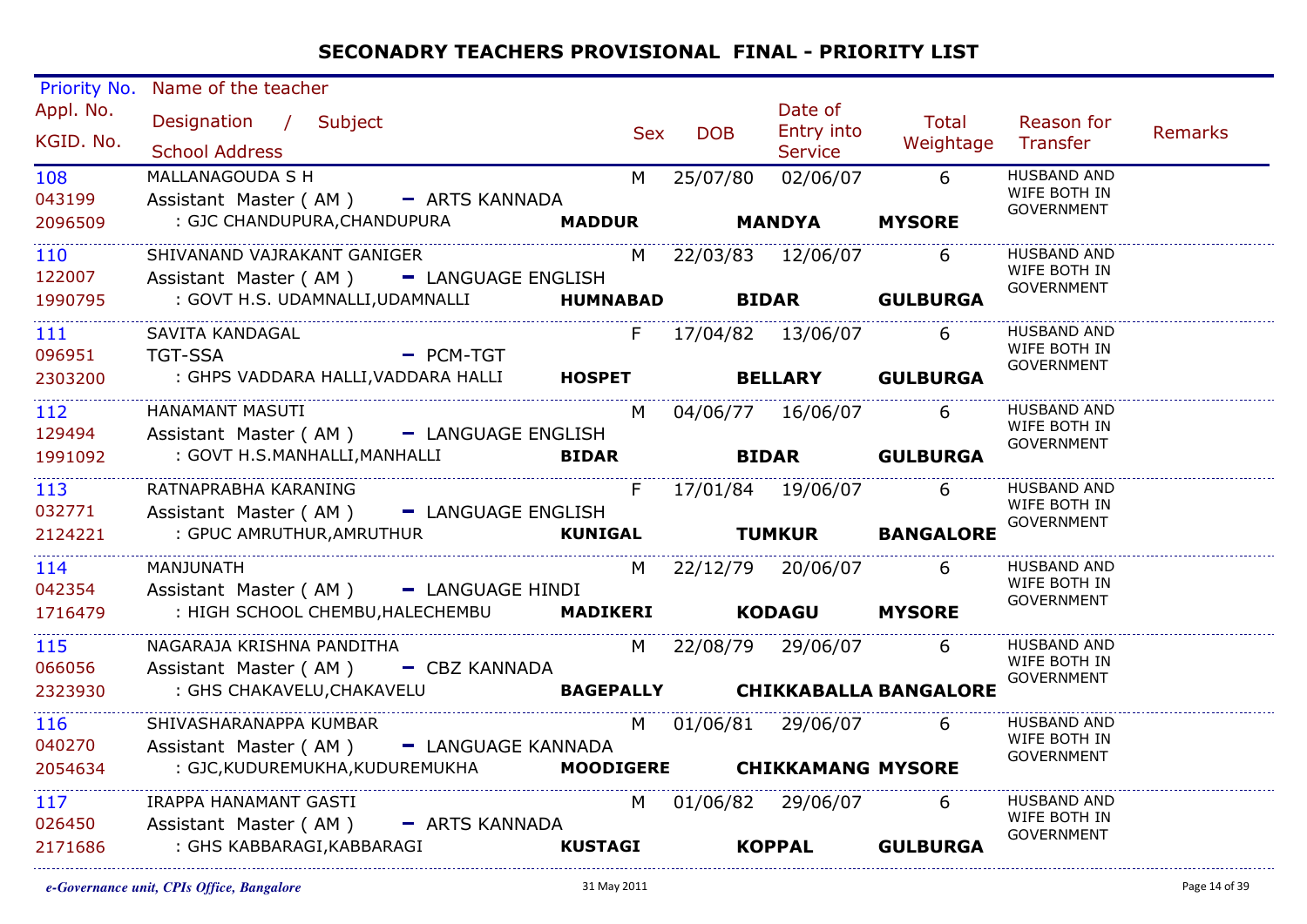| Priority No.           | Name of the teacher                                                     |                                  |            |                                  |                              |                                                         |         |
|------------------------|-------------------------------------------------------------------------|----------------------------------|------------|----------------------------------|------------------------------|---------------------------------------------------------|---------|
| Appl. No.<br>KGID. No. | Designation / Subject<br><b>School Address</b>                          |                                  | Sex DOB    | Date of<br>Entry into<br>Service | Total<br>Weightage           | Reason for<br>Transfer                                  | Remarks |
| 118<br>144679          | <b>ANAND BIRADAR</b><br>Assistant Master (AM) - LANGUAGE ENGLISH        |                                  | M 22/07/77 | 02/07/07                         |                              | <b>HUSBAND AND</b><br>WIFE BOTH IN<br><b>GOVERNMENT</b> |         |
| 2094250                | : GCHS MALLENAHALLI, MALLENA HALLY <b>MANDYA NORTH MANDYA</b>           |                                  |            |                                  | <b>MYSORE</b>                |                                                         |         |
| 119<br>133718          | MANJAPPA KOTEPPANAVAR<br>Assistant Master (AM) - LANGUAGE ENGLISH       |                                  |            | M 20/01/82 03/07/07 6            |                              | <b>HUSBAND AND</b><br>WIFE BOTH IN<br>GOVERNMENT        |         |
| 2282044                | : GOVT HS KOTANHIPPARGA, KOTAN HIPPARGA ALAND <b>GULBARGA GULBURGA</b>  |                                  |            |                                  |                              |                                                         |         |
| 120<br>064248          | <b>ASLAM KOLHAR</b><br>Assistant Master (AM) - LANGUAGE ENGLISH         |                                  |            | M 19/07/83 03/07/07 6            |                              | <b>HUSBAND AND</b><br>WIFE BOTH IN                      |         |
| 1991512                | : GOVT H.S. MUDHOL(B), MUDHOL(B) <b>AURAD BIDAR GULBURGA</b>            |                                  |            |                                  |                              | GOVERNMENT                                              |         |
| 121<br>012141          | SANGAMESH SHANKARAGOUDA BIRADAR<br>Assistant Master (AM) - ARTS KANNADA |                                  |            | M 14/11/83 03/07/07 6            |                              | <b>HUSBAND AND</b><br>WIFE BOTH IN                      |         |
| 2116815                | : GOVT HIGH SCHOOL BAIYAPUR, BAIYAPUR LINGASUGUR RAICHUR GULBURGA       |                                  |            |                                  |                              | GOVERNMENT                                              |         |
| 122<br>230910          | DUNDAPPA GOUDA BIRADAR<br>Assistant Master (AM) - ARTS KANNADA          |                                  |            | M 01/05/84 03/07/07 6            |                              | <b>HUSBAND AND</b><br>WIFE BOTH IN                      |         |
| 2095922                | : GHS NITTUR,NITTUR                                                     |                                  |            | MALAVALLY MANDYA MYSORE          |                              | GOVERNMENT                                              |         |
| 123<br>044537          | <b>GULZAR SHAIKH</b><br>Assistant Master (AM) - LANGUAGE ENGLISH        |                                  |            | M 08/08/81 05/07/07 6            |                              | <b>HUSBAND AND</b><br>WIFE BOTH IN                      |         |
| 2124261                | : GHS KODAVATTI, KODAVATHI (UJJAIN) KUNIGAL TUMKUR BANGALORE            |                                  |            |                                  |                              | <b>GOVERNMENT</b>                                       |         |
| 124<br>081590          | <b>KAVITA PATIL</b><br>Assistant Master (AM) - LANGUAGE KANNADA         | F                                |            |                                  | 6                            | <b>HUSBAND AND</b><br>WIFE BOTH IN<br><b>GOVERNMENT</b> |         |
| 2160265                | : GHS - H.G HALLI, H G HALLI                                            |                                  |            |                                  | HONNALI DAVANAGERE BANGALORE |                                                         |         |
| 125<br>063406          | SHIVANANDA MARABA SHETTY<br>Assistant Master (AM) - ARTS KANNADA        |                                  |            | M 02/02/76 10/07/07 6            |                              | <b>HUSBAND AND</b><br>WIFE BOTH IN                      |         |
| 2241242                | : GHS KOLIPALYA, KOLI PALYA                                             | <b>CHAMARAJA</b><br><b>NAGAR</b> |            | <b>CHAMARAJAN MYSORE</b>         |                              | GOVERNMENT                                              |         |

. . . . . . . . . . . . . . . . . .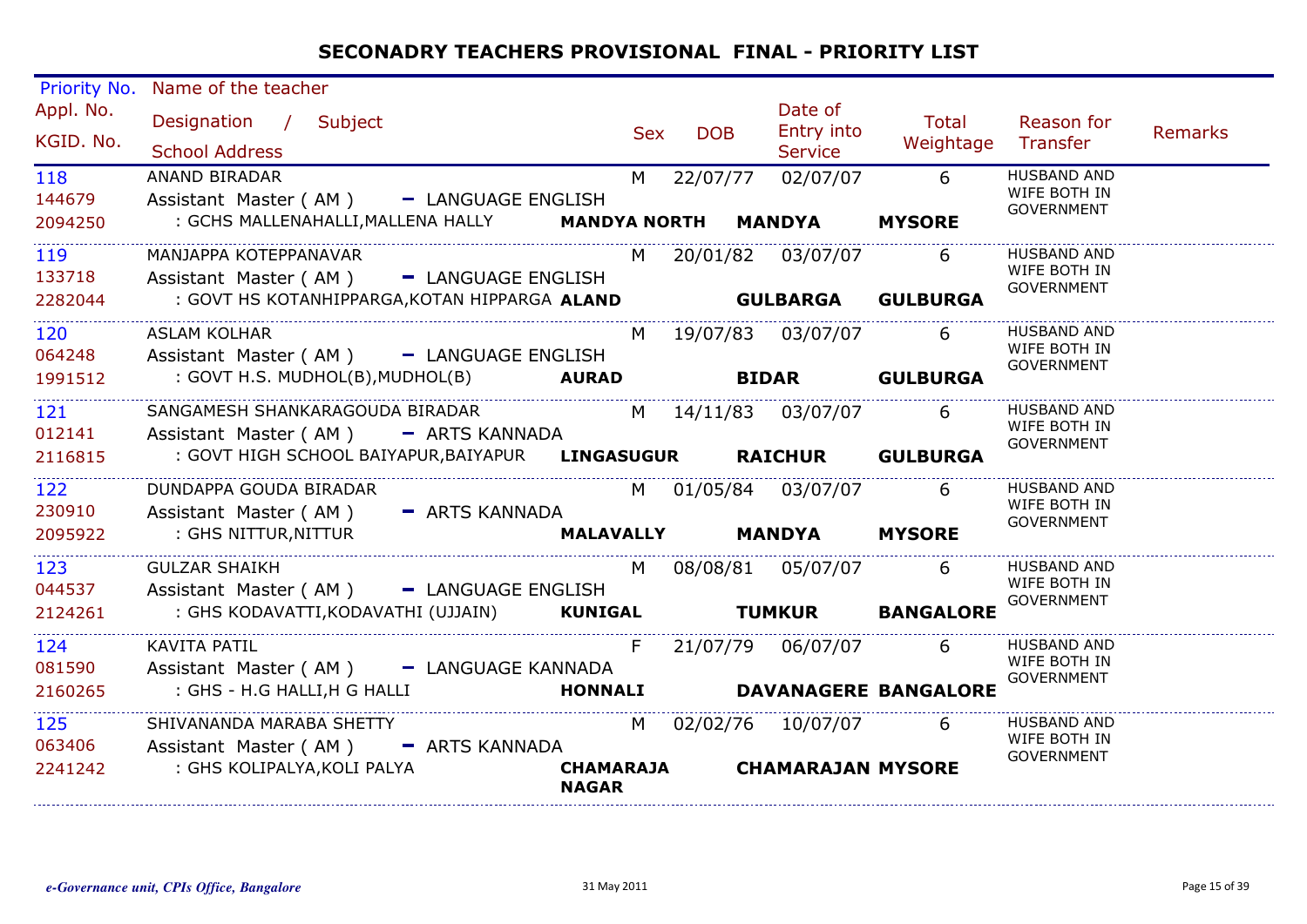| Priority No.           | Name of the teacher                                                    |                 |            |            |                                         |                            |                                                         |                |
|------------------------|------------------------------------------------------------------------|-----------------|------------|------------|-----------------------------------------|----------------------------|---------------------------------------------------------|----------------|
| Appl. No.<br>KGID. No. | Designation / Subject<br><b>School Address</b>                         |                 | <b>Sex</b> | <b>DOB</b> | Date of<br>Entry into<br><b>Service</b> | Total<br>Weightage         | Reason for<br>Transfer                                  | <b>Remarks</b> |
| 126<br>133205          | SHIVALINGAPPA<br>Assistant Master (AM)<br>- LANGUAGE ENGLISH           |                 | M          | 24/07/80   | 24/07/07                                | 6                          | <b>HUSBAND AND</b><br>WIFE BOTH IN<br><b>GOVERNMENT</b> |                |
| 1991220                | : GOVT H.S. (BOYS)<br>WADGAON(D), WADGAON(D)                           | <b>AURAD</b>    |            |            | <b>BIDAR</b>                            | <b>GULBURGA</b>            |                                                         |                |
| 127<br>177870          | SHAHANAZ BEGUM NEGALUR<br>Assistant Master (AM)<br>$-CBZ URDU$         |                 |            |            | F 01/06/75 30/07/07                     | 6                          | <b>HUSBAND AND</b><br>WIFE BOTH IN                      |                |
| 1829916                | : GOVT URDU HIGH SCHOOL<br>AKKIALUR, AKKIALUR                          | <b>HANAGAL</b>  |            |            | <b>HAVERI</b>                           | <b>BELGAUM</b>             | <b>GOVERNMENT</b>                                       |                |
| 128<br>124368          | RAMESH KAMBALE<br>Assistant Master (AM) - LANGUAGE ENGLISH             |                 |            |            | M 15/01/84 03/08/07 6                   |                            | <b>HUSBAND AND</b><br>WIFE BOTH IN<br><b>GOVERNMENT</b> |                |
| 2242990                | : GHS SURAPURA,SURAPURA                                                |                 |            |            | KOLLEGAL CHAMARAJAN MYSORE              |                            |                                                         |                |
| 129<br>013361          | NINGAPPA N KOLIGUDDA<br>Assistant Master (AM) - LANGUAGE ENGLISH       |                 |            |            | M 20/06/79 08/08/07                     | 6                          | <b>HUSBAND AND</b><br>WIFE BOTH IN<br><b>GOVERNMENT</b> |                |
| 2350307                | : G HS KADASIKOPPA, KADASIKOPPA <b>KANAKAPURA RAMANAGARA BANGALORE</b> |                 |            |            |                                         |                            |                                                         |                |
| 130<br>011381          | RUKIYA BEGUM JAGIRDAR<br>$=$ PCM-TGT<br><b>TGT-SSA</b>                 |                 | F.         |            | 14/06/78  08/01/08                      | 6                          | <b>HUSBAND AND</b><br>WIFE BOTH IN<br><b>GOVERNMENT</b> |                |
| 2313898                | : HPUBS KALAS, KALAS                                                   | <b>KUNDAGOL</b> |            |            | <b>DHARWAD</b>                          | <b>BELGAUM</b>             |                                                         |                |
| 133<br>103918          | VANAJAKSHI PATIL<br>Assistant Master (AM) - CBZ KANNADA                |                 | F          |            | 05/08/78 20/01/06                       | $5^{\circ}$                | <b>HUSBAND AND</b><br>WIFE BOTH IN<br>GOVERNMENT        |                |
| 2287071                | : GJC RANGAMPET, RANGAMPETH<br>SHORAPUR YADGIRI GULBURGA               |                 |            |            |                                         |                            |                                                         |                |
| 134<br>146232          | HANUMANTHAGOUDA M N<br>Assistant Master ( $AM$ ) $-$ LANGUAGE HINDI    |                 |            |            | M 19/12/64 15/06/90                     | $\overline{4}$             | <b>HUSBAND AND</b><br>WIFE BOTH IN<br><b>GOVERNMENT</b> |                |
| 1176292                | : GHS MALLENAHALLI, MALLENAHALLI                                       |                 |            |            | <b>SHIKARIPUR SHIMOGA</b>               | <b>BANGALORE</b>           |                                                         |                |
| 135<br>122076          | DODDANAGOUDA PATIL<br>Assistant Master (AM) - LANGUAGE ENGLISH         |                 | M          |            | 21/07/73 01/08/02                       | $\overline{\phantom{0}}$ 2 | <b>HUSBAND AND</b><br>WIFE BOTH IN<br><b>GOVERNMENT</b> |                |
| 1785033                | : GHS HIREGONNAGAR, HIREGONNAGAR                                       | <b>KUSTAGI</b>  |            |            | <b>KOPPAL</b>                           | <b>GULBURGA</b>            |                                                         |                |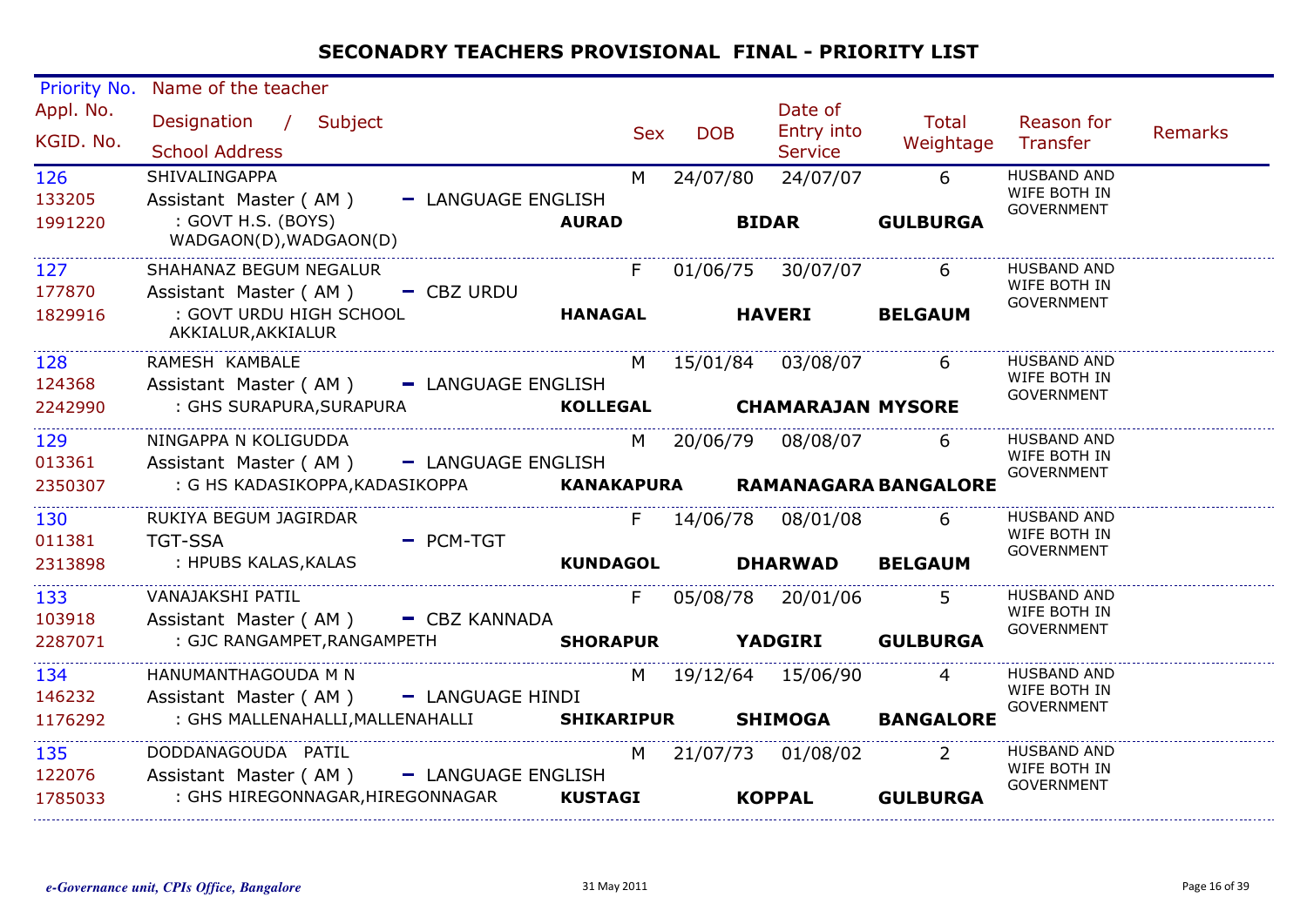| Priority No.           | Name of the teacher                                                         |                  |            |            |                                     |                  |                                    |                |
|------------------------|-----------------------------------------------------------------------------|------------------|------------|------------|-------------------------------------|------------------|------------------------------------|----------------|
| Appl. No.<br>KGID. No. | Designation / Subject                                                       |                  | <b>Sex</b> | <b>DOB</b> | Date of<br>Entry into               | Total            | Reason for<br>Transfer             | <b>Remarks</b> |
|                        | <b>School Address</b>                                                       |                  |            |            | <b>Service</b>                      | Weightage        |                                    |                |
| 136<br>061264          | BHAGYALAXMI CHANDRAKANT YALIGAR<br>Assistant Master (AM) - LANGUAGE ENGLISH | F                |            | 02/01/76   | 01/08/02                            | $\overline{2}$   | <b>HUSBAND AND</b><br>WIFE BOTH IN |                |
| 1785470                | : GHS KILLARHATTI, KILARHATTI                                               | <b>KUSTAGI</b>   |            |            | <b>KOPPAL</b>                       | <b>GULBURGA</b>  | <b>GOVERNMENT</b>                  |                |
| 137                    | IRANNA PARAPPA KOTRANNAVAR                                                  |                  |            |            | M 21/08/70 28/07/94                 | 30               | <b>HUSBAND OR</b><br>WIFE IN       |                |
| 148841<br>1265112      | Assistant Master (AM) - ARTS KANNADA<br>: GHS MANNERHAL, MANNERAL           | <b>KUSTAGI</b>   |            |            | <b>KOPPAL</b>                       | <b>GULBURGA</b>  | <b>GOVERNMENT</b>                  |                |
|                        |                                                                             |                  |            |            |                                     |                  |                                    |                |
| 138<br>012749          | SHASHIKALA M K<br>Assistant Master (AM) - ARTS KANNADA                      |                  |            |            | F 18/12/73 26/10/98                 | 24               | <b>HUSBAND OR</b><br>WIFE IN       |                |
| 1710363                | : GHS HULUGINAKOPPA, HULUGINAKOPPA SHIKARIPUR                               |                  |            |            | <b>SHIMOGA</b>                      | <b>BANGALORE</b> | <b>GOVERNMENT</b>                  |                |
| 139                    | <b>SURESH R SHETTY</b>                                                      |                  |            |            | M 20/12/70 10/07/98                 | 22               | <b>HUSBAND OR</b><br>WIFE IN       |                |
| 115126                 | Assistant Master (AM) - ARTS KANNADA                                        |                  |            |            |                                     |                  | <b>GOVERNMENT</b>                  |                |
| 1641396                | : GOVT HIGHSCHOOL<br>SANGRESHAKOPPA, SANGRESHAKOPPA                         | <b>SOUNDATTI</b> |            |            | <b>BELGAUM</b>                      | <b>BELGAUM</b>   |                                    |                |
| 140                    | DUNDAPPA BASAPPA TALAWAR                                                    |                  |            |            | M 01/06/77 03/12/99                 | <b>20</b>        | <b>HUSBAND OR</b><br>WIFE IN       |                |
| 236195                 | Assistant Master (AM) - LANGUAGE ENGLISH                                    |                  |            |            |                                     |                  | <b>GOVERNMENT</b>                  |                |
| 2287117                | : GHS MALLA.B, MALLA B.                                                     |                  |            |            | <b>SHORAPUR YADGIRI</b>             | <b>GULBURGA</b>  |                                    |                |
| 141                    | SURENDRA LAKKAPPA YALLATTI                                                  |                  |            |            | M 01/06/74 15/02/02                 | 18               | <b>HUSBAND OR</b><br>WIFE IN       |                |
| 127639                 | Assistant Master (AM)<br>- LANGUAGE KANNADA                                 |                  |            |            |                                     |                  | GOVERNMENT                         |                |
| 1963355                | : GHS HOSUR, HOSUR                                                          |                  |            |            | AFZALPUR GULBARGA                   | <b>GULBURGA</b>  |                                    |                |
| 142                    | SHASHIDHAR M S                                                              |                  |            |            | M 23/07/75 18/02/02                 | 18               | <b>HUSBAND OR</b><br>WIFE IN       |                |
| 038341                 | Assistant Master (AM) - CBZ KANNADA                                         |                  |            |            |                                     |                  | GOVERNMENT                         |                |
| 1859014                | : GHS KEMBALU, KEMBALU                                                      |                  |            |            | <b>CHANNARAYAPATN HASSAN MYSORE</b> |                  |                                    |                |
| 143                    | SEETA S HOSAMANI                                                            | F                |            |            | 29/03/77 19/02/02                   | 18               | <b>HUSBAND OR</b><br>WIFE IN       |                |
| 088911                 | Assistant Master (AM) - CBZ KANNADA                                         |                  |            |            |                                     |                  | <b>GOVERNMENT</b>                  |                |
| 1835204                | : GPUC, KURNAD, KURNADU                                                     | <b>BANTWAL</b>   |            |            | <b>DAKSHINA KA MYSORE</b>           |                  |                                    |                |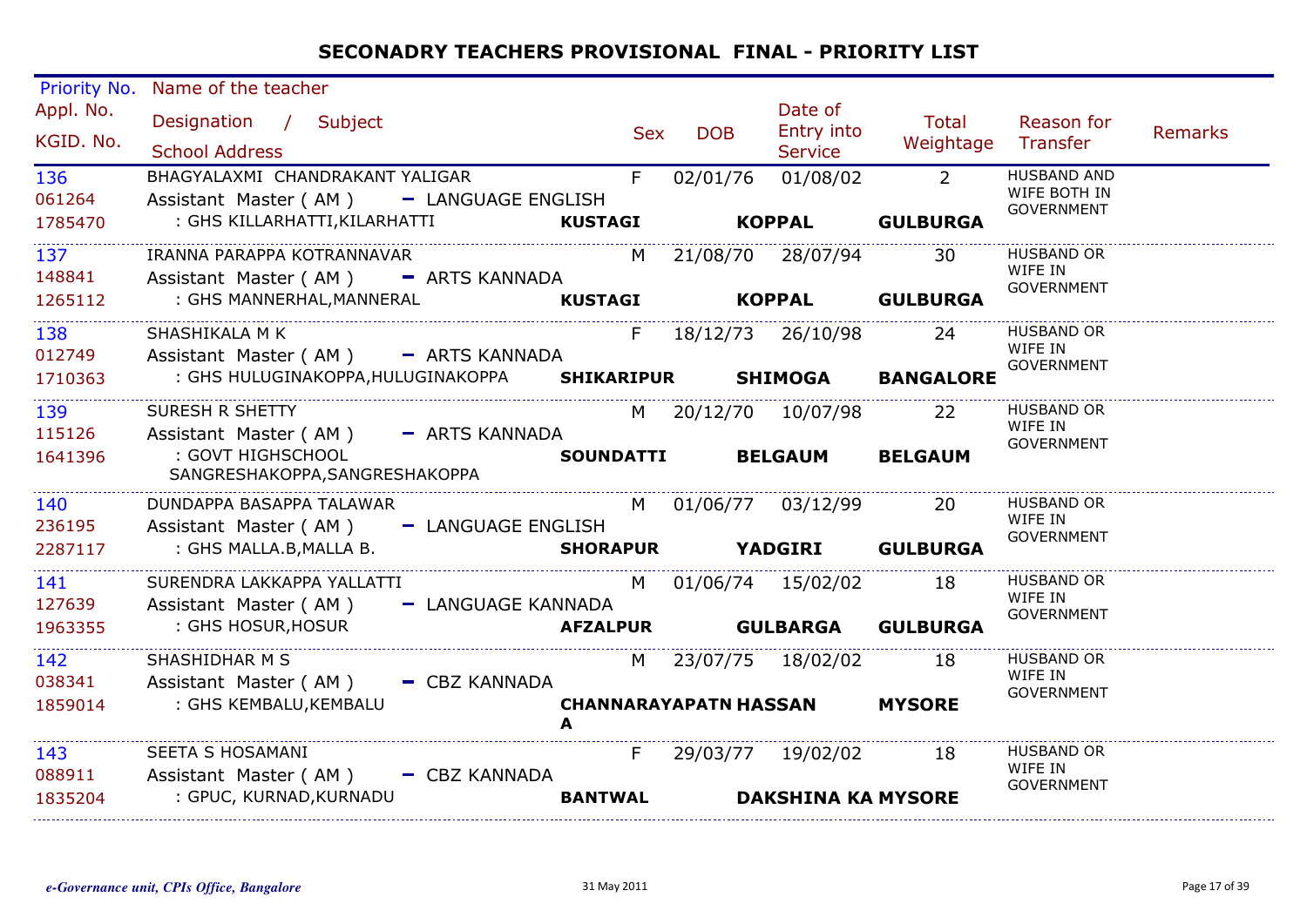| <b>Priority No.</b><br>Appl. No.<br>KGID. No.<br>144<br>240388<br>1878648 | Name of the teacher<br>Designation / Subject<br><b>School Address</b><br>MAYA SHANKAR LUGADE<br>Assistant Master (AM) - LANGUAGE ENGLISH<br>: GOVT JR.COLLEGE (HS) GOTHE, GOTHE <b>JAMAKHANDI BAGALKOT BELGAUM</b> | Sex | <b>DOB</b> | Date of<br>Entry into<br><b>Service</b><br>F 01/06/77 01/03/02 16 | <b>Total</b><br>Weightage Transfer | Reason for<br><b>HUSBAND OR</b><br>WIFE IN<br><b>GOVERNMENT</b> | Remarks |
|---------------------------------------------------------------------------|--------------------------------------------------------------------------------------------------------------------------------------------------------------------------------------------------------------------|-----|------------|-------------------------------------------------------------------|------------------------------------|-----------------------------------------------------------------|---------|
| 145<br>241338<br>1962727                                                  | CHIDANAND KATTIMANI<br>Assistant Master (AM) - LANGUAGE KANNADA<br>GHS DIGGAON, DIGGAON: CHITTAPUR GULBARGA GULBURGA: : GHS DIGGAON, DIGGAON: CHITTAPUR                                                            |     |            | M 31/12/76 22/03/02 16                                            |                                    | <b>HUSBAND OR</b><br>WIFE IN<br>GOVERNMENT                      |         |
| 146<br>227567<br>1806004                                                  | SHAMASHADBEGAM H BALLARY<br>Assistant Master (AM) - LANGUAGE KANNADA                                                                                                                                               |     |            | F 01/06/75 05/09/98 15                                            |                                    | <b>HUSBAND OR</b><br>WIFE IN<br>GOVERNMENT                      |         |
| 147<br>232307<br>1916580                                                  | RAVEENDRA MALAGI<br>Assistant Master (AM) - CBZ KANNADA<br>: GHS MALLENAHALLI, MALLENAHALLI SHIKARIPUR SHIMOGA BANGALORE                                                                                           |     |            | M 22/07/74 28/06/02 14                                            |                                    | <b>HUSBAND OR</b><br>WIFE IN<br>GOVERNMENT                      |         |
| 148<br>127142<br>1964847                                                  | SMT VANDANA VASTARAO<br>Assistant Master (AM) - ARTS KANNADA<br>: GHS MALLI,MALLI                                                                                                                                  |     |            | F 02/06/69 20/09/03 14                                            | JEWARGI GULBARGA GULBURGA          | <b>HUSBAND OR</b><br>WIFE IN<br>GOVERNMENT                      |         |
| 149<br>039352<br>1663430                                                  | MUKTHA BAI K<br>Assistant Master (AM) - PCM KANNADA                                                                                                                                                                |     |            | F 18/07/73 28/11/03 14                                            |                                    | <b>HUSBAND OR</b><br>WIFE IN<br>GOVERNMENT                      |         |
| 150<br>084817<br>1965010                                                  | SHAHAJI BAPURAY NAGANE<br>Assistant Master (AM) - ARTS KANNADA<br>ALAND GULBARGA GULBURGA<br>: GHS YALASANGI,YELASANGI                                                                                             |     |            | M 26/02/75 10/01/04 14                                            |                                    | <b>HUSBAND OR</b><br>WIFE IN<br><b>GOVERNMENT</b>               |         |
| 151<br>093478<br>1812949                                                  | <b>ANITHA</b><br>Assistant Master (AM) - ARTS KANNADA<br>UDUPI UDUPI MYSORE<br>: GPUC YERMALU BADA,BADA                                                                                                            |     |            | F 18/07/78 10/01/04 14                                            |                                    | <b>HUSBAND OR</b><br>WIFE IN<br>GOVERNMENT                      |         |
| 152<br>127705<br>1964149                                                  | JAHEDA BAGWAN<br>Assistant Master (AM) - LANGUAGE KANNADA                                                                                                                                                          |     |            | F 20/07/80 10/01/04 14                                            |                                    | <b>HUSBAND OR</b><br>WIFE IN<br>GOVERNMENT                      |         |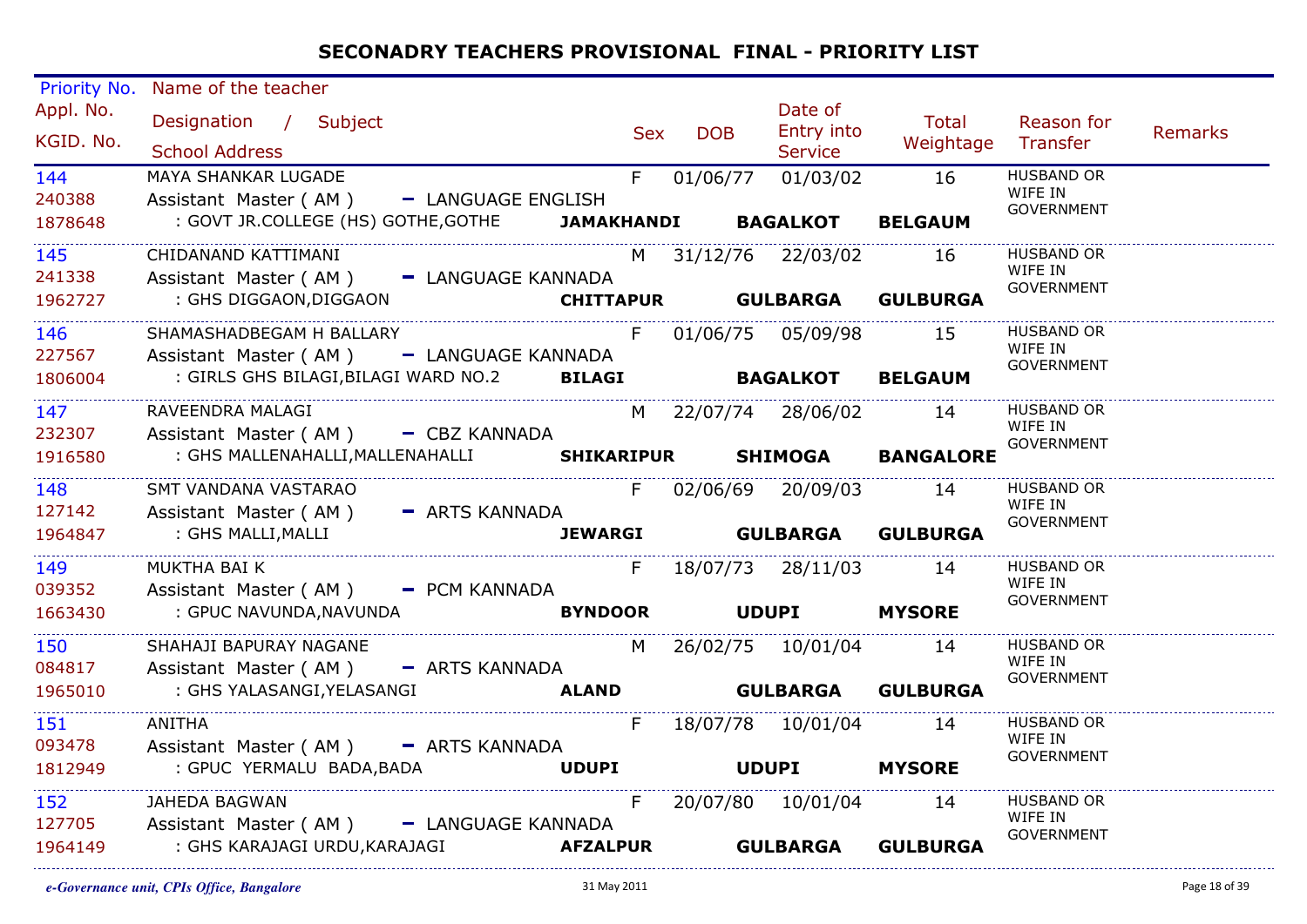| Priority No.           | Name of the teacher                                                    |                |              |                                         |                             |                                                   |         |
|------------------------|------------------------------------------------------------------------|----------------|--------------|-----------------------------------------|-----------------------------|---------------------------------------------------|---------|
| Appl. No.<br>KGID. No. | Designation / Subject<br><b>School Address</b>                         | <b>Sex</b>     | <b>DOB</b>   | Date of<br>Entry into<br><b>Service</b> | Total<br>Weightage          | Reason for<br>Transfer                            | Remarks |
| 153<br>063617          | PRAJNYA PHATAK<br>Assistant Master (AM) - LANGUAGE HINDI               | F.             | 31/08/80     | 10/01/04                                | 14                          | <b>HUSBAND OR</b><br>WIFE IN<br><b>GOVERNMENT</b> |         |
| 1795984                | : GOVT HIGH SCH KUNNUR, KUNNUR SHIGGOAN HAVERI BELGAUM                 |                |              |                                         |                             |                                                   |         |
| 154<br>177485          | NIRMALA B PATIL<br>Assistant Master (AM) - LANGUAGE ENGLISH            |                |              | F 21/02/68 12/01/04 14                  |                             | <b>HUSBAND OR</b><br>WIFE IN                      |         |
| 1943848                | : GOVT P U COLLEGE SAJJALAGUDDA<br>(H.S), SAJJALAGUDDA                 |                |              |                                         | LINGASUGUR RAICHUR GULBURGA | GOVERNMENT                                        |         |
| 155<br>122952          | UMADEVI BASAYYA GINDIMATH<br>Assistant Master (AM) - PCM KANNADA       |                |              |                                         | F 01/06/76 12/01/04 14      | <b>HUSBAND OR</b><br>WIFE IN                      |         |
| 19644415               | : GHS KANDAKUR,KANDAKUR                                                | <b>YADGIR</b>  |              |                                         | <b>YADGIRI GULBURGA</b>     | <b>GOVERNMENT</b>                                 |         |
| 156<br>142820          | <b>GEETA KULKARNI</b><br>Assistant Master (AM) - LANGUAGE ENGLISH      |                |              | F 12/07/76 12/01/04 14                  |                             | <b>HUSBAND OR</b><br>WIFE IN                      |         |
| 1943981                | : GOVT HIGH SCHOOL KALLUR, KALLUR MANVI                                |                |              |                                         | <b>RAICHUR GULBURGA</b>     | <b>GOVERNMENT</b>                                 |         |
| 157<br>235221          | NIRANJAN M BIRADAR<br>Assistant Master (AM) - PCM KANNADA              |                |              | M 01/06/77 12/01/04 14                  |                             | <b>HUSBAND OR</b><br>WIFE IN                      |         |
| 1963538                | : GOVT HS KOTANHIPPARGA, KOTAN HIPPARGA ALAND <b>GULBARGA</b>          |                |              |                                         | <b>GULBURGA</b>             | GOVERNMENT                                        |         |
| 158<br>178382          | <b>GANAPATI B SOLLAPUR</b><br>Assistant Master (AM) - LANGUAGE ENGLISH |                |              | M 01/06/77 12/01/04 14                  |                             | <b>HUSBAND OR</b><br>WIFE IN<br><b>GOVERNMENT</b> |         |
| 1963706                | : GOVT HS HAGARATGI, HAGARATAGI SHORAPUR YADGIRI GULBURGA              |                |              |                                         |                             |                                                   |         |
| 159<br>210873          | VIJAYAKUMAR KARIKATTI<br>Assistant Master (AM) - LANGUAGE ENGLISH      |                |              | M 17/08/78 12/01/04 14                  |                             | <b>HUSBAND OR</b><br>WIFE IN                      |         |
| 1982575                | : GHS HERAKAL,HERAKAL                                                  | <b>BILAGI</b>  |              | <b>BAGALKOT BELGAUM</b>                 |                             | <b>GOVERNMENT</b>                                 |         |
| 160<br>010952          | SUJATHA SHETTY<br>Assistant Master (AM) - PCM KANNADA                  | F              |              | 13/09/78 12/01/04 14                    |                             | <b>HUSBAND OR</b><br>WIFE IN<br>GOVERNMENT        |         |
| 1812771                | : GPUC BYNDOOR, YADTHARE                                               | <b>BYNDOOR</b> | <b>UDUPI</b> |                                         | <b>MYSORE</b>               |                                                   |         |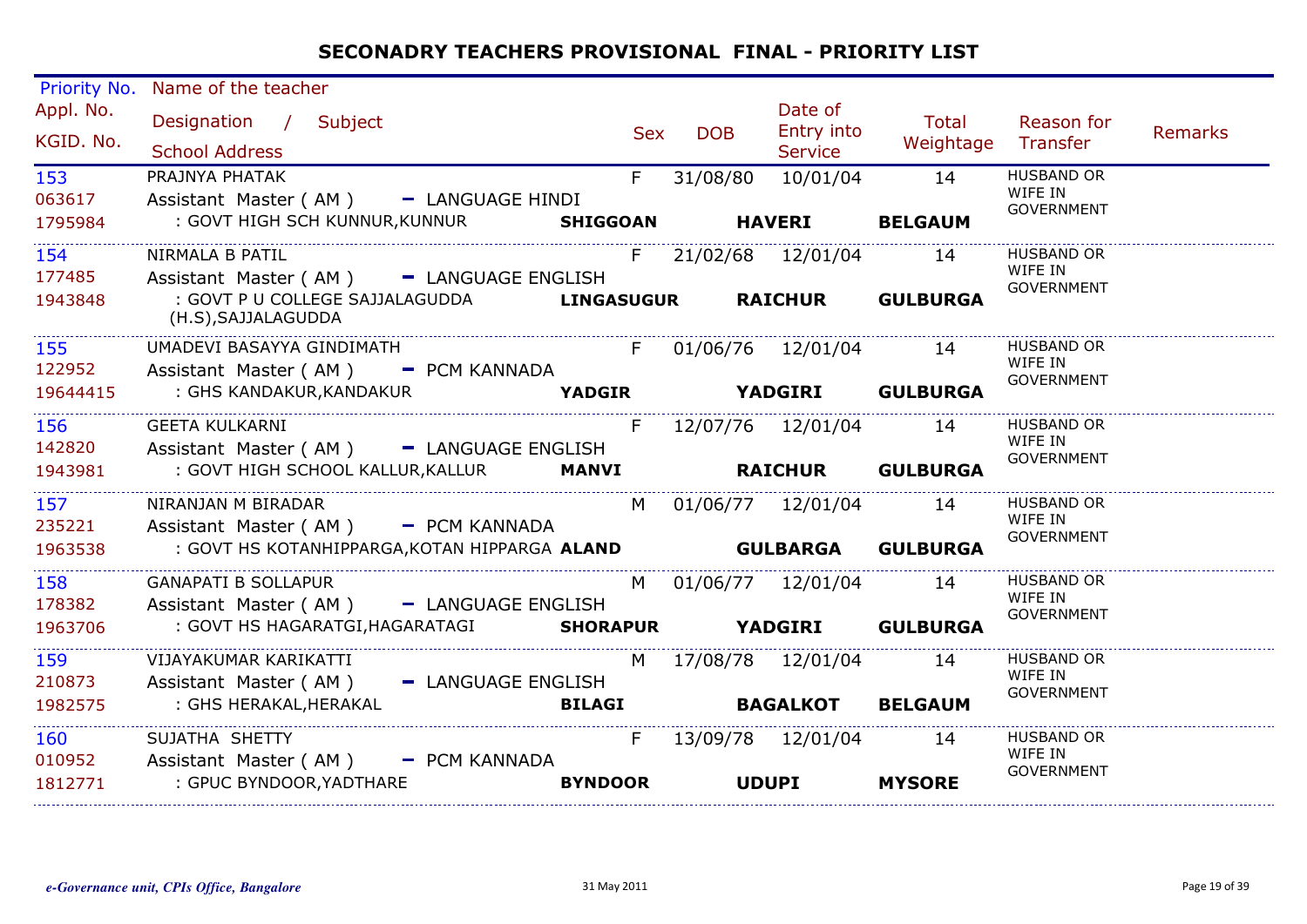| <b>Priority No.</b> | Name of the teacher                                                                       |                |              |                             |                 |                              |         |
|---------------------|-------------------------------------------------------------------------------------------|----------------|--------------|-----------------------------|-----------------|------------------------------|---------|
| Appl. No.           | Designation / Subject                                                                     |                |              | Date of<br>Entry into       | Total           | Reason for                   | Remarks |
| KGID. No.           | <b>School Address</b>                                                                     | <b>Sex</b>     | <b>DOB</b>   | <b>Service</b>              | Weightage       | Transfer                     |         |
| 161<br>107987       | APPASAHEB SATWAR                                                                          | M <sub>N</sub> | 20/07/80     | 12/01/04                    | 14              | <b>HUSBAND OR</b><br>WIFE IN |         |
| 1973242             | Assistant Master (AM)<br>- PCM KANNADA<br>: GHS KUNDUR, KUNDUR                            | <b>ALUR</b>    |              | <b>HASSAN</b>               | <b>MYSORE</b>   | <b>GOVERNMENT</b>            |         |
| 162                 | SURESH BIRADAR                                                                            | M              |              | 22/07/80 12/01/04           | 14              | <b>HUSBAND OR</b>            |         |
| 125093              | Assistant Master (AM) - LANGUAGE ENGLISH                                                  |                |              |                             |                 | WIFE IN<br><b>GOVERNMENT</b> |         |
| 1943894             | : GOVT HIGH SCHOOL KANYA<br>KAWTHAL, KOWTHAL                                              | <b>MANVI</b>   |              | RAICHUR                     | <b>GULBURGA</b> |                              |         |
| 163<br>222080       | SHRIDHAR VASUDEV ALUR                                                                     |                |              | M 09/02/76 14/01/04         | 14              | <b>HUSBAND OR</b><br>WIFE IN |         |
| 1989722             | Assistant Master (AM) - LANGUAGE ENGLISH<br>: GOVT H.S. MUDBI, MUDBI                      |                |              | BASAVAKALYAN BIDAR GULBURGA |                 | <b>GOVERNMENT</b>            |         |
| 164                 | MALLIKARJUN HIREMATH                                                                      | M              |              | 20/07/74 17/01/04           | 14              | <b>HUSBAND OR</b><br>WIFE IN |         |
| 152053<br>1963473   | Assistant Master (AM) - LANGUAGE ENGLISH<br>: GHS NELOGI, NELOGI                          | <b>JEWARGI</b> |              | <b>GULBARGA GULBURGA</b>    |                 | <b>GOVERNMENT</b>            |         |
|                     |                                                                                           |                |              |                             |                 |                              |         |
| 165<br>000412       | MUMTAZ BAGWAN<br>Assistant Master (AM) - PCM URDU                                         | F.             |              | 01/04/76 17/01/04 14        |                 | <b>HUSBAND OR</b><br>WIFE IN |         |
| 1915111             | : GOVT.P.U.(BOYS)<br>BASAVAKALYAN, BASAVAKALAYAN                                          |                | BASAVAKALYAN | <b>BIDAR</b>                | <b>GULBURGA</b> | <b>GOVERNMENT</b>            |         |
| 166                 | SANJEEVKUMAR B NANDRE                                                                     |                |              | M 22/07/72 19/01/04 14      |                 | <b>HUSBAND OR</b><br>WIFE IN |         |
| 176540<br>1963707   | Assistant Master (AM)<br>- LANGUAGE ENGLISH<br>: GHS NAGAIDLAI, NAGAIDALAI                |                |              | CHINCHOLI GULBARGA GULBURGA |                 | <b>GOVERNMENT</b>            |         |
| 167                 | UMESH G HUCHCHAYYANAMATH                                                                  |                |              | M 01/06/80 19/01/04         | 14              | <b>HUSBAND OR</b><br>WIFE IN |         |
| 056084<br>1944000   | Assistant Master (AM) - PCM KANNADA<br>: GOVT HIGH SCHOOL<br>KHAIRAVADAGI, KHIRWADAGI     |                |              | <b>LINGASUGUR RAICHUR</b>   | <b>GULBURGA</b> | <b>GOVERNMENT</b>            |         |
| 168                 | GIRIYAPPAGOUDA METI                                                                       | M l            |              | 10/07/72 21/01/04           | 14              | <b>HUSBAND OR</b><br>WIFE IN |         |
| 220406<br>1963704   | Assistant Master (AM) - CBZ KANNADA<br>: GOVT HS HAGARATGI, HAGARATAGI<br><b>SHORAPUR</b> |                |              | <b>YADGIRI</b>              | <b>GULBURGA</b> | <b>GOVERNMENT</b>            |         |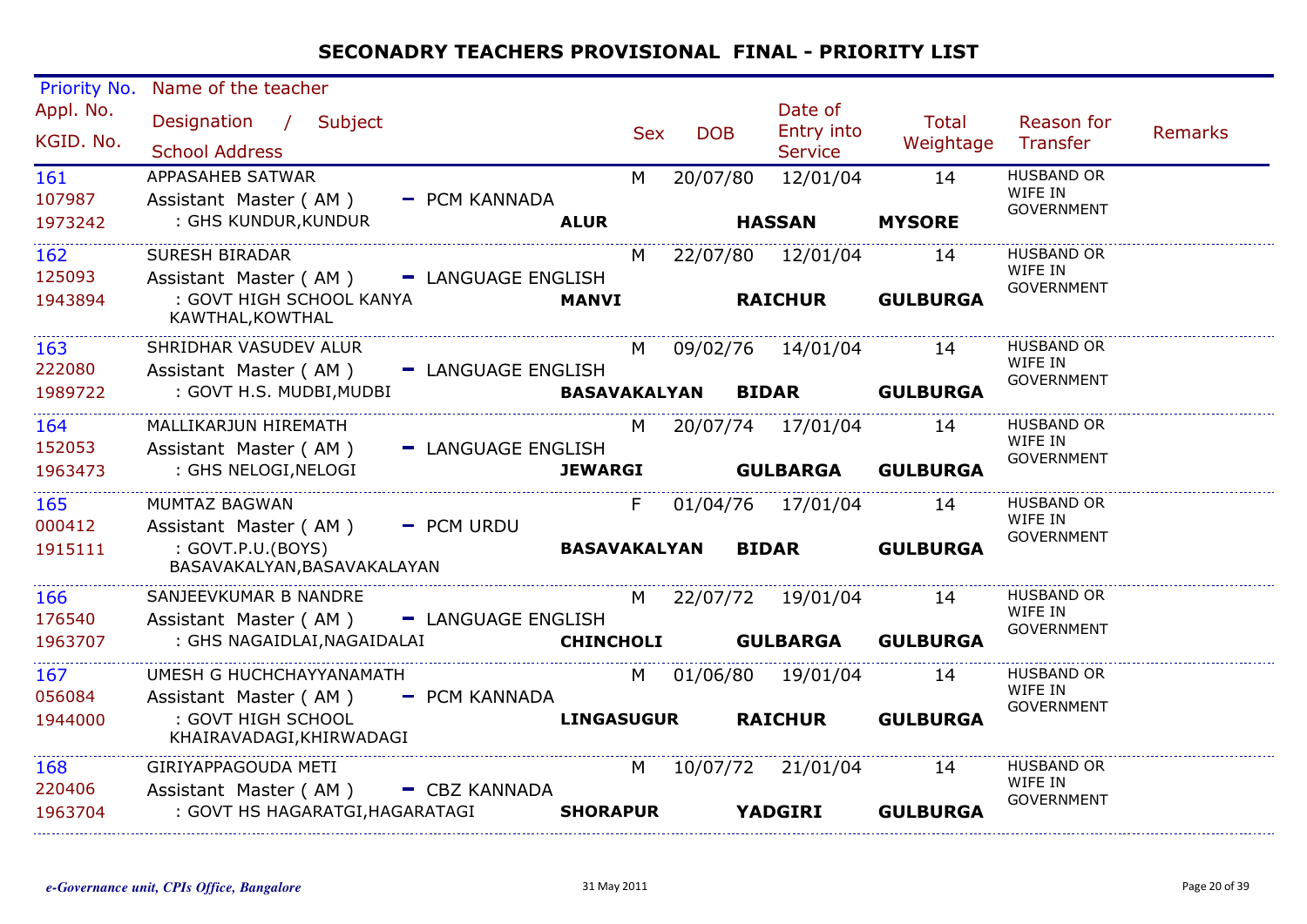| Priority No.<br>Appl. No. | Name of the teacher<br>Designation / Subject                                                        |               |     |            | Date of                  | Total              | Reason for                                 |         |
|---------------------------|-----------------------------------------------------------------------------------------------------|---------------|-----|------------|--------------------------|--------------------|--------------------------------------------|---------|
| KGID. No.                 | <b>School Address</b>                                                                               |               | Sex | <b>DOB</b> | Entry into<br>Service    | Weightage Transfer |                                            | Remarks |
| 169<br>177199             | BASAVARAJ ADIVEPPA MATHAPATI<br>Assistant Master (AM) - ARTS KANNADA                                |               |     |            | M 28/07/73 21/01/04 14   |                    | <b>HUSBAND OR</b><br>WIFE IN<br>GOVERNMENT |         |
| 1943969                   | : GOVT HIGH SCHOOL MUSTUR, MUSTUR  DEVADURGA  RAICHUR  GULBURGA                                     |               |     |            |                          |                    |                                            |         |
| 170<br>171032             | RAMKRISHNA GOUDA<br>Assistant Master (AM) - LANGUAGE KANNADA                                        |               |     |            | M 01/03/80 28/01/04 14   |                    | <b>HUSBAND OR</b><br>WIFE IN               |         |
| 1953835                   | : GHS NALLAGUTTAPALLI, NALLAGUTTAPALLI BAGEPALLY CHIKKABALLA BANGALORE                              |               |     |            |                          |                    | <b>GOVERNMENT</b>                          |         |
| 171<br>204615             | BASAPPA S MILLANATTI                                                                                |               |     |            | M 08/07/79 29/01/04 14   |                    | HUSBAND OR<br>WIFE IN                      |         |
| 1953838                   | Assistant Master (AM) - ARTS KANNADA<br>: GHS LAKSHMIPURA, LAKSHMIPURA SRINIVASAPUR KOLAR BANGALORE |               |     |            |                          |                    | GOVERNMENT                                 |         |
| 172<br>037582             | SUSHILA VIGHNESHWAR BHAT<br>Assistant Master (AM) - LANGUAGE KANNADA                                |               |     |            | F 22/06/80 29/01/04 14   |                    | <b>HUSBAND OR</b><br>WIFE IN               |         |
| 1953465                   | : GHS HUTHUR, HUTHUR                                                                                | <b>KOLAR</b>  |     |            |                          | KOLAR BANGALORE    | <b>GOVERNMENT</b>                          |         |
| 173<br>127712             | DANAYYA HIREMATH<br>Assistant Master (AM) - ARTS KANNADA                                            |               |     |            | M 01/06/77 30/01/04 14   |                    | HUSBAND OR<br>WIFE IN                      |         |
| 1934808                   | : G HS HOSAHALLI, HOSAHALLI <b>DODDABALLAPURA BANGALORE BANGALORE</b>                               |               |     |            |                          |                    | <b>GOVERNMENT</b>                          |         |
| 174<br>085521             | BASAMMA SHIRAWAR<br>Assistant Master (AM) - ARTS KANNADA                                            |               |     |            | F 15/10/72 31/01/04 14   |                    | <b>HUSBAND OR</b><br>WIFE IN               |         |
| 1943858                   | : GOVT.PU COLLEGE,TURAVIHAL <b>SINDHANUR RAICHUR GULBURGA</b>                                       |               |     |            |                          |                    | GOVERNMENT                                 |         |
| 175<br>065305             | RAVEENDRA CHIKKAMATH<br>Assistant Master (AM) - PCM KANNADA                                         |               |     |            | M 10/08/73 03/02/04 14   |                    | <b>HUSBAND OR</b><br>WIFE IN               |         |
| 1914920                   | : GOVT H.S.JANTI,JANTHI                                                                             | <b>BHALKI</b> |     |            | <b>BIDAR</b> GULBURGA    |                    | <b>GOVERNMENT</b>                          |         |
| 176<br>125741             | <b>GIRISH UMARANI</b>                                                                               |               |     |            | M 20/07/74 04/02/04 14   |                    | <b>HUSBAND OR</b><br>WIFE IN               |         |
| 1964373                   | Assistant Master (AM) - PCM KANNADA<br>: GHS KHAJURI,KHAJURI                                        |               |     |            | ALAND GULBARGA GULBURGA  |                    | <b>GOVERNMENT</b>                          |         |
| 177<br>077933             | VENKATRAMAN GOWDA<br>Assistant Master (AM) - LANGUAGE KANNADA                                       |               |     |            | M 13/04/78 09/02/04 14   |                    | <b>HUSBAND OR</b><br>WIFE IN               |         |
| 1715297                   | : G H S ANKANAHALLI,ANKANALLI                                                                       |               |     |            | SOMAVARPET KODAGU MYSORE |                    | <b>GOVERNMENT</b>                          |         |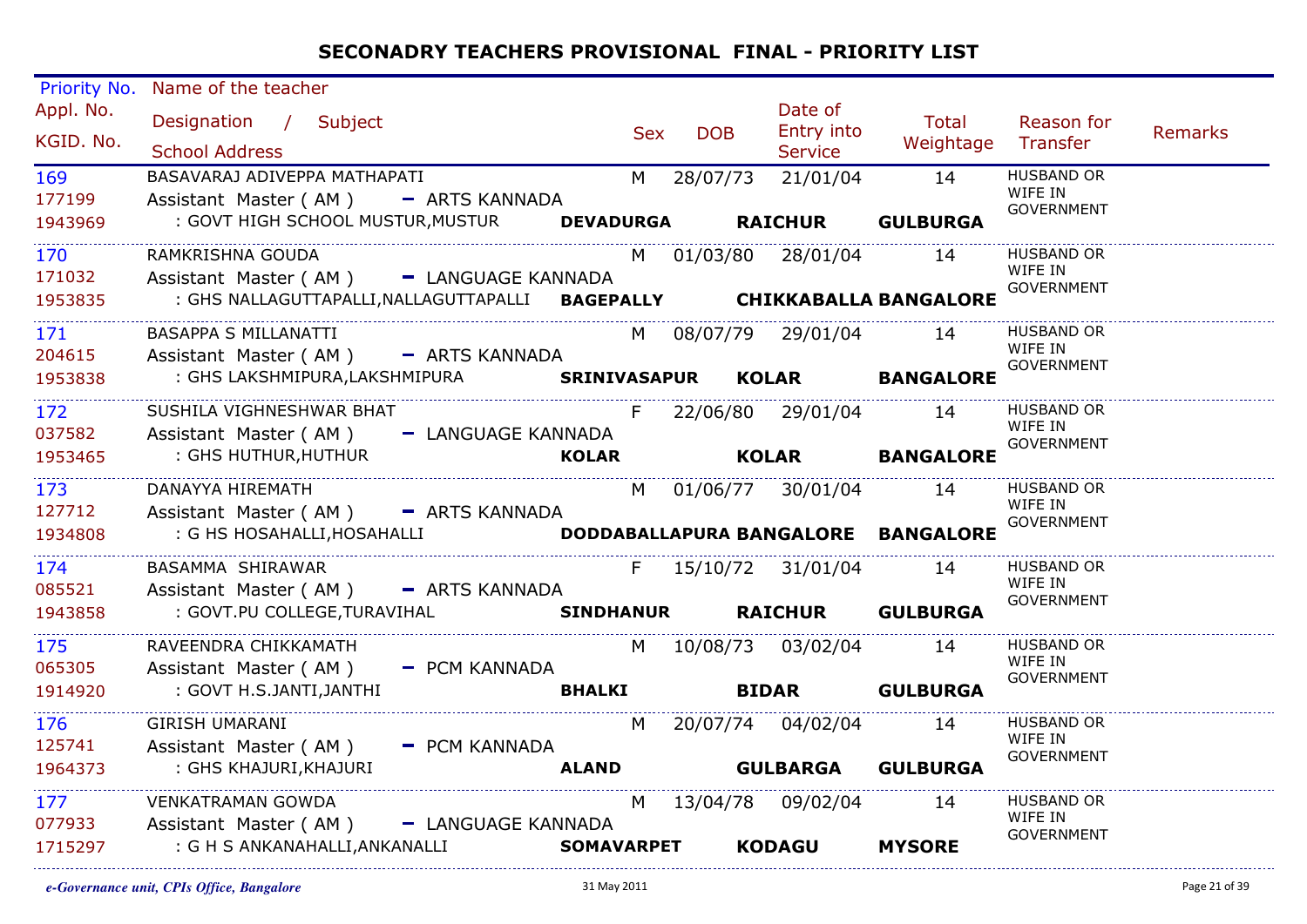| Priority No. | Name of the teacher                                            |     |                   |                        |                           |                              |         |
|--------------|----------------------------------------------------------------|-----|-------------------|------------------------|---------------------------|------------------------------|---------|
| Appl. No.    | Designation / Subject                                          | Sex | <b>DOB</b>        | Date of<br>Entry into  | Total                     | Reason for                   | Remarks |
| KGID. No.    | <b>School Address</b>                                          |     |                   | <b>Service</b>         | Weightage                 | Transfer                     |         |
| 178          | RAMAPPA SATYAPPA NAVHI                                         | M   |                   | 15/07/78 11/02/04      | 14                        | <b>HUSBAND OR</b>            |         |
| 007110       | Assistant Master (AM) - ARTS KANNADA                           |     |                   |                        |                           | WIFE IN                      |         |
| 1963930      | : GHS DHANGAPUR, DHANGAPUR <b>ALAND GULBARGA</b>               |     |                   |                        | <b>GULBURGA</b>           | <b>GOVERNMENT</b>            |         |
| 179          | MARUTI B PATIL                                                 |     |                   | M 01/06/67 12/02/04 14 |                           | <b>HUSBAND OR</b>            |         |
| 206924       | Assistant Master (AM) - LANGUAGE HINDI                         |     |                   |                        |                           | WIFE IN<br>GOVERNMENT        |         |
| 1943817      | : GOVT HIGH SCHOOL GOUDUR, GOUDUR LINGASUGUR RAICHUR GULBURGA  |     |                   |                        |                           |                              |         |
| 180          | SADANAND H HANDARAGAL                                          |     |                   | M 10/09/79 13/02/04 14 |                           | <b>HUSBAND OR</b>            |         |
| 000857       | Assistant Master (AM) - LANGUAGE ENGLISH                       |     |                   |                        |                           | WIFE IN                      |         |
| 1944035      | : GOVT PU COLLEGE SIRWAR, SIRWAR MANVI                         |     |                   |                        | <b>RAICHUR GULBURGA</b>   | <b>GOVERNMENT</b>            |         |
| 181          | BHIMAPPA DHANAGAR                                              | M   |                   | 04/03/80 13/02/04 14   |                           | <b>HUSBAND OR</b>            |         |
| 087763       | Assistant Master (AM) - LANGUAGE ENGLISH                       |     |                   |                        |                           | WIFE IN<br>GOVERNMENT        |         |
| 1907664      | : GHS SRIRAMA RANGAPURA, SUGGENA HALLI HOSPET BELLARY GULBURGA |     |                   |                        |                           |                              |         |
| 182          | SMT BHARATI RACHAPPA JIGAJINNI                                 | F   |                   | 20/10/74 14/02/04 14   |                           | <b>HUSBAND OR</b>            |         |
| 236737       | Assistant Master (AM) - LANGUAGE HINDI                         |     |                   |                        |                           | WIFE IN<br>GOVERNMENT        |         |
| 1965915      | : GHS YALAGUD, YELGUD                                          |     |                   |                        | JEWARGI GULBARGA GULBURGA |                              |         |
| 183          | RAMACHANDRA KHARVI                                             |     |                   | M 01/06/74 16/02/04 14 |                           | <b>HUSBAND OR</b>            |         |
| 144012       | Assistant Master (AM) - CBZ KANNADA                            |     |                   |                        |                           | WIFE IN<br>GOVERNMENT        |         |
| 1977758      | : GHS GANADAL,GANADAL                                          |     |                   |                        | YELBURGA KOPPAL GULBURGA  |                              |         |
| 184          | DIVATE SARJERAO                                                |     |                   | M 22/06/78 16/02/04 14 |                           | <b>HUSBAND OR</b>            |         |
| 126675       | Assistant Master (AM) - LANGUAGE ENGLISH                       |     |                   |                        |                           | WIFE IN<br><b>GOVERNMENT</b> |         |
| 1977795      | : GHS CHELLUR, CHELLUR                                         |     | <b>GANGAVATHI</b> |                        | KOPPAL GULBURGA           |                              |         |
| 185          | ALTAF H JAHANGEER                                              |     |                   | M 22/07/70 17/02/04 14 |                           | <b>HUSBAND OR</b>            |         |
| 133399       | Assistant Master (AM) - LANGUAGE ENGLISH                       |     |                   |                        |                           | WIFE IN<br><b>GOVERNMENT</b> |         |
| 1943822      | : GOVT HIGH SCHOOL<br><b>RAICHUR</b><br>DEVASUGUR, DEVASUGUR   |     |                   | <b>RAICHUR</b>         | <b>GULBURGA</b>           |                              |         |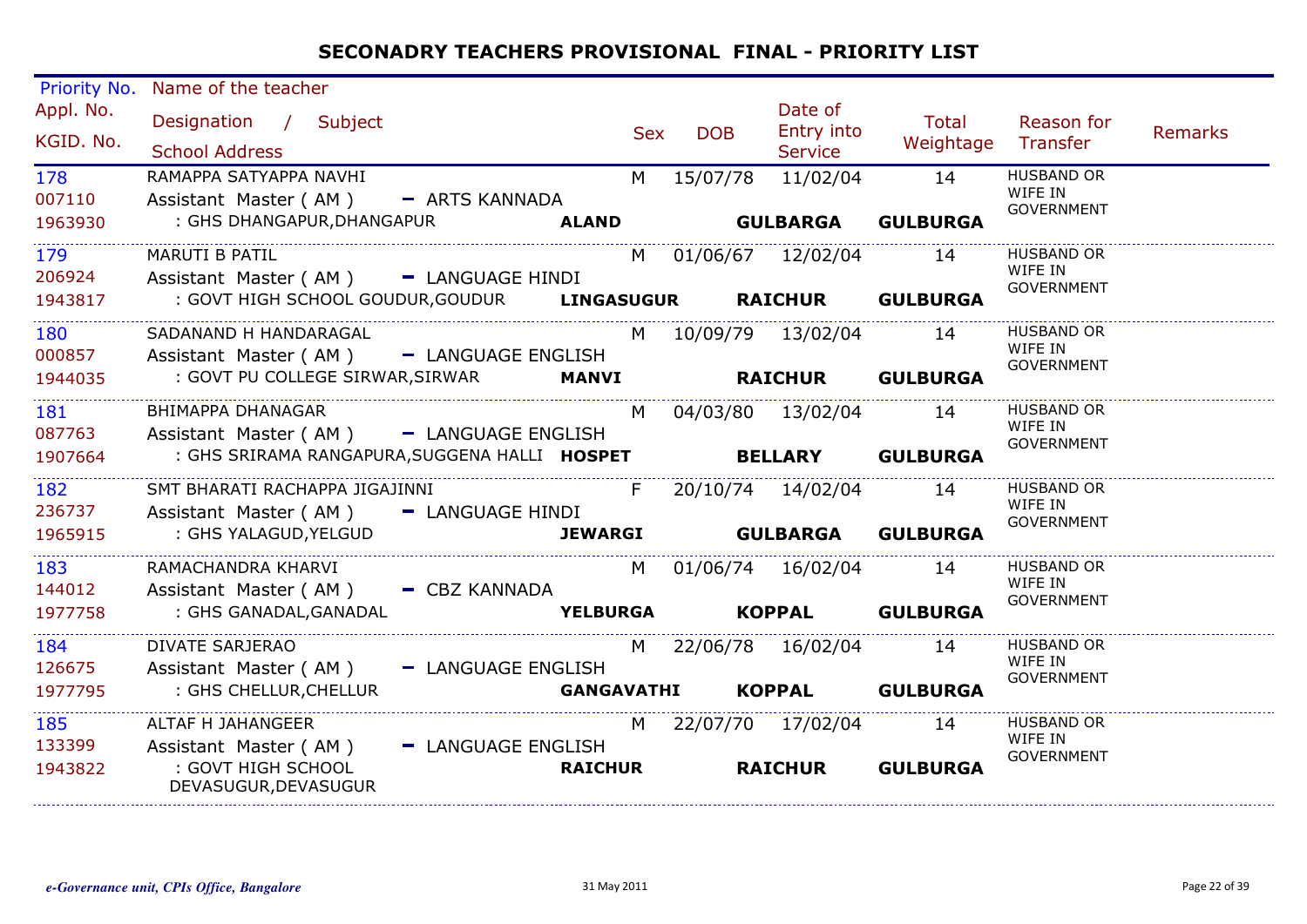| Priority No.<br>Appl. No.<br>KGID. No.<br>186<br>137938<br>1964342<br>187<br>235556<br>1963539 | Name of the teacher<br>Designation / Subject<br><b>School Address</b><br>HANAMANTAPPA KOTI<br>Assistant Master (AM) - ARTS KANNADA<br>: GHS KAVALGA,KAWALAGA<br><b>SHARATT B PAWAR</b><br>Assistant Master (AM) - LANGUAGE KANNADA<br>: GOVT HS KOTANHIPPARGA,KOTAN HIPPARGA ALAND <b>GULBARGA GULBURGA</b> | Sex | <b>DOB</b> | Date of<br><b>Entry into</b><br>Service<br>M 22/07/78 17/02/04 14<br>M 12/07/80 20/02/04 14 | Total<br>Weightage Transfer<br>ALAND GULBARGA GULBURGA | Reason for<br><b>HUSBAND OR</b><br>WIFE IN<br>GOVERNMENT<br><b>HUSBAND OR</b><br>WIFE IN<br>GOVERNMENT | Remarks |
|------------------------------------------------------------------------------------------------|-------------------------------------------------------------------------------------------------------------------------------------------------------------------------------------------------------------------------------------------------------------------------------------------------------------|-----|------------|---------------------------------------------------------------------------------------------|--------------------------------------------------------|--------------------------------------------------------------------------------------------------------|---------|
| 188 189<br>040990<br>1965054                                                                   | RAYAVVA H UKKALI<br>Assistant Master (AM) - CBZ KANNADA<br>SHORAPUR YADGIRI GULBURGA<br>: GHS MUDANUR, MUDANOOR K.                                                                                                                                                                                          |     |            |                                                                                             | F 22/07/72 21/02/04 14                                 | HUSBAND OR<br>WIFE IN<br>GOVERNMENT                                                                    |         |
| 189<br>160931<br>1954174                                                                       | <b>MAMATA R NAIK</b><br>Assistant Master (AM) - ARTS KANNADA<br>: GHS CHEEMANGALA, CHEEMANGALA SIDLAGHATTA CHIKKABALLA BANGALORE                                                                                                                                                                            |     |            | F 21/12/78 23/02/04 14                                                                      |                                                        | <b>HUSBAND OR</b><br>WIFE IN<br><b>GOVERNMENT</b>                                                      |         |
| 190<br>014608<br>1953451                                                                       | RAMESH PUJARI<br>Assistant Master (AM) - LANGUAGE KANNADA<br>: GHS BEECHAGANAHALLI, BEECHAGANAHALLI GUDIBANDA CHIKKABALLA BANGALORE                                                                                                                                                                         |     |            | M 01/06/79 03/03/04 14                                                                      |                                                        | HUSBAND OR<br>WIFE IN<br>GOVERNMENT                                                                    |         |
| 191<br>082615<br>1934785                                                                       | JAYAPPA H KUDARIHAL<br>Assistant Master (AM) - LANGUAGE KANNADA<br>CHANNAPATNA RAMANAGARA BANGALORE<br>: G HS MAKALI,MAKALI                                                                                                                                                                                 |     |            | M 12/06/80 03/03/04 14                                                                      |                                                        | <b>HUSBAND OR</b><br>WIFE IN<br>GOVERNMENT                                                             |         |
| 192<br>220720<br>1964229                                                                       | RAMESH PARTHANALLI<br>Assistant Master (AM) - ARTS KANNADA<br>: GHS RAIKOD, RAIKOD                                                                                                                                                                                                                          |     |            | M 23/07/76 04/03/04 14                                                                      | CHINCHOLI GULBARGA GULBURGA                            | <b>HUSBAND OR</b><br>WIFE IN<br><b>GOVERNMENT</b>                                                      |         |
| 193<br>222936<br>1813111                                                                       | AKKAMAHADEVI DUNDAPPA CHAVAN<br>Assistant Master (AM) - LANGUAGE HINDI<br>: GPUCUPPUNDA, UPPUNDA                                                                                                                                                                                                            |     |            | F 22/07/76 09/03/04 14<br>BYNDOOR UDUPI MYSORE                                              |                                                        | <b>HUSBAND OR</b><br>WIFE IN<br>GOVERNMENT                                                             |         |
| 194<br>089267<br>1957958                                                                       | UMESH AGASIMANI<br>Assistant Master (AM) - LANGUAGE ENGLISH<br>: GJC THIRUMANI,THIRUMANI                                                                                                                                                                                                                    |     |            | M 06/06/78 10/03/04 14                                                                      | PAVAGADA MADHUGIRI BANGALORE                           | <b>HUSBAND OR</b><br>WIFE IN<br><b>GOVERNMENT</b>                                                      |         |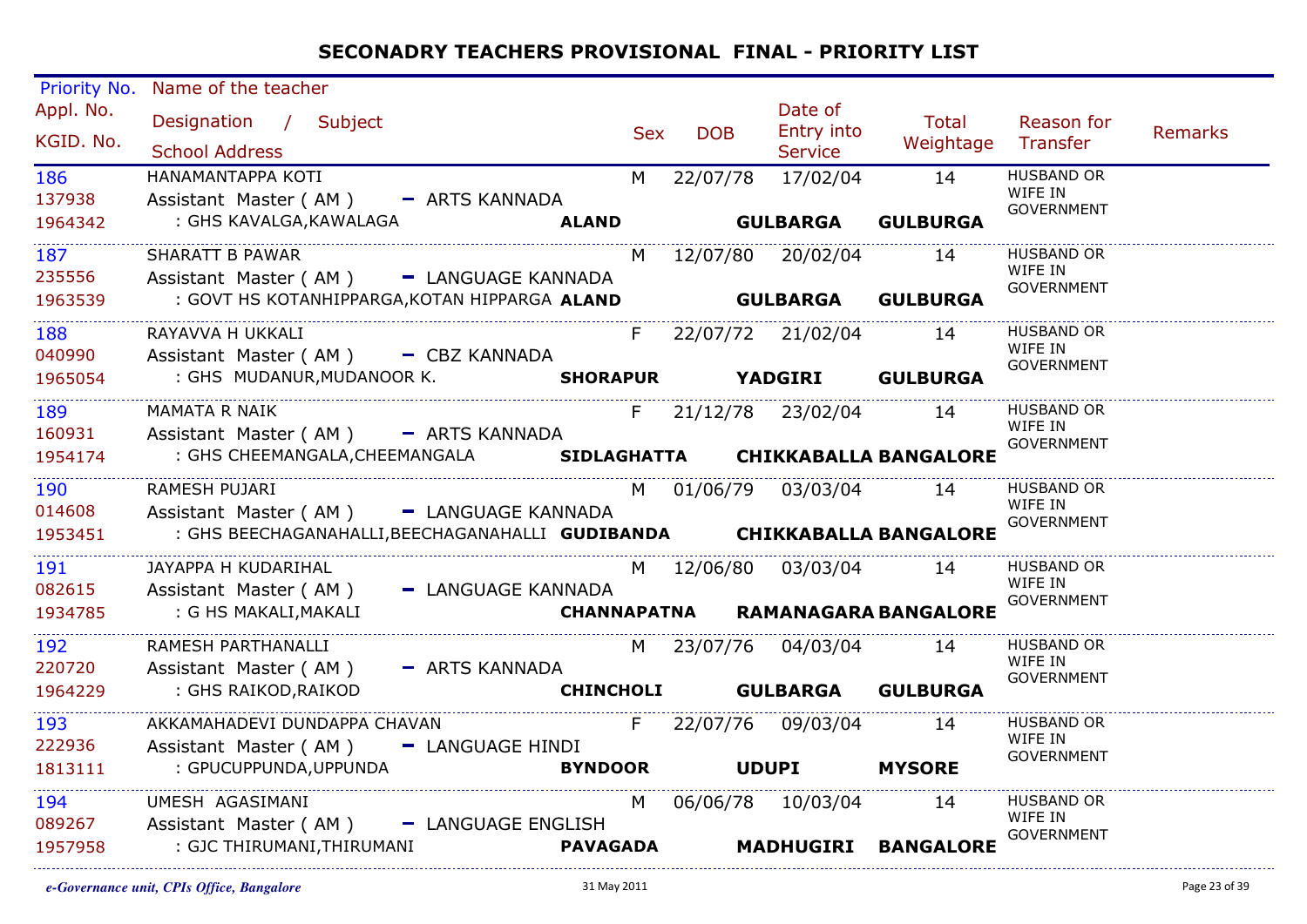| <b>Priority No.</b> | Name of the teacher                                                    |                 |       |            |                                |                          |                              |                |
|---------------------|------------------------------------------------------------------------|-----------------|-------|------------|--------------------------------|--------------------------|------------------------------|----------------|
| Appl. No.           | Designation / Subject                                                  |                 | Sex   | <b>DOB</b> | Date of<br>Entry into          | Total                    | Reason for                   | <b>Remarks</b> |
| KGID. No.           | <b>School Address</b>                                                  |                 |       |            | <b>Service</b>                 | Weightage                | Transfer                     |                |
| 195                 | SANTHOSH KUMARI SOLOMON                                                |                 | $F =$ | 22/05/59   | 13/06/97                       | 13.5                     | <b>HUSBAND OR</b>            |                |
| 003326              | Assistant Master (AM) - CBZ KANNADA                                    |                 |       |            |                                |                          | WIFE IN<br><b>GOVERNMENT</b> |                |
| 1477635             | : GHS RAJAPUR, WARD NO 46                                              |                 |       |            | <b>GULBARGA SOUTH GULBARGA</b> | <b>GULBURGA</b>          |                              |                |
| 196                 | SHAMA ANJUM AGASBAL                                                    |                 |       |            | F 17/05/70 02/04/02 13.5       |                          | <b>HUSBAND OR</b>            |                |
| 145461              | Assistant Master ( $AM$ ) $-$ CBZ URDU                                 |                 |       |            |                                |                          | WIFE IN<br><b>GOVERNMENT</b> |                |
| 1913287             | : GOVT H.S. (URDU) HUDGI, HUDGI                                        | <b>HUMNABAD</b> |       |            |                                | <b>BIDAR GULBURGA</b>    |                              |                |
| 197                 | <b>ISHWAR BENNUR</b>                                                   |                 |       |            | M 05/07/78 02/05/02 13.5       |                          | <b>HUSBAND OR</b>            |                |
| 117215              | Assistant Master (AM) - ARTS KANNADA                                   |                 |       |            |                                |                          | WIFE IN<br><b>GOVERNMENT</b> |                |
| 1869782             | : GHS MURAGAMALLA, MURAGAMALLA <b>CHINTAMANI CHIKKABALLA BANGALORE</b> |                 |       |            |                                |                          |                              |                |
| 198                 | KADAPPA H HANCHINAL                                                    |                 |       |            | M 01/04/81 23/02/04 12         |                          | <b>HUSBAND OR</b>            |                |
| 064915              | Assistant Master (AM) - ARTS KANNADA                                   |                 |       |            |                                |                          | WIFE IN<br><b>GOVERNMENT</b> |                |
| 1973046             | : GHS J.C.PURA, J.C.PURA                                               |                 |       |            | ARASIKERE HASSAN MYSORE        |                          |                              |                |
| 199                 | VIJAYALAXMI GAONKAR                                                    |                 |       |            | F 21/07/75 22/06/04 12         |                          | <b>HUSBAND OR</b><br>WIFE IN |                |
| 083752              | Assistant Master (AM) - LANGUAGE ENGLISH                               |                 |       |            |                                |                          | <b>GOVERNMENT</b>            |                |
| 1944150             | : GHS IDAPANOOR, GANADAL                                               |                 |       |            |                                | RAICHUR RAICHUR GULBURGA |                              |                |
| 200                 | HANMANTHRAYA                                                           |                 |       |            | M 21/07/76 08/09/04 12         |                          | <b>HUSBAND OR</b><br>WIFE IN |                |
| 017409              | Assistant Master (AM) - PCM KANNADA                                    |                 |       |            |                                |                          | <b>GOVERNMENT</b>            |                |
| 1915090             | : GOVT H.S BELKUNI(CH), BELKUNI(CH) AURAD BIDAR GULBURGA               |                 |       |            |                                |                          |                              |                |
| 201                 | <b>G N PRASHANT</b>                                                    |                 |       |            | M 15/07/77 23/09/04 12         |                          | <b>HUSBAND OR</b>            |                |
| 123737              | Assistant Master (AM) - CBZ KANNADA                                    |                 |       |            |                                |                          | WIFE IN<br><b>GOVERNMENT</b> |                |
| 1973849             | $:$ GHS<br>HADAVANAHALLY, HADAVANALLY (AGRAHARAGAT<br>E)               |                 |       |            | HOLENARASIPURA HASSAN MYSORE   |                          |                              |                |
| 202                 | <b>GOWTHAMI KUMARI</b>                                                 |                 | F.    |            | 16/05/64 20/10/04 12           |                          | HUSBAND OR<br>WIFE IN        |                |
| 124244              | Assistant Master (AM) - LANGUAGE HINDI                                 |                 |       |            |                                |                          | <b>GOVERNMENT</b>            |                |
| 1978607             | : GHS KARATAGI,KARATAGI                                                | GANGAVATHI      |       |            | <b>KOPPAL</b>                  | <b>GULBURGA</b>          |                              |                |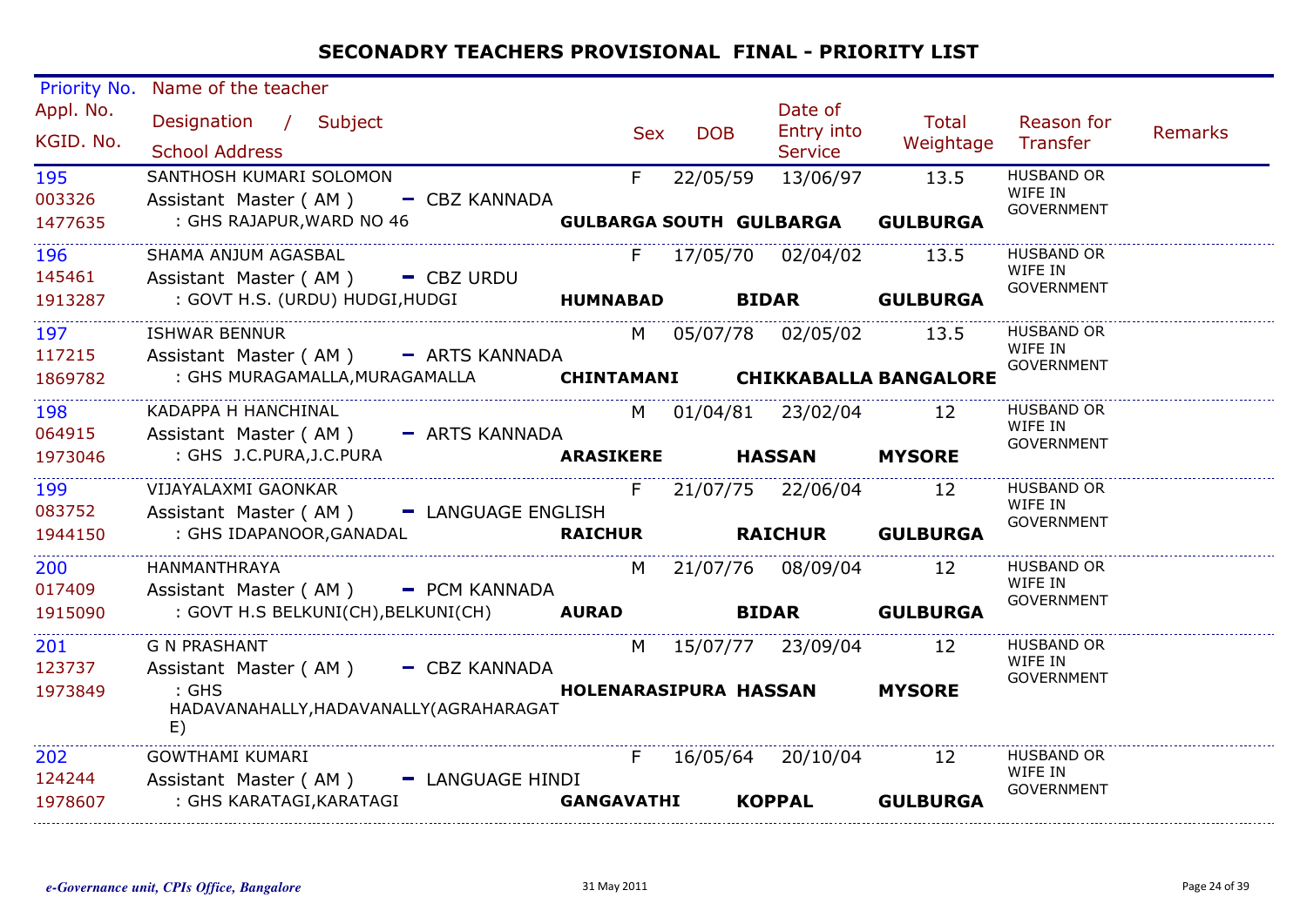| Priority No.<br>Appl. No.<br>KGID. No.<br>203<br>016580<br>1954942<br>204<br>084449 | Name of the teacher<br>Designation / Subject<br><b>School Address</b><br>SHANKAR BHIMU KAMBLE<br>Assistant Master (AM) - LANGUAGE ENGLISH<br>: GHS ARIKUNTE,ARIKUNTE<br>SHAHJAHAN BEGUM MOHAMMD<br>- PCM-TGT<br><b>TGT-SSA</b> | Sex<br>F | <b>DOB</b> | Date of<br>Entry into<br>Service<br>M 08/12/73 16/11/04 12<br>01/06/77 02/05/05 12 | <b>Total</b><br>Weightage Transfer<br>SRINIVASAPUR KOLAR BANGALORE | Reason for<br><b>HUSBAND OR</b><br>WIFE IN<br><b>GOVERNMENT</b><br><b>HUSBAND OR</b><br>WIFE IN<br>GOVERNMENT | Remarks |
|-------------------------------------------------------------------------------------|--------------------------------------------------------------------------------------------------------------------------------------------------------------------------------------------------------------------------------|----------|------------|------------------------------------------------------------------------------------|--------------------------------------------------------------------|---------------------------------------------------------------------------------------------------------------|---------|
| 2271925<br>205<br>131388                                                            | MANJUNATH VENKAPPA BUJARUK<br>- PCM-TGT<br><b>TGT-SSA</b>                                                                                                                                                                      |          |            | M 05/06/80 02/05/05 12                                                             |                                                                    | HUSBAND OR<br>WIFE IN<br>GOVERNMENT                                                                           |         |
| 2007753<br>206 200<br>124219<br>1896647                                             | DUNDAPPA SHIVAPUR<br>Assistant Master (AM) - ARTS KANNADA<br>: GHS SAGARE, SAGARE                                                                                                                                              |          |            | M 20/06/77 01/03/04 10.5<br>H.D.KOTE MYSORE MYSORE                                 |                                                                    | <b>HUSBAND OR</b><br>WIFE IN<br><b>GOVERNMENT</b>                                                             |         |
| 207 201<br>089241<br>1954243                                                        | SANGAPPA NISHTI<br>Assistant Master (AM) - LANGUAGE KANNADA<br>: GHS PATHAPALLI,PATHAPALLI                                                                                                                                     |          |            | M 01/06/80 30/03/04 10.5                                                           | SRINIVASAPUR KOLAR BANGALORE                                       | <b>HUSBAND OR</b><br>WIFE IN<br><b>GOVERNMENT</b>                                                             |         |
| 208 —<br>157334<br>1939368                                                          | SANDHYA S MITBHAVAKAR<br>Assistant Master (AM) - LANGUAGE ENGLISH<br>: GHS, GOLTHAMAJAL, GOLTHAMAJAL <b>BANTWAL DAKSHINA KA MYSORE</b>                                                                                         |          |            | F 23/03/75 02/04/04 10.5                                                           |                                                                    | <b>HUSBAND OR</b><br>WIFE IN<br>GOVERNMENT                                                                    |         |
| 209<br>229230<br>1909281                                                            | SARASWATHI S<br>TGT-SSA - PCM-TGT<br>: GHPS DANAPURA,DANAPURA-114 <b>HOSPET</b> BELLARY GULBURGA                                                                                                                               |          |            | F 15/06/82 28/06/05 10                                                             |                                                                    | <b>HUSBAND OR</b><br>WIFE IN<br><b>GOVERNMENT</b>                                                             |         |
| 210 20<br>164567<br>2008044                                                         | SIDDAPPA RAYAPPA HADNUR<br><b>TGT-SSA</b><br>- PCM-TGT<br>: GOVT HPS BHOSAGA,BHOSAGA                                                                                                                                           |          |            | M 01/06/80 30/06/05 10<br>AFZALPUR GULBARGA GULBURGA                               |                                                                    | <b>HUSBAND OR</b><br>WIFE IN<br>GOVERNMENT                                                                    |         |
| 211<br>136239<br>1987919                                                            | SIDDALINGAPPA<br><b>TGT-SSA</b><br>$-$ PCM-TGT<br>: GOVT HPS YELADAGUNDI,YELADA GUNDI BASAVAKALYAN BIDAR GULBURGA                                                                                                              |          |            | M 16/05/74 02/07/05 10                                                             |                                                                    | HUSBAND OR<br>WIFE IN<br>GOVERNMENT                                                                           |         |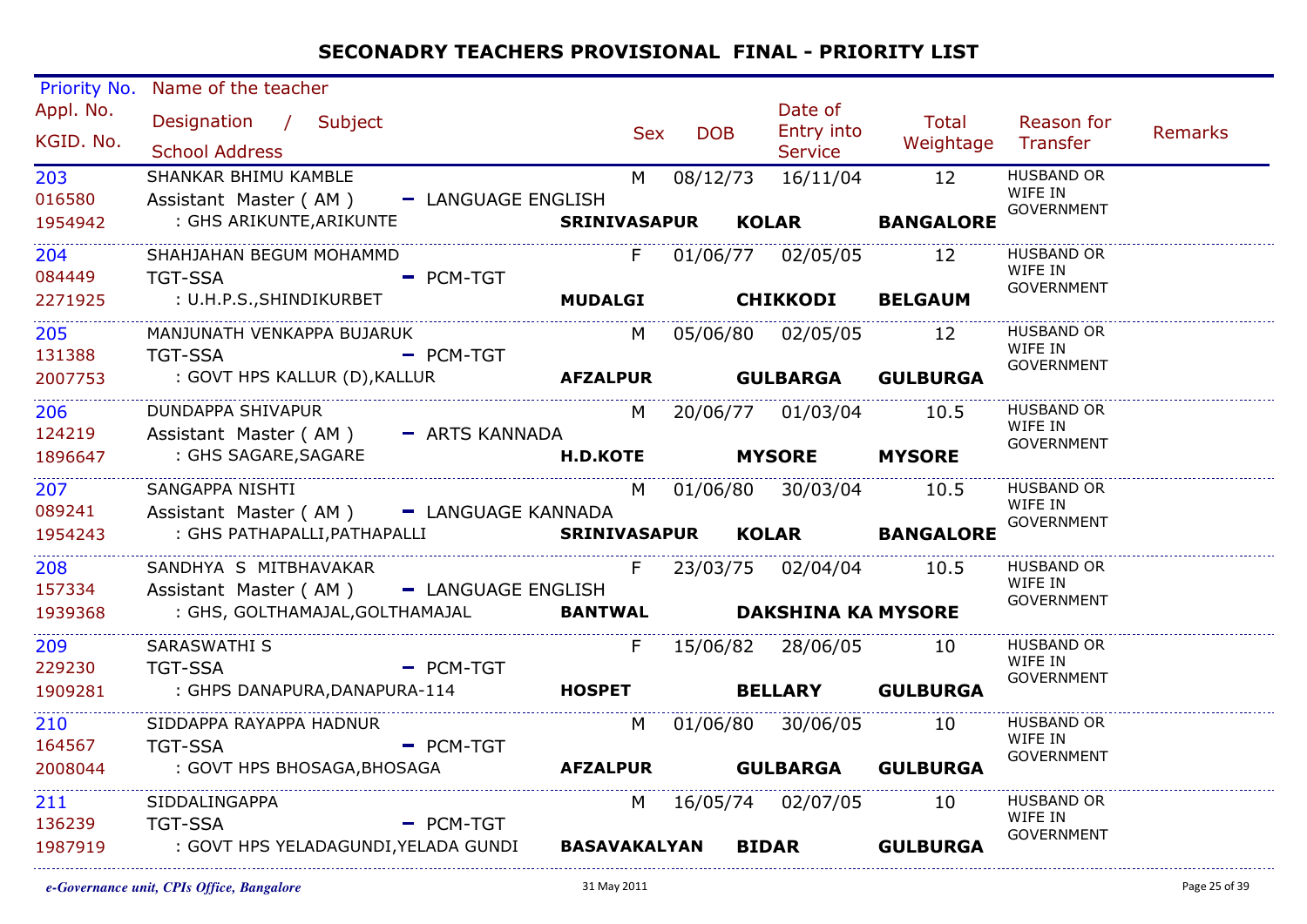| Appl. No.<br>Date of<br>Total<br>Designation / Subject<br>Reason for<br><b>Entry into</b><br><b>DOB</b><br><b>Sex</b><br>KGID. No.<br>Weightage Transfer<br><b>School Address</b><br><b>Service</b><br>05/07/05<br>10<br><b>HUSBAND OR</b><br>212<br>BASAVARAJ CHABBI<br>M<br>07/06/75<br>WIFE IN<br>- PCM-TGT<br>060685<br><b>TGT-SSA</b><br><b>GOVERNMENT</b><br><b>GULBARGA</b><br>: GOVT HPS BENAKANHALLI, BENAKANHALLI SEDAM<br><b>GULBURGA</b><br>1967256<br>01/06/61 15/09/05 10<br>HUSBAND OR<br>213<br>GAYATRIBAI VAIDYA<br>$F =$<br>WIFE IN<br>Assistant Master (AM) - ARTS KANNADA<br>209396<br><b>GOVERNMENT</b><br>RAICHUR GULBURGA<br>: GOVT HIGH SCHOOL<br><b>SINDHANUR</b><br>1096630<br>PAGADADINNI, PAGADADINNI<br><b>HUSBAND OR</b><br>214<br>ARIFA SULTANA<br>F 21/05/74 27/09/05 10<br>WIFE IN<br>210586<br><b>TGT-SSA</b><br>$=$ PCM-TGT<br><b>GOVERNMENT</b><br>SHAHAPUR YADGIRI GULBURGA<br>: GOVHPS KOLLUR (M),KOLLUR<br>2008546<br>REVANASIDDAPPA KOTYAL<br>M 01/07/79 02/12/05 10<br>HUSBAND OR<br>215<br>WIFE IN<br>116418<br>Assistant Master (AM) - LANGUAGE KANNADA<br><b>GOVERNMENT</b><br>K.R.NAGARA MYSORE MYSORE<br>$:$ GHS<br>1899475<br>KALAMMANAKOPPALU, KALAMMANAKOPPAL<br><b>HUSBAND OR</b><br>10<br>M 22/04/81 08/12/05<br>216<br>VIKRANT GAJENDRAGAD<br>WIFE IN<br>006467<br>Assistant Master (AM) - CBZ KANNADA<br><b>GOVERNMENT</b><br>KUSTAGI KOPPAL GULBURGA<br>: GHS KORDAKERA, KORADKERA<br>1978939<br><b>HUSBAND OR</b><br>217<br>NAGARATNA<br>F<br>22/08/77 15/12/05 10<br>WIFE IN<br>097974<br>Assistant Master (AM) - LANGUAGE KANNADA<br>GOVERNMENT<br>2007924<br><b>HUSBAND OR</b><br>218<br>SADANAND<br>M 23/07/76 02/01/06<br>10<br>WIFE IN<br>068169<br>Assistant Master (AM) - PCM KANNADA<br><b>GOVERNMENT</b><br>: GHS KARADAL, KAMARADI <b>CHITTAPUR GULBARGA GULBURGA</b><br>2008905<br>DUNDAPPA SHIVAPPA GUBACHATTI<br>01/06/81 06/01/06 10<br><b>HUSBAND OR</b><br>219<br>M<br>WIFE IN<br>200574<br>Assistant Master (AM) - LANGUAGE KANNADA<br><b>GOVERNMENT</b><br>: GOVT HS CHATNALLI, CHATTANHALLI SHAHAPUR YADGIRI GULBURGA<br>2008073 | <b>Priority No.</b> | Name of the teacher |  |  |         |
|-------------------------------------------------------------------------------------------------------------------------------------------------------------------------------------------------------------------------------------------------------------------------------------------------------------------------------------------------------------------------------------------------------------------------------------------------------------------------------------------------------------------------------------------------------------------------------------------------------------------------------------------------------------------------------------------------------------------------------------------------------------------------------------------------------------------------------------------------------------------------------------------------------------------------------------------------------------------------------------------------------------------------------------------------------------------------------------------------------------------------------------------------------------------------------------------------------------------------------------------------------------------------------------------------------------------------------------------------------------------------------------------------------------------------------------------------------------------------------------------------------------------------------------------------------------------------------------------------------------------------------------------------------------------------------------------------------------------------------------------------------------------------------------------------------------------------------------------------------------------------------------------------------------------------------------------------------------------------------------------------------------------------------------------------------------------------------------------------------------|---------------------|---------------------|--|--|---------|
|                                                                                                                                                                                                                                                                                                                                                                                                                                                                                                                                                                                                                                                                                                                                                                                                                                                                                                                                                                                                                                                                                                                                                                                                                                                                                                                                                                                                                                                                                                                                                                                                                                                                                                                                                                                                                                                                                                                                                                                                                                                                                                             |                     |                     |  |  | Remarks |
|                                                                                                                                                                                                                                                                                                                                                                                                                                                                                                                                                                                                                                                                                                                                                                                                                                                                                                                                                                                                                                                                                                                                                                                                                                                                                                                                                                                                                                                                                                                                                                                                                                                                                                                                                                                                                                                                                                                                                                                                                                                                                                             |                     |                     |  |  |         |
|                                                                                                                                                                                                                                                                                                                                                                                                                                                                                                                                                                                                                                                                                                                                                                                                                                                                                                                                                                                                                                                                                                                                                                                                                                                                                                                                                                                                                                                                                                                                                                                                                                                                                                                                                                                                                                                                                                                                                                                                                                                                                                             |                     |                     |  |  |         |
|                                                                                                                                                                                                                                                                                                                                                                                                                                                                                                                                                                                                                                                                                                                                                                                                                                                                                                                                                                                                                                                                                                                                                                                                                                                                                                                                                                                                                                                                                                                                                                                                                                                                                                                                                                                                                                                                                                                                                                                                                                                                                                             |                     |                     |  |  |         |
|                                                                                                                                                                                                                                                                                                                                                                                                                                                                                                                                                                                                                                                                                                                                                                                                                                                                                                                                                                                                                                                                                                                                                                                                                                                                                                                                                                                                                                                                                                                                                                                                                                                                                                                                                                                                                                                                                                                                                                                                                                                                                                             |                     |                     |  |  |         |
|                                                                                                                                                                                                                                                                                                                                                                                                                                                                                                                                                                                                                                                                                                                                                                                                                                                                                                                                                                                                                                                                                                                                                                                                                                                                                                                                                                                                                                                                                                                                                                                                                                                                                                                                                                                                                                                                                                                                                                                                                                                                                                             |                     |                     |  |  |         |
|                                                                                                                                                                                                                                                                                                                                                                                                                                                                                                                                                                                                                                                                                                                                                                                                                                                                                                                                                                                                                                                                                                                                                                                                                                                                                                                                                                                                                                                                                                                                                                                                                                                                                                                                                                                                                                                                                                                                                                                                                                                                                                             |                     |                     |  |  |         |
|                                                                                                                                                                                                                                                                                                                                                                                                                                                                                                                                                                                                                                                                                                                                                                                                                                                                                                                                                                                                                                                                                                                                                                                                                                                                                                                                                                                                                                                                                                                                                                                                                                                                                                                                                                                                                                                                                                                                                                                                                                                                                                             |                     |                     |  |  |         |
|                                                                                                                                                                                                                                                                                                                                                                                                                                                                                                                                                                                                                                                                                                                                                                                                                                                                                                                                                                                                                                                                                                                                                                                                                                                                                                                                                                                                                                                                                                                                                                                                                                                                                                                                                                                                                                                                                                                                                                                                                                                                                                             |                     |                     |  |  |         |
|                                                                                                                                                                                                                                                                                                                                                                                                                                                                                                                                                                                                                                                                                                                                                                                                                                                                                                                                                                                                                                                                                                                                                                                                                                                                                                                                                                                                                                                                                                                                                                                                                                                                                                                                                                                                                                                                                                                                                                                                                                                                                                             |                     |                     |  |  |         |
|                                                                                                                                                                                                                                                                                                                                                                                                                                                                                                                                                                                                                                                                                                                                                                                                                                                                                                                                                                                                                                                                                                                                                                                                                                                                                                                                                                                                                                                                                                                                                                                                                                                                                                                                                                                                                                                                                                                                                                                                                                                                                                             |                     |                     |  |  |         |
|                                                                                                                                                                                                                                                                                                                                                                                                                                                                                                                                                                                                                                                                                                                                                                                                                                                                                                                                                                                                                                                                                                                                                                                                                                                                                                                                                                                                                                                                                                                                                                                                                                                                                                                                                                                                                                                                                                                                                                                                                                                                                                             |                     |                     |  |  |         |
|                                                                                                                                                                                                                                                                                                                                                                                                                                                                                                                                                                                                                                                                                                                                                                                                                                                                                                                                                                                                                                                                                                                                                                                                                                                                                                                                                                                                                                                                                                                                                                                                                                                                                                                                                                                                                                                                                                                                                                                                                                                                                                             |                     |                     |  |  |         |
|                                                                                                                                                                                                                                                                                                                                                                                                                                                                                                                                                                                                                                                                                                                                                                                                                                                                                                                                                                                                                                                                                                                                                                                                                                                                                                                                                                                                                                                                                                                                                                                                                                                                                                                                                                                                                                                                                                                                                                                                                                                                                                             |                     |                     |  |  |         |
|                                                                                                                                                                                                                                                                                                                                                                                                                                                                                                                                                                                                                                                                                                                                                                                                                                                                                                                                                                                                                                                                                                                                                                                                                                                                                                                                                                                                                                                                                                                                                                                                                                                                                                                                                                                                                                                                                                                                                                                                                                                                                                             |                     |                     |  |  |         |
|                                                                                                                                                                                                                                                                                                                                                                                                                                                                                                                                                                                                                                                                                                                                                                                                                                                                                                                                                                                                                                                                                                                                                                                                                                                                                                                                                                                                                                                                                                                                                                                                                                                                                                                                                                                                                                                                                                                                                                                                                                                                                                             |                     |                     |  |  |         |
|                                                                                                                                                                                                                                                                                                                                                                                                                                                                                                                                                                                                                                                                                                                                                                                                                                                                                                                                                                                                                                                                                                                                                                                                                                                                                                                                                                                                                                                                                                                                                                                                                                                                                                                                                                                                                                                                                                                                                                                                                                                                                                             |                     |                     |  |  |         |
|                                                                                                                                                                                                                                                                                                                                                                                                                                                                                                                                                                                                                                                                                                                                                                                                                                                                                                                                                                                                                                                                                                                                                                                                                                                                                                                                                                                                                                                                                                                                                                                                                                                                                                                                                                                                                                                                                                                                                                                                                                                                                                             |                     |                     |  |  |         |
|                                                                                                                                                                                                                                                                                                                                                                                                                                                                                                                                                                                                                                                                                                                                                                                                                                                                                                                                                                                                                                                                                                                                                                                                                                                                                                                                                                                                                                                                                                                                                                                                                                                                                                                                                                                                                                                                                                                                                                                                                                                                                                             |                     |                     |  |  |         |
|                                                                                                                                                                                                                                                                                                                                                                                                                                                                                                                                                                                                                                                                                                                                                                                                                                                                                                                                                                                                                                                                                                                                                                                                                                                                                                                                                                                                                                                                                                                                                                                                                                                                                                                                                                                                                                                                                                                                                                                                                                                                                                             |                     |                     |  |  |         |
|                                                                                                                                                                                                                                                                                                                                                                                                                                                                                                                                                                                                                                                                                                                                                                                                                                                                                                                                                                                                                                                                                                                                                                                                                                                                                                                                                                                                                                                                                                                                                                                                                                                                                                                                                                                                                                                                                                                                                                                                                                                                                                             |                     |                     |  |  |         |
|                                                                                                                                                                                                                                                                                                                                                                                                                                                                                                                                                                                                                                                                                                                                                                                                                                                                                                                                                                                                                                                                                                                                                                                                                                                                                                                                                                                                                                                                                                                                                                                                                                                                                                                                                                                                                                                                                                                                                                                                                                                                                                             |                     |                     |  |  |         |
|                                                                                                                                                                                                                                                                                                                                                                                                                                                                                                                                                                                                                                                                                                                                                                                                                                                                                                                                                                                                                                                                                                                                                                                                                                                                                                                                                                                                                                                                                                                                                                                                                                                                                                                                                                                                                                                                                                                                                                                                                                                                                                             |                     |                     |  |  |         |
|                                                                                                                                                                                                                                                                                                                                                                                                                                                                                                                                                                                                                                                                                                                                                                                                                                                                                                                                                                                                                                                                                                                                                                                                                                                                                                                                                                                                                                                                                                                                                                                                                                                                                                                                                                                                                                                                                                                                                                                                                                                                                                             |                     |                     |  |  |         |
|                                                                                                                                                                                                                                                                                                                                                                                                                                                                                                                                                                                                                                                                                                                                                                                                                                                                                                                                                                                                                                                                                                                                                                                                                                                                                                                                                                                                                                                                                                                                                                                                                                                                                                                                                                                                                                                                                                                                                                                                                                                                                                             |                     |                     |  |  |         |
|                                                                                                                                                                                                                                                                                                                                                                                                                                                                                                                                                                                                                                                                                                                                                                                                                                                                                                                                                                                                                                                                                                                                                                                                                                                                                                                                                                                                                                                                                                                                                                                                                                                                                                                                                                                                                                                                                                                                                                                                                                                                                                             |                     |                     |  |  |         |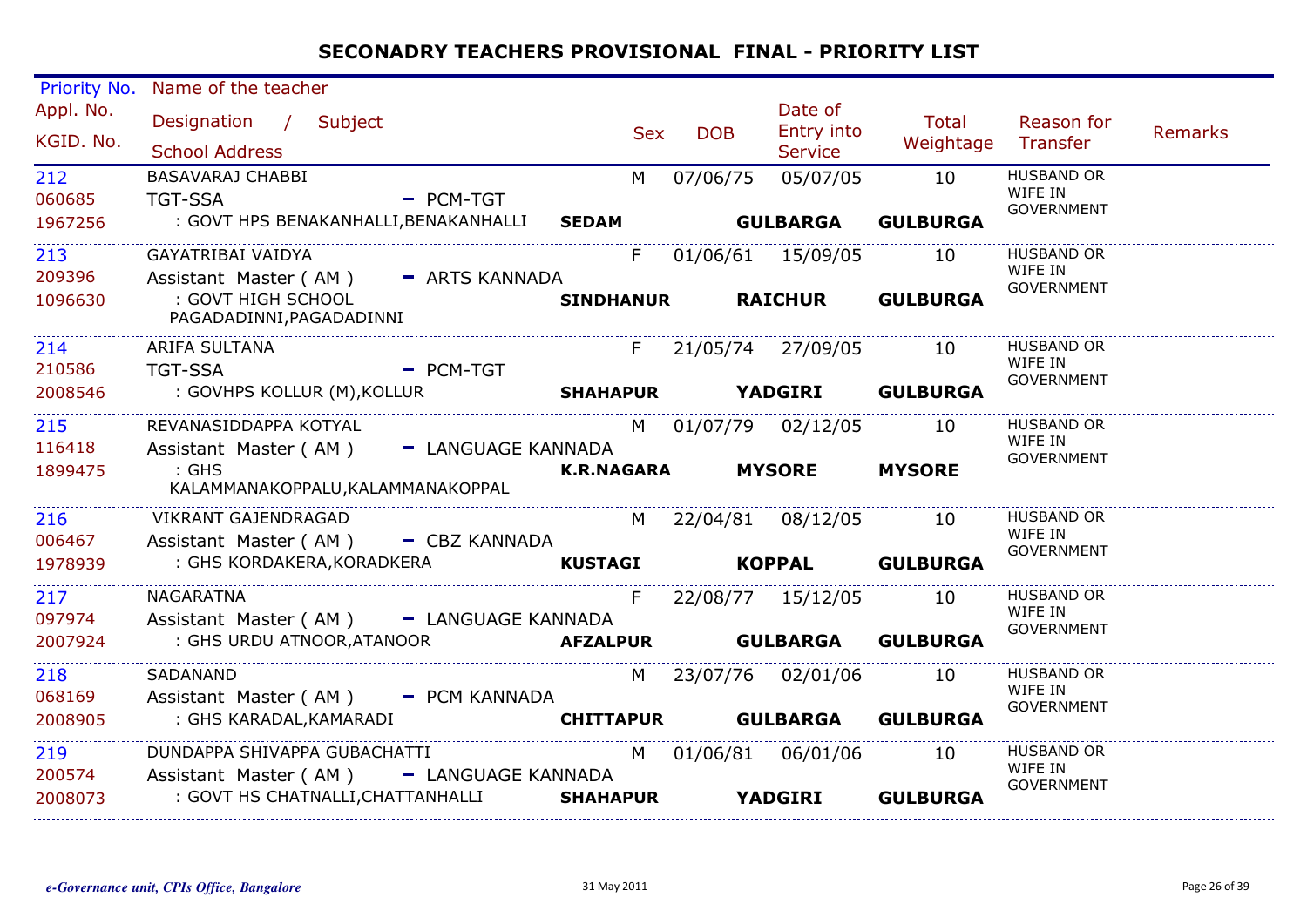| <b>Priority No.</b>    | Name of the teacher                                                       |                   |                |            |                                         |                      |                                                   |         |
|------------------------|---------------------------------------------------------------------------|-------------------|----------------|------------|-----------------------------------------|----------------------|---------------------------------------------------|---------|
| Appl. No.<br>KGID. No. | Designation / Subject<br><b>School Address</b>                            |                   | <b>Sex</b>     | <b>DOB</b> | Date of<br>Entry into<br><b>Service</b> | Total<br>Weightage   | Reason for<br>Transfer                            | Remarks |
| 220<br>235685          | BASAVARAJA N GUNJAL<br>Assistant Master (AM)<br>- LANGUAGE ENGLISH        |                   | M <sub>N</sub> | 22/10/77   | 12/01/06                                | 10                   | <b>HUSBAND OR</b><br>WIFE IN<br><b>GOVERNMENT</b> |         |
| 1967458                | : HS NELLUR, NEELOOR                                                      | <b>ALAND</b>      |                |            | <b>GULBARGA</b>                         | <b>GULBURGA</b>      |                                                   |         |
| 221<br>226605          | SHANKAR HAVERI<br>Assistant Master (AM) - ARTS KANNADA                    |                   |                |            | M 21/05/80 21/01/06                     | 10                   | <b>HUSBAND OR</b><br>WIFE IN<br><b>GOVERNMENT</b> |         |
| 2008061                | : GOVT. H.S DUGNOOR, DUGANOOR SEDAM                                       |                   |                |            | <b>GULBARGA</b>                         | <b>GULBURGA</b>      |                                                   |         |
| 222<br>004817          | GOPAL RAMACHANDRA HANCHATE<br>Assistant Master (AM) - PCM KANNADA         |                   |                |            | M 01/01/72 23/01/06                     | 10                   | <b>HUSBAND OR</b><br>WIFE IN                      |         |
| 1945754                | : GOVT HIGH SCHOOL A.AMARESHWAR, ADAVI MANVI RAICHUR<br>AMARESWAR         |                   |                |            |                                         | <b>GULBURGA</b>      | GOVERNMENT                                        |         |
| 223<br>085958          | PARAMMA SANGAPPA PURAD<br>Assistant Master (AM) - LANGUAGE HINDI          |                   | F              |            | 18/06/79 25/01/06                       | 10                   | <b>HUSBAND OR</b><br>WIFE IN<br><b>GOVERNMENT</b> |         |
| 1945712                | : GOVT HIGH SCHOOL<br>HALKAWATAGI, HALAKAWATAGI                           | LINGASUGUR        |                |            | <b>RAICHUR</b>                          | <b>GULBURGA</b>      |                                                   |         |
| 224<br>145203          | <b>MUBEEN TAJ</b><br>Assistant Master (AM) - LANGUAGE HINDI               |                   |                |            | F 04/04/84 25/01/06 10                  |                      | <b>HUSBAND OR</b><br>WIFE IN                      |         |
| 1979592                | $\mathrel{\mathsf{:=}} \mathsf{GHS}$<br>CHIKKADANKANAKAL, CHIKKADANKANKAL | <b>GANGAVATHI</b> |                |            |                                         | KOPPAL GULBURGA      | <b>GOVERNMENT</b>                                 |         |
| 225<br>042238          | RAVI V HOSAMANI<br>Assistant Master (AM) - ARTS KANNADA                   |                   |                |            | M 01/07/77 08/02/06                     | 10                   | <b>HUSBAND OR</b><br>WIFE IN<br>GOVERNMENT        |         |
| 1936733                | : GCHS HALASURU, HERINDYAPANAHALLI KANAKAPURA RAMANAGARA BANGALORE        |                   |                |            |                                         |                      |                                                   |         |
| 226<br>132733          | RAMAKANT SAIRU KERKAR<br>Assistant Master (AM) - LANGUAGE SANSKRIT        |                   |                |            | M 03/11/78 01/04/02                     | 9                    | <b>HUSBAND OR</b><br>WIFE IN<br><b>GOVERNMENT</b> |         |
| 1790392                | : GJC - HONNALI, DEVANAIKANAHALLI                                         | <b>HONNALI</b>    |                |            |                                         | DAVANAGERE BANGALORE |                                                   |         |
| 227<br>117363          | SHOBHA C<br>TGT-SSA<br>$-$ PCM-TGT                                        |                   | F.             |            | 20/04/79 02/05/05                       | 9                    | <b>HUSBAND OR</b><br>WIFE IN                      |         |
| 1978705                | : GHPS TANAKANAKAL,TANAKANKAL                                             | <b>KOPPAL</b>     |                |            | <b>KOPPAL</b>                           | <b>GULBURGA</b>      | <b>GOVERNMENT</b>                                 |         |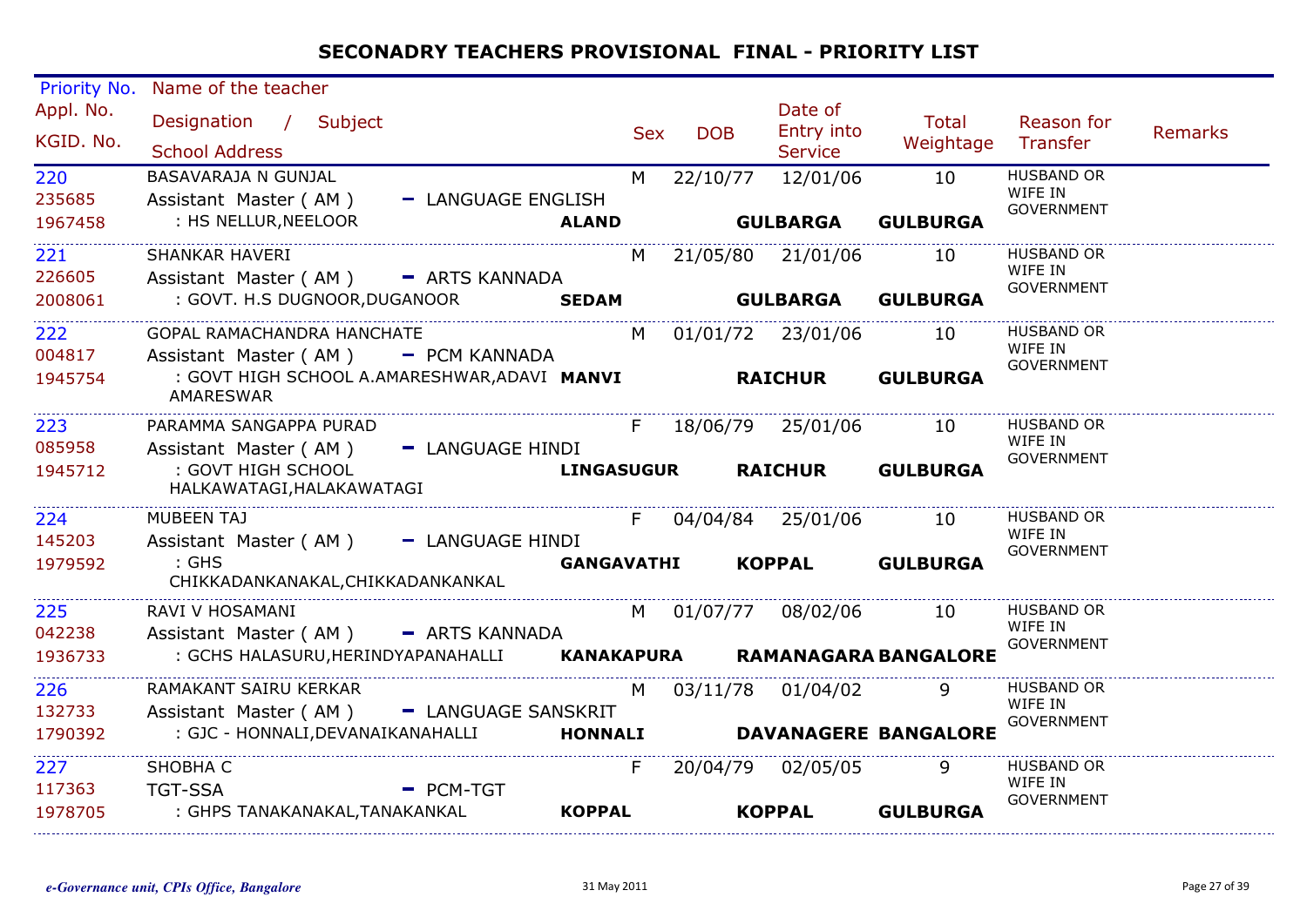| <b>Priority No.</b>    | Name of the teacher                                                             |    |                   |                                         |                             |                       |         |
|------------------------|---------------------------------------------------------------------------------|----|-------------------|-----------------------------------------|-----------------------------|-----------------------|---------|
| Appl. No.<br>KGID. No. | Designation / Subject<br><b>School Address</b>                                  |    | <b>DOB</b><br>Sex | Date of<br>Entry into<br><b>Service</b> | Total<br>Weightage Transfer | Reason for            | Remarks |
| 228                    | NEELANKANTHA BELAVI                                                             |    |                   | M 17/07/81 22/02/06 8                   |                             | <b>HUSBAND OR</b>     |         |
| 233118                 | Assistant Master (AM) - ARTS KANNADA                                            |    |                   |                                         |                             | WIFE IN<br>GOVERNMENT |         |
| 1936852                | : G HS TUBAGERE, TUBUGERE <b>DODDABALLAPURA BANGALORE BANGALORE</b>             |    |                   |                                         |                             |                       |         |
| 230                    | MUNEER AHMED H GANGANALLI                                                       |    |                   | M 22/07/79 25/04/07 8                   |                             | <b>HUSBAND OR</b>     |         |
| 165916                 | $=$ PCM-TGT<br><b>TGT-SSA</b>                                                   |    |                   |                                         |                             | WIFE IN<br>GOVERNMENT |         |
| 2280344                | : GOVT HPS KURKUNDA [URDU],KURUKUNDA SHAHAPUR YADGIRI GULBURGA                  |    |                   |                                         |                             |                       |         |
| 231                    | COURAMMA BASANAGOUDA GOUDARADDI F 01/06/82 25/04/07 8                           |    |                   |                                         |                             | <b>HUSBAND OR</b>     |         |
| 086700                 | Assistant Master (AM) - LANGUAGE KANNADA                                        |    |                   |                                         |                             | WIFE IN               |         |
| 2178828                | : GHS NAGASAMUDRA, NAGASAMUDRA MOLAKALMUR CHITRADURG BANGALORE                  |    |                   |                                         |                             | GOVERNMENT            |         |
| 232                    | SHIVAPRASAD TARAPURMATH                                                         |    |                   | M 08/06/80 26/04/07 8                   |                             | <b>HUSBAND OR</b>     |         |
| 086092                 | Assistant Master (AM) - LANGUAGE ENGLISH                                        |    |                   |                                         |                             | WIFE IN<br>GOVERNMENT |         |
| 2160564                | : GHS - MATHIHALLI, MATHTHIHALLI             HARAPANAHALLI DAVANAGERE BANGALORE |    |                   |                                         |                             |                       |         |
| 233                    | SHAILA YALAMALI                                                                 |    |                   | F 16/05/83 27/04/07 8                   |                             | HUSBAND OR            |         |
| 131738                 | Assistant Master (AM) - ARTS KANNADA                                            |    |                   |                                         |                             | WIFE IN               |         |
| 2124249                |                                                                                 |    |                   |                                         |                             | <b>GOVERNMENT</b>     |         |
| 234                    | VIDYA URF SHIVALEELA PANCHAKSHARI HIREMATH F 23/05/83 27/04/07 8                |    |                   |                                         |                             | <b>HUSBAND OR</b>     |         |
| 088188                 | Assistant Master (AM) - PCM KANNADA                                             |    |                   |                                         |                             | WIFE IN<br>GOVERNMENT |         |
| 2370102                | : GHS MADHABHAVI, MADHABHAVI <b>MUDHOL BAGALKOT BELGAUM</b>                     |    |                   |                                         |                             |                       |         |
| 235                    | ROHINI                                                                          | F. |                   | 05/06/83 27/04/07 8                     |                             | <b>HUSBAND OR</b>     |         |
| 084827                 | Assistant Master (AM) - ARTS KANNADA                                            |    |                   |                                         |                             | WIFE IN<br>GOVERNMENT |         |
| 2171692                | : GOVT PU COLLEGE<br>HANAMASAGAR,HANUMASAGAR                                    |    |                   |                                         | KUSTAGI KOPPAL GULBURGA     |                       |         |
| 236 236                | SADIYA TAZAEEN INAMDAR                                                          | F  |                   |                                         | 08/05/82 28/04/07 8         | <b>HUSBAND OR</b>     |         |
| 091436 TGT-SSA         | $-$ PCM-TGT                                                                     |    |                   |                                         |                             | WIFE IN<br>GOVERNMENT |         |
| 2168696                | : GOVT UBHPS KAZIBUDIHAL, KHAZIBUDIHAL BADAMI BAGALKOT                          |    |                   |                                         | <b>BELGAUM</b>              |                       |         |
|                        |                                                                                 |    |                   |                                         |                             |                       |         |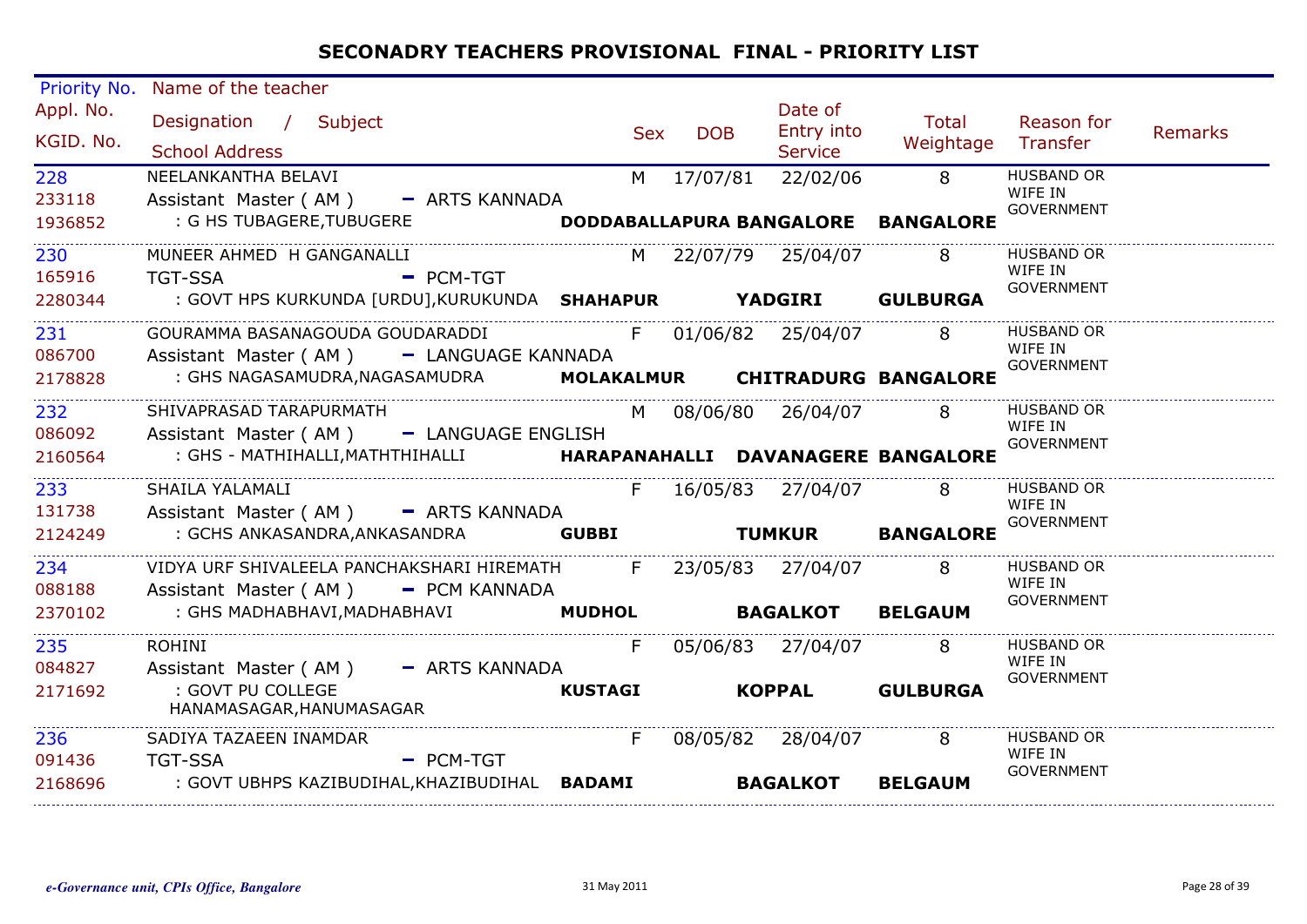| Priority No. | Name of the teacher                              |                    |                   |            |            |                       |                                    |                              |         |
|--------------|--------------------------------------------------|--------------------|-------------------|------------|------------|-----------------------|------------------------------------|------------------------------|---------|
| Appl. No.    | Designation / Subject                            |                    |                   | <b>Sex</b> | <b>DOB</b> | Date of<br>Entry into | Total                              | Reason for                   | Remarks |
| KGID. No.    | <b>School Address</b>                            |                    |                   |            |            | <b>Service</b>        | Weightage                          | Transfer                     |         |
| 237          | SHIVAKUMAR CHANNAYYA NALATWAD                    |                    |                   | M          | 01/07/75   | 02/05/07              | 8                                  | <b>HUSBAND OR</b><br>WIFE IN |         |
| 062368       | Assistant Master (AM) - CBZ KANNADA              |                    |                   |            |            |                       |                                    | <b>GOVERNMENT</b>            |         |
| 2280847      | : GHS CHINCHOLI, CHINCHOLI                       |                    | <b>AFZALPUR</b>   |            |            | <b>GULBARGA</b>       | <b>GULBURGA</b>                    |                              |         |
| 238          | SARASWATI M ALAMSHETTI                           |                    |                   | F          |            | 12/09/78 02/05/07     | 8                                  | <b>HUSBAND OR</b>            |         |
| 117947       | <b>TGT-SSA</b>                                   | - PCM-TGT          |                   |            |            |                       |                                    | WIFE IN<br><b>GOVERNMENT</b> |         |
| 2272858      | : K.H.P.G.S.,GALATAGA                            |                    | <b>NIPPANI</b>    |            |            | <b>CHIKKODI</b>       | <b>BELGAUM</b>                     |                              |         |
| 239          | YASHODA INGALAKI                                 |                    |                   | F.         |            | 01/07/82 03/05/07     | 8                                  | <b>HUSBAND OR</b>            |         |
| 207129       | Assistant Master (AM) - LANGUAGE KANNADA         |                    |                   |            |            |                       |                                    | WIFE IN<br><b>GOVERNMENT</b> |         |
| 2160753      | : GHS-KUNCHUR, KUNCHOORU                         |                    |                   |            |            |                       | HARAPANAHALLI DAVANAGERE BANGALORE |                              |         |
| 240          | <b>BHARATI M SHETTY</b>                          |                    |                   |            |            | F 19/06/80 10/01/04   | $\overline{7}$                     | <b>HUSBAND OR</b>            |         |
| 087522       | Assistant Master (AM) - LANGUAGE ENGLISH         |                    |                   |            |            |                       |                                    | WIFE IN<br><b>GOVERNMENT</b> |         |
| 1964043      | : GOVT.H.S. AFZALPUR,, WARD NO 3                 |                    | <b>AFZALPUR</b>   |            |            | <b>GULBARGA</b>       | <b>GULBURGA</b>                    |                              |         |
| 241          | ARATI G KURUVATTI                                |                    |                   | F.         |            | 27/08/68 12/01/04     |                                    | <b>HUSBAND OR</b>            |         |
| 091284       | Assistant Master (AM)                            | - LANGUAGE ENGLISH |                   |            |            |                       |                                    | WIFE IN<br><b>GOVERNMENT</b> |         |
| 1943838      | : GOVT HIGH SCHOOL<br>K.LINGASUGUR, LINGSUGUR 19 |                    | <b>LINGASUGUR</b> |            |            | <b>RAICHUR</b>        | <b>GULBURGA</b>                    |                              |         |
| 242          | ZOHRA KHANUM MASOOMKHAN TERDAL                   |                    |                   | F          |            | 03/10/74 12/01/04     |                                    | <b>HUSBAND OR</b><br>WIFE IN |         |
| 004906       | Assistant Master (AM)                            | - ARTS URDU        |                   |            |            |                       |                                    | <b>GOVERNMENT</b>            |         |
| 1965356      | : GOVT JR COLLAGEGIRLS<br>SHAHAPUR, SHAHAPUR     |                    | <b>SHAHAPUR</b>   |            |            | <b>YADGIRI</b>        | <b>GULBURGA</b>                    |                              |         |
| 243          | KALEEM SHAIKH                                    |                    |                   | M          |            | 08/02/75 12/01/04     | 7                                  | <b>HUSBAND OR</b>            |         |
| 089685       | Assistant Master (AM)                            | $=$ PCM URDU       |                   |            |            |                       |                                    | WIFE IN<br><b>GOVERNMENT</b> |         |
| 1944269      | : GOVT P U COLLEGE HATTI ( H.S), HATTI           |                    | <b>LINGASUGUR</b> |            |            | <b>RAICHUR</b>        | <b>GULBURGA</b>                    |                              |         |
| 244          | <b>GEETA SINDAGI</b>                             |                    |                   | F          |            | 30/05/80 29/01/04     |                                    | <b>HUSBAND OR</b>            |         |
| 083297       | Assistant Master (AM) - LANGUAGE SANSKRIT        |                    |                   |            |            |                       |                                    | WIFE IN<br><b>GOVERNMENT</b> |         |
| 1953382      | : GJC BOYS, WARD3 (KOTE GANDHI NAGARA) KOLAR     |                    |                   |            |            | <b>KOLAR</b>          | <b>BANGALORE</b>                   |                              |         |
|              |                                                  |                    |                   |            |            |                       |                                    |                              |         |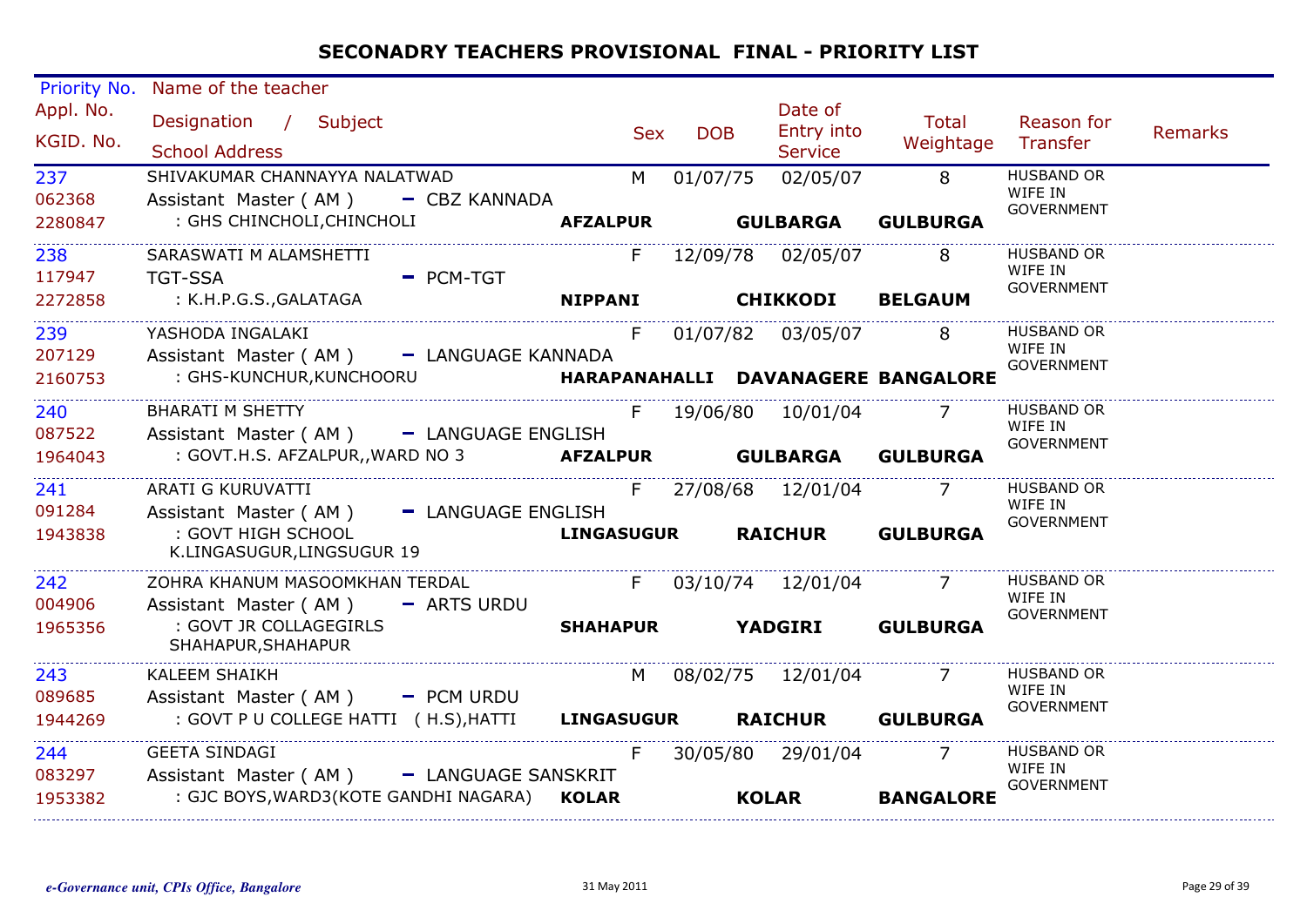| <b>Priority No.</b> | Name of the teacher                                                   |     |            |                         |                                |                              |         |
|---------------------|-----------------------------------------------------------------------|-----|------------|-------------------------|--------------------------------|------------------------------|---------|
| Appl. No.           | Designation / Subject                                                 | Sex | <b>DOB</b> | Date of<br>Entry into   | Total                          | Reason for                   | Remarks |
| KGID. No.           | <b>School Address</b>                                                 |     |            | <b>Service</b>          | Weightage Transfer             |                              |         |
| 245                 | <b>GEETHA SAGAR</b>                                                   |     | F 15/08/74 | 16/02/04 7              |                                | <b>HUSBAND OR</b><br>WIFE IN |         |
| 059672              | Assistant Master (AM) - LANGUAGE HINDI                                |     |            |                         |                                | <b>GOVERNMENT</b>            |         |
| 1908069             | : GHS EX-MUNCIPAL, WARD 18 BELLARY EAST                               |     |            | <b>BELLARY</b>          | <b>GULBURGA</b>                |                              |         |
| 246                 | SHREEDEVI BASAVARAJ TALIKOTI                                          |     |            | F 24/03/79 04/03/04 7   |                                | <b>HUSBAND OR</b><br>WIFE IN |         |
| 163157              | Assistant Master (AM) - LANGUAGE ENGLISH                              |     |            |                         |                                | GOVERNMENT                   |         |
| 1964066             | : GOVT.H.S. AFZALPUR,,WARD NO 3 <b>AFZALPUR GULBARGA</b>              |     |            |                         | <b>GULBURGA</b>                |                              |         |
| 247                 | LALITHAMMA K H                                                        |     |            | F 01/06/70 25/03/04 7   |                                | <b>HUSBAND OR</b>            |         |
| 013690              | Assistant Master (AM) - PCM KANNADA                                   |     |            |                         |                                | WIFE IN<br>GOVERNMENT        |         |
| 1965351             | : GOVT JR COLLAGEGIRLS<br>SHAHAPUR, SHAHAPUR                          |     |            | <b>SHAHAPUR YADGIRI</b> | <b>GULBURGA</b>                |                              |         |
| 248                 | UMATAR SHANTA BASAVANTAPPA                                            |     |            |                         | F 02/01/82 02/12/05 6          | <b>HUSBAND OR</b>            |         |
| 038667              | Assistant Master (AM) - LANGUAGE ENGLISH                              |     |            |                         |                                | WIFE IN<br><b>GOVERNMENT</b> |         |
| 1978944             | : GHS MNM GIRLS, WARD 1                                               |     |            |                         | GANGAVATHI KOPPAL GULBURGA     |                              |         |
| 249                 | KAVITA SIDDAPPA GOUDER                                                |     |            | F 22/07/78 27/04/07     | 6                              | <b>HUSBAND OR</b>            |         |
| 107506              | <b>TGT-SSA</b><br>$-$ PCM-TGT                                         |     |            |                         |                                | WIFE IN<br><b>GOVERNMENT</b> |         |
| 2270655             | : KHPS BASTWAD,BASTWAD                                                |     |            |                         | BELGAUM RURAL. BELGAUM BELGAUM |                              |         |
| 250                 | SAVITA ULLAGADDI                                                      |     |            | F 22/07/78 04/06/07 6   |                                | <b>HUSBAND OR</b>            |         |
| 036127              | <b>TGT-SSA</b><br>$-$ PCM-TGT                                         |     |            |                         |                                | WIFE IN<br><b>GOVERNMENT</b> |         |
| 2171581             | <b>YELBURGA</b><br>: GHPS MANNAPUR, MANNAPUR                          |     |            |                         | KOPPAL GULBURGA                |                              |         |
| 251                 | PRABHULING HIDAKAL                                                    |     |            | M 01/07/80 05/06/07     | -6                             | <b>HUSBAND OR</b>            |         |
| 015078              | Assistant Master (AM) - LANGUAGE ENGLISH                              |     |            |                         |                                | WIFE IN<br><b>GOVERNMENT</b> |         |
| 2114914             | : GOVT HIGH SCHOOL MADAGIRI, MADAGIRI    MANVI    NAICHUR    GULBURGA |     |            |                         |                                |                              |         |
| 252                 | BHAGYALAKSHMI A V                                                     |     |            | F 22/01/81 14/06/07     | 6                              | <b>HUSBAND OR</b>            |         |
| 037572              | Assistant Master (AM) - CBZ KANNADA                                   |     |            |                         |                                | WIFE IN                      |         |
| 2115634             | : GOVT HIGH SCHOOL(KANYA G)<br><b>MANVI</b><br>SIRWAR, SIRWAR         |     |            | <b>RAICHUR</b>          | <b>GULBURGA</b>                | <b>GOVERNMENT</b>            |         |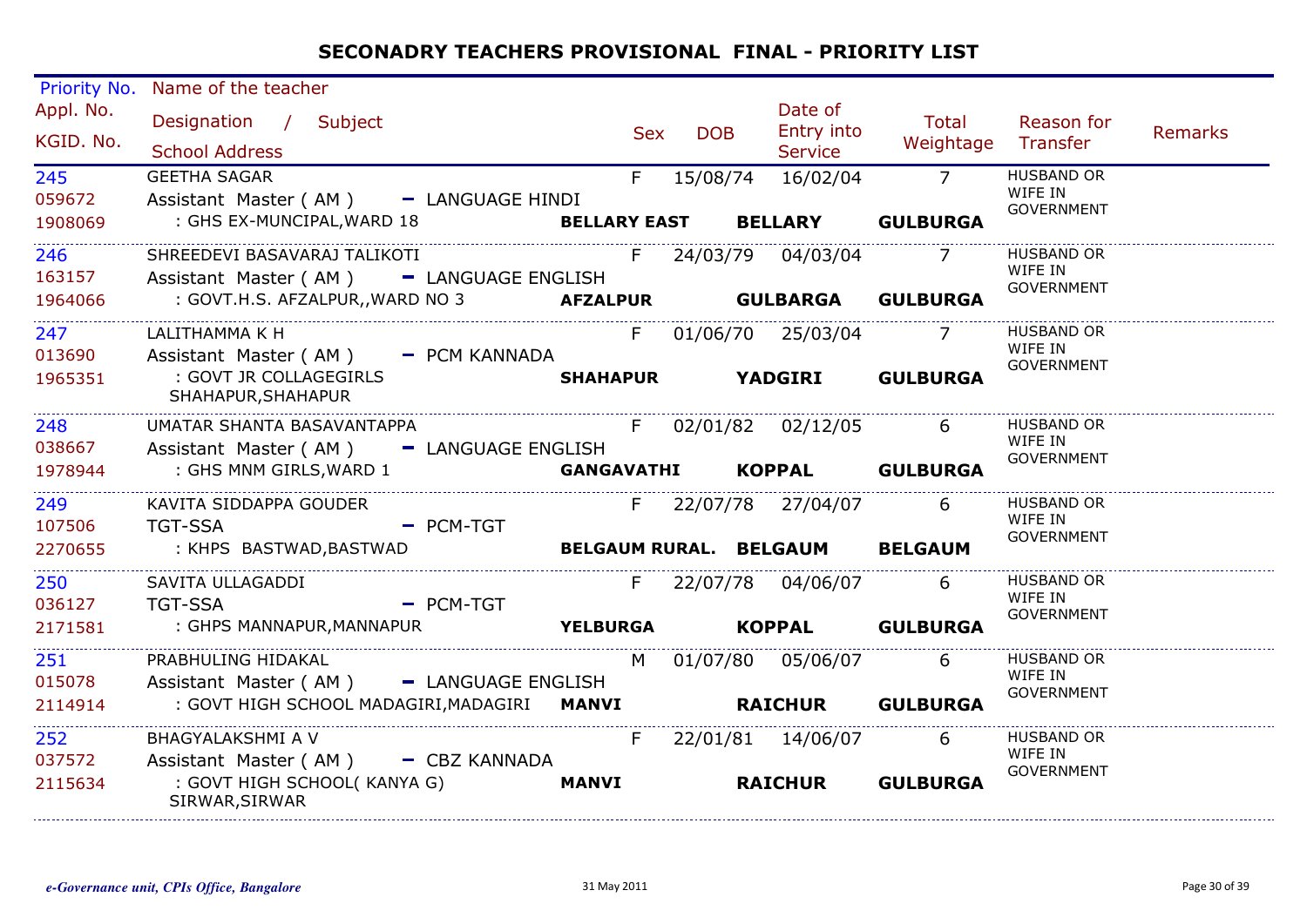| <b>Priority No.</b>    | Name of the teacher                                                                                  |            |            |                                         |                       |                                                   |         |
|------------------------|------------------------------------------------------------------------------------------------------|------------|------------|-----------------------------------------|-----------------------|---------------------------------------------------|---------|
| Appl. No.<br>KGID. No. | Designation / Subject<br><b>School Address</b>                                                       | <b>Sex</b> | <b>DOB</b> | Date of<br>Entry into<br><b>Service</b> | Total<br>Weightage    | Reason for<br>Transfer                            | Remarks |
| 253<br>165256          | THIMMAKKA<br>Assistant Master (AM) - ARTS KANNADA                                                    | F          | 15/06/75   | 15/06/07                                | $^-$ 6                | <b>HUSBAND OR</b><br>WIFE IN<br><b>GOVERNMENT</b> |         |
| 2095230                | : GJC HONNAVARA, HONNAVARA <b>NAGAMANGALA MANDYA MYSORE</b>                                          |            |            |                                         |                       |                                                   |         |
| 254<br>161688          | JAGADISH KESHAVA MADIVAL<br>Assistant Master (AM) - LANGUAGE KANNADA                                 |            |            | M 16/07/78 18/06/07 6                   |                       | <b>HUSBAND OR</b><br>WIFE IN                      |         |
| 2212810                | : G HS DASHAVARA, DASHAVARA <b>CHANNAPATNA RAMANAGARA BANGALORE</b>                                  |            |            |                                         |                       | GOVERNMENT                                        |         |
| 255<br>207947          | <b>SURESH B HADAPAD</b><br>Assistant Master (AM) - LANGUAGE ENGLISH                                  |            |            | M 15/05/80 20/06/07 6                   |                       | <b>HUSBAND OR</b><br>WIFE IN                      |         |
| 2080636                | Assistant Master(AM)    LANGUAGE ENGLISH<br>GHS ARALERI,ARALERI <b>MALUR      KOLAR    BANGALORE</b> |            |            |                                         |                       | GOVERNMENT                                        |         |
| 256<br>094229          | NAGARAJ RUFRAPPA GANIGER<br>TGT-SSA PCM-TGT                                                          |            |            | M 22/07/72 29/06/07 6                   |                       | <b>HUSBAND OR</b><br>WIFE IN                      |         |
| 2272108                | : K.H.P.S. KUNNAL,KUNNAL <b>RAMDURG BELGAUM BELGAUM</b>                                              |            |            |                                         |                       | GOVERNMENT                                        |         |
| 257<br>039864          | SAVITA V GORKAL<br>Assistant Master (AM) - LANGUAGE ENGLISH                                          |            |            | F 12/03/84 29/06/07 6                   |                       | <b>HUSBAND OR</b><br>WIFE IN                      |         |
| 2283667                | : GHS URDU ATNOOR, ATANOOR <b>AFZALPUR</b> GULBARGA GULBURGA                                         |            |            |                                         |                       | GOVERNMENT                                        |         |
| 258 31<br>237558       | VIJAYALAXMI CHAVADANNANAVAR<br>Assistant Master (AM) - LANGUAGE KANNADA                              |            |            | F 11/10/78 03/07/07                     | -6                    | <b>HUSBAND OR</b><br>WIFE IN                      |         |
| 2090722                | : GHS NAVILE, NAVTLE                                                                                 |            |            | <b>CHANNARAYAPATN HASSAN MYSORE</b>     |                       | GOVERNMENT                                        |         |
| 259<br>229543          | SOMALING GARASANGI NAMARA SOMALING SARASANGI                                                         |            |            |                                         | M 26/07/80 10/07/07 6 | <b>HUSBAND OR</b><br>WIFE IN                      |         |
| 2124248                |                                                                                                      |            |            |                                         |                       | GOVERNMENT                                        |         |
| 260<br>209447          | BHIMAPPA SAVALAGI                                                                                    |            |            | M 01/06/81 11/07/07 6                   |                       | <b>HUSBAND OR</b><br>WIFE IN                      |         |
| 2173117                | Assistant Master (AM) - ARTS KANNADA<br>: GHS MUSTUR, MUSTUR                                         | GANGAVATHI |            |                                         | KOPPAL GULBURGA       | <b>GOVERNMENT</b>                                 |         |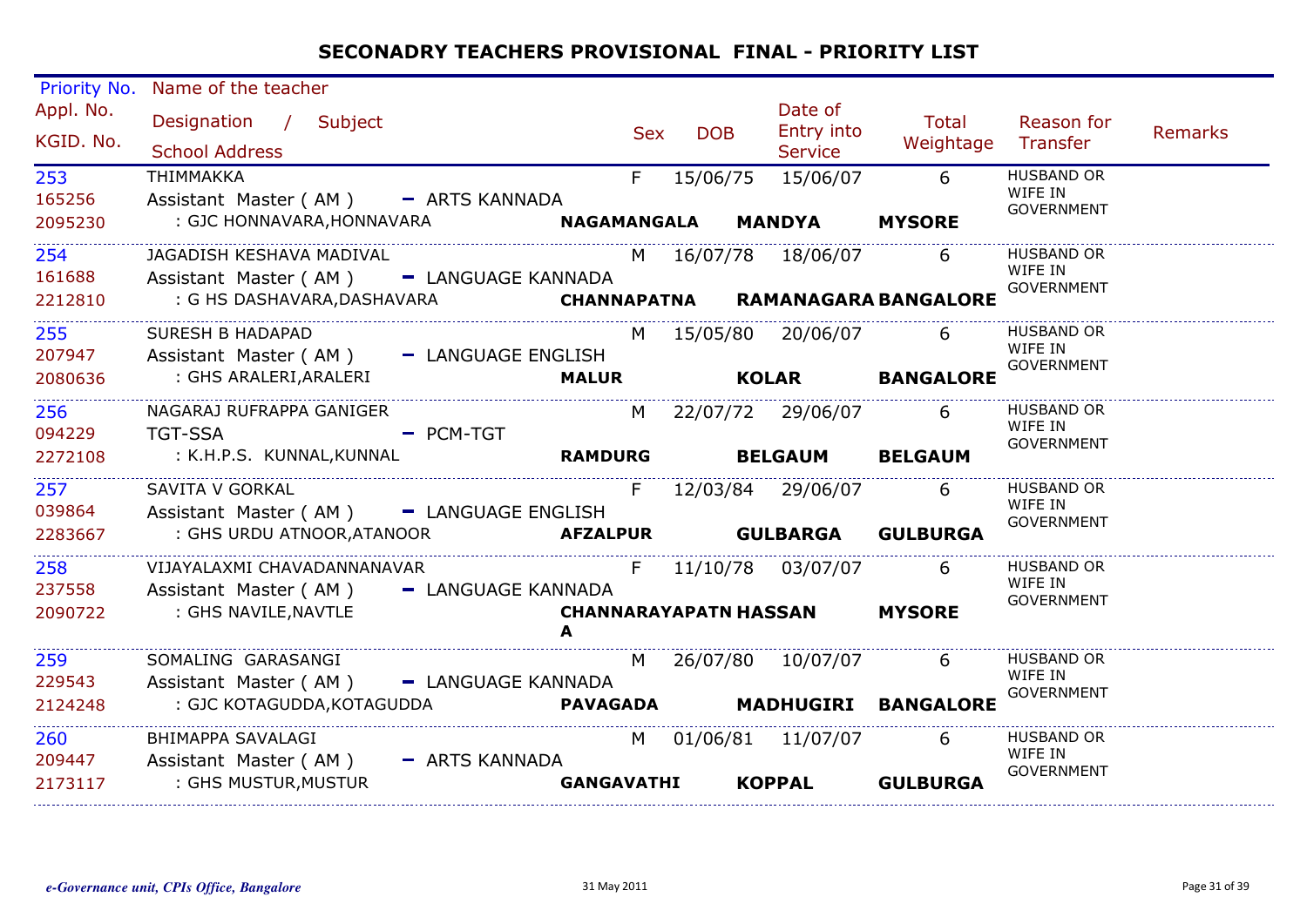| <b>Priority No.</b><br>Appl. No.<br>KGID. No.<br>261<br>114994<br>2322123<br>262<br>083883<br>2160249 | Name of the teacher<br>Designation / Subject<br><b>School Address</b><br>RAMESHA AGASUMUNDINA<br>Assistant Master (AM)<br>: GHS RONUR, RONUR<br>NETHRAVATHI P NAIK<br><b>TGT-SSA</b><br>: GHPS - GOVINALU,GOVINALU | - ARTS KANNADA<br>- PCM-TGT             | $F =$           | <b>DOB</b><br><b>Sex</b><br>M 01/06/80 | Date of<br>Entry into<br><b>Service</b><br>26/07/07<br>SRINIVASAPUR KOLAR<br>31/12/83 10/09/07 | Total<br>Weightage Transfer<br>$6\overline{6}$<br><b>BANGALORE</b><br>6<br>HARIHARA DAVANAGERE BANGALORE | Reason for<br><b>HUSBAND OR</b><br>WIFE IN<br><b>GOVERNMENT</b><br><b>HUSBAND OR</b><br>WIFE IN<br><b>GOVERNMENT</b> | Remarks |
|-------------------------------------------------------------------------------------------------------|--------------------------------------------------------------------------------------------------------------------------------------------------------------------------------------------------------------------|-----------------------------------------|-----------------|----------------------------------------|------------------------------------------------------------------------------------------------|----------------------------------------------------------------------------------------------------------|----------------------------------------------------------------------------------------------------------------------|---------|
| 263<br>203666<br>2172206                                                                              | ROOPA SHEKARGOUDA DODAMANI<br>Assistant Master (AM) - ARTS KANNADA<br>: GHS GUNNAL, GUNHAL                                                                                                                         |                                         | <b>YELBURGA</b> |                                        | F 01/06/80 03/10/07 6                                                                          | KOPPAL GULBURGA                                                                                          | <b>HUSBAND OR</b><br>WIFE IN<br><b>GOVERNMENT</b>                                                                    |         |
| 264<br>121078<br>2242862                                                                              | ASHA V SURANNAVAR<br>Assistant Master (AM) - ARTS KANNADA<br>: GHS MINYAM,MINYAM                                                                                                                                   |                                         |                 |                                        | F 15/06/84 05/10/07 6<br>HANUR CHAMARAJAN MYSORE                                               |                                                                                                          | <b>HUSBAND OR</b><br>WIFE IN<br>GOVERNMENT                                                                           |         |
| 265<br>176077<br>2275174                                                                              | SAROJA DEVENDRAPPA SADASHIV<br><b>TGT-SSA</b><br>: K.H.P.S.,SHIRADHAN                                                                                                                                              | $-$ PCM-TGT<br>HUKKERI CHIKKODI BELGAUM |                 |                                        | F 11/09/69 07/11/07                                                                            | 6                                                                                                        | <b>HUSBAND OR</b><br>WIFE IN<br><b>GOVERNMENT</b>                                                                    |         |
| 266<br>106576<br>2287071                                                                              | VANAJAKSHI PATIL<br>Assistant Master (AM) - CBZ KANNADA<br>: GJC RANGAMPET, RANGAMPETH SHORAPUR                                                                                                                    |                                         | F               |                                        | 05/08/78 20/01/06                                                                              | <b>YADGIRI GULBURGA</b>                                                                                  | <b>HUSBAND OR</b><br>WIFE IN<br>GOVERNMENT                                                                           |         |
| 267<br>239739<br>1401278                                                                              | RAMESH M GAYAKAWAD<br>Physical Education Teache - LANGUAGE KANNADA<br>: GHS MALLA.B, MALLA B.                                                                                                                      |                                         |                 |                                        | M 06/10/68 17/03/97 4                                                                          | SHORAPUR YADGIRI GULBURGA                                                                                | <b>HUSBAND OR</b><br>WIFE IN<br><b>GOVERNMENT</b>                                                                    |         |
| 268<br>229313<br>2287117                                                                              | DUNDAPPA BASAPPA TALAWAR<br>Assistant Master (AM) - LANGUAGE ENGLISH<br>: GHS MALLA.B, MALLA B.                                                                                                                    |                                         |                 |                                        | M 01/06/77 03/12/99                                                                            | $\overline{4}$<br>SHORAPUR YADGIRI GULBURGA                                                              | <b>HUSBAND OR</b><br>WIFE IN<br>GOVERNMENT                                                                           |         |
| 269<br>143540<br>1782472                                                                              | SHIVANANAD TIMMAPUR<br>Assistant Master (AM) - LANGUAGE ENGLISH<br>: GHS HULIHYDER,HULIHYADAR                          GANGAVATHI         KOPPAL            GULBURGA                                               |                                         |                 |                                        | M 20/07/77 30/12/99                                                                            | $\overline{2}$                                                                                           | HUSBAND OR<br>WIFE IN<br><b>GOVERNMENT</b>                                                                           |         |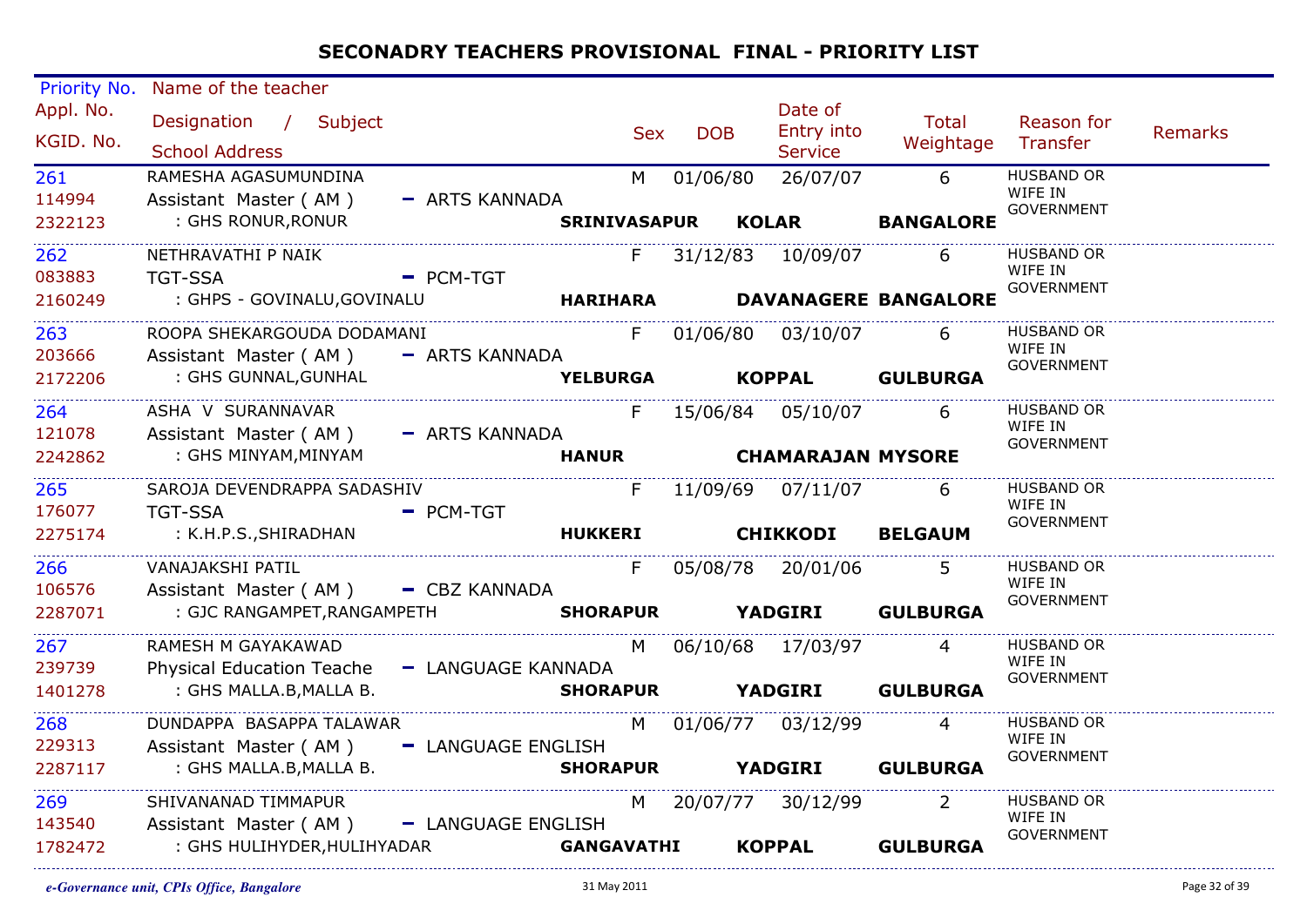| <b>Priority No.</b>    | Name of the teacher                                                                                     |                |            |                                 |                             |                              |         |
|------------------------|---------------------------------------------------------------------------------------------------------|----------------|------------|---------------------------------|-----------------------------|------------------------------|---------|
| Appl. No.<br>KGID. No. | Designation / Subject                                                                                   | <b>Sex</b>     | <b>DOB</b> | Date of<br>Entry into           | Total<br>Weightage Transfer | Reason for                   | Remarks |
|                        | <b>School Address</b>                                                                                   |                |            | <b>Service</b>                  |                             |                              |         |
| 270                    | <b>BASAPPA WALIKAR</b>                                                                                  | M <sub>1</sub> | 01/06/71   | $01/08/02$ 2                    |                             | <b>HUSBAND OR</b><br>WIFE IN |         |
| 207708                 | Assistant Master (AM) - CBZ KANNADA                                                                     |                |            |                                 |                             | <b>GOVERNMENT</b>            |         |
| 1785369                | : GHS HIREGONNAGAR, HIREGONNAGAR KUSTAGI                                                                |                |            | KOPPAL GULBURGA                 |                             |                              |         |
| 271                    | RAJU                                                                                                    |                |            | M 01/06/77 01/08/02 0           |                             | <b>HUSBAND OR</b>            |         |
| 175014                 | Assistant Master (AM) - LANGUAGE ENGLISH                                                                |                |            |                                 |                             | WIFE IN                      |         |
| 1785123                | : GHS KARAMUDI,KARAMUDI                                                                                 |                |            | <b>YELBURGA KOPPAL GULBURGA</b> |                             | <b>GOVERNMENT</b>            |         |
|                        |                                                                                                         |                |            |                                 |                             |                              |         |
| 272                    | GIRIYAPPAGOUDA METI                                                                                     |                |            | M 10/07/72 21/01/04             | $\overline{0}$              | <b>HUSBAND OR</b>            |         |
| 215988                 | Assistant Master (AM) - CBZ KANNADA                                                                     |                |            |                                 |                             | WIFE IN<br>GOVERNMENT        |         |
| 1963704                | : GOVT HS HAGARATGI, HAGARATAGI SHORAPUR YADGIRI GULBURGA                                               |                |            |                                 |                             |                              |         |
|                        | PUSHAPAVATI AGNIHOTRI                                                                                   |                |            | F 15/08/61 10/09/85 48          |                             | <b>OTHER CASES</b>           |         |
| 273<br>123422          |                                                                                                         |                |            |                                 |                             | <b>WOMEN</b>                 |         |
|                        | Assistant Master (AM) - ARTS KANNADA                                                                    |                |            |                                 |                             |                              |         |
| 1236579                | : GJC - MALEBENNURU, MALEBENNURU           HARIHARA         DAVANAGERE BANGALORE                        |                |            |                                 |                             |                              |         |
| 274                    | UMA B JALIHAL                                                                                           |                |            | F 14/01/69 07/06/90 40          |                             | OTHER CASES                  |         |
| 045070                 | Assistant Master (AM) - ARTS KANNADA                                                                    |                |            |                                 |                             | <b>WOMEN</b>                 |         |
| 1043157                | : GHS CHINCHOLI, CHINCHOLI                                                                              |                |            | SHORAPUR YADGIRI GULBURGA       |                             |                              |         |
| 275                    | <b>MANGALA M BHAT</b>                                                                                   |                |            | F 02/01/63 16/09/85 29          |                             | <b>OTHER CASES</b>           |         |
| 135150                 | Assistant Master (AM) - ARTS KANNADA                                                                    |                |            |                                 |                             | <b>WOMEN</b>                 |         |
| 1071430                | : BEO,MANDYA NORTH,BEO,MANDYA NORTH <b>MANDYA NORTH                MANDYA                    MYSORE</b> |                |            |                                 |                             |                              |         |
|                        |                                                                                                         |                |            |                                 |                             |                              |         |
| 276                    | YANKAMMA JOSHI MADHAVACHARYA                                                                            |                |            | F 05/07/68 17/02/97 28          |                             | OTHER CASES                  |         |
| 096299                 | Assistant Master (AM) - LANGUAGE KANNADA                                                                |                |            |                                 |                             | <b>WOMEN</b>                 |         |
| 1326323                | : GHS RARAVI,RARAVI                                                                                     |                |            | SIRUGUPPA BELLARY GULBURGA      |                             |                              |         |
| 277                    | NEELAMMA BASALINGAPPA NAGARABETTA F 20/08/72 06/03/97 28                                                |                |            |                                 |                             | OTHER CASES                  |         |
| 128800                 | Assistant Master (AM) - ARTS KANNADA                                                                    |                |            |                                 |                             | <b>WOMEN</b>                 |         |
| 1400443                | : GHS KAKKERA,KAKKERA                                                                                   |                |            | SHORAPUR YADGIRI GULBURGA       |                             |                              |         |
|                        |                                                                                                         |                |            |                                 |                             |                              |         |
| 278                    | <b>GEETHA</b>                                                                                           | F              |            | 03/02/71 10/03/99 22            |                             | OTHER CASES<br><b>WOMEN</b>  |         |
| 119129                 | Assistant Master (AM) - LANGUAGE KANNADA                                                                |                |            |                                 |                             |                              |         |
| 1724646                | : GJC MEGARAVALLI, MEGARAVALLI <b>THIRTHAHALLI SHIMOGA BANGALORE</b>                                    |                |            |                                 |                             |                              |         |
|                        |                                                                                                         |                |            |                                 |                             |                              |         |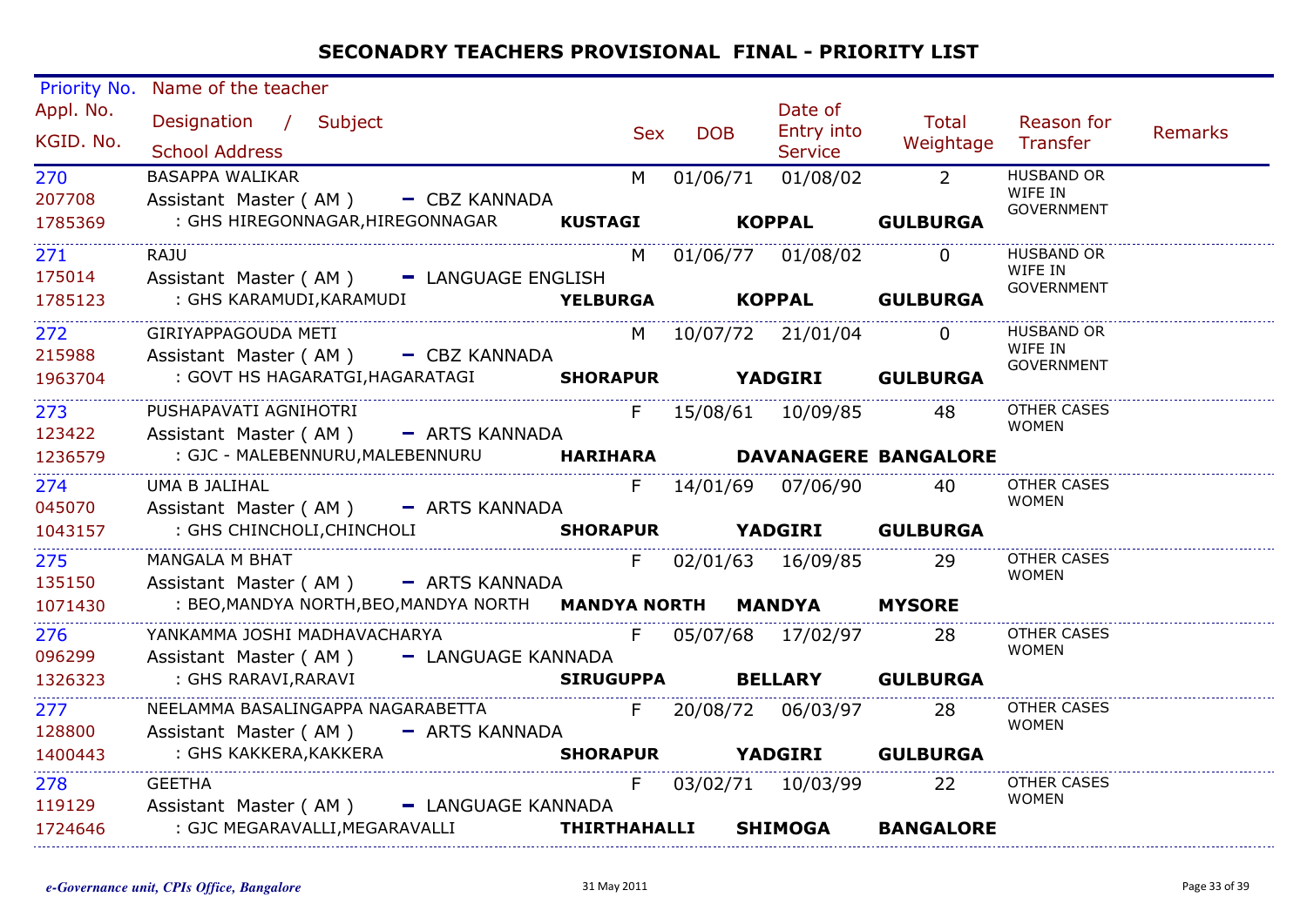| Priority No.                  | Name of the teacher                                                                          |       |         |                               |                           |                             |         |
|-------------------------------|----------------------------------------------------------------------------------------------|-------|---------|-------------------------------|---------------------------|-----------------------------|---------|
| Appl. No.                     | Designation / Subject                                                                        |       |         | Date of                       | Total                     | Reason for                  |         |
| KGID. No.                     | <b>School Address</b>                                                                        |       | Sex DOB | Entry into<br><b>Service</b>  | Weightage Transfer        |                             | Remarks |
| 279                           | PUSHPA VAMAN MADIVALA                                                                        | $F =$ |         | 20/03/73 15/03/97 21          |                           | <b>OTHER CASES</b>          |         |
| 055790                        | Assistant Master (AM) - LANGUAGE KANNADA                                                     |       |         |                               |                           | <b>WOMEN</b>                |         |
| 1361044<br>__________________ | : GPUCUPPUNDA,UPPUNDA                                                                        |       |         | BYNDOOR UDUPI MYSORE          |                           |                             |         |
| 280                           | VIDYA A HIPPARAGI                                                                            | $F =$ |         | 04/02/67 11/09/98 18          |                           | <b>OTHER CASES</b>          |         |
| 030508                        | Assistant Master (AM) - CBZ KANNADA                                                          |       |         |                               |                           | <b>WOMEN</b>                |         |
| 1780465                       | : GHS CHINCHOLI, CHINCHOLI <b>SHORAPUR</b> YADGIRI GULBURGA                                  |       |         |                               |                           |                             |         |
| 281                           | RANUKA BALACHANDRA MURANAL                                                                   |       |         | F 22/07/74 04/09/98 16        |                           | OTHER CASES<br><b>WOMEN</b> |         |
| 210476<br>1492842             | Assistant Master (AM) - CBZ KANNADA<br>: GOVT G HS NARAGUND, NARAGUND MARAGUND GADAG BELGAUM |       |         |                               |                           |                             |         |
|                               |                                                                                              |       |         |                               |                           |                             |         |
| 282<br>011215                 | NAZHAT ARA RASHID AHAMAD MUNSHI                                                              |       |         | F 22/09/71 10/06/97 13        |                           | OTHER CASES<br>WOMEN        |         |
| 1361022                       | Assistant Master ( $AM$ ) $-$ ARTS URDU                                                      |       |         |                               |                           |                             |         |
|                               |                                                                                              |       |         |                               |                           | OTHER CASES MEN             |         |
| 283<br>212798                 | RAGHVENDRA SHETTAR<br>Assistant Master (AM) - PCM KANNADA                                    |       |         |                               | M 01/05/62 05/09/86 46    |                             |         |
| 1101181                       | : G J. C.BALUTAGI,BALLUTAGI                                                                  |       |         |                               | YELBURGA KOPPAL GULBURGA  |                             |         |
| 284                           | CHANDRASHEKHARAPPA SAHADEVAPPA THORAT M 18/04/58 17/11/86 46                                 |       |         |                               |                           | OTHER CASES MEN             |         |
| 010766                        | Assistant Master (AM) - ARTS KANNADA                                                         |       |         |                               |                           |                             |         |
| 1042635                       | : GVOT COMP JUN COL BELLATTI, BELLATTI <b>SHIRHATTI GADAG BELGAUM</b>                        |       |         |                               |                           |                             |         |
| 285                           | KALLAPPA RUDRAPPA HANGARAGI                                                                  |       |         |                               | M 22/07/58 01/06/79 44    | OTHER CASES MEN             |         |
| 121717                        | Assistant Master (AM) - ARTS KANNADA                                                         |       |         |                               |                           |                             |         |
| 1397345                       | : GOVT JR COLLAGEGIRLS                                                                       |       |         | <b>SHAHAPUR YADGIRI</b>       | <b>GULBURGA</b>           |                             |         |
|                               | SHAHAPUR, SHAHAPUR                                                                           |       |         |                               |                           |                             |         |
| 286                           | CHANNAPPA GIRIMALLAPPA BAGEWADI M 01/06/67 27/03/89 40                                       |       |         |                               |                           | OTHER CASES MEN             |         |
| 068294<br>1141252             | Assistant Master (AM) - LANGUAGE KANNADA<br>: GHS GIRLS HUNASAGI,HUNASAGI                    |       |         |                               | SHORAPUR YADGIRI GULBURGA |                             |         |
|                               |                                                                                              |       |         |                               |                           |                             |         |
| 287<br>013320                 | SAVANT KAMAPPA KAMBLE                                                                        |       |         |                               | M 22/05/57 20/02/91 40    | OTHER CASES MEN             |         |
| 1071991                       | Assistant Master (AM) - LANGUAGE KANNADA<br>: GHS MADAPURA, MADA PURA                        |       |         | <b>KRISHNARAJA PET MANDYA</b> | <b>MYSORE</b>             |                             |         |
|                               |                                                                                              |       |         |                               |                           |                             |         |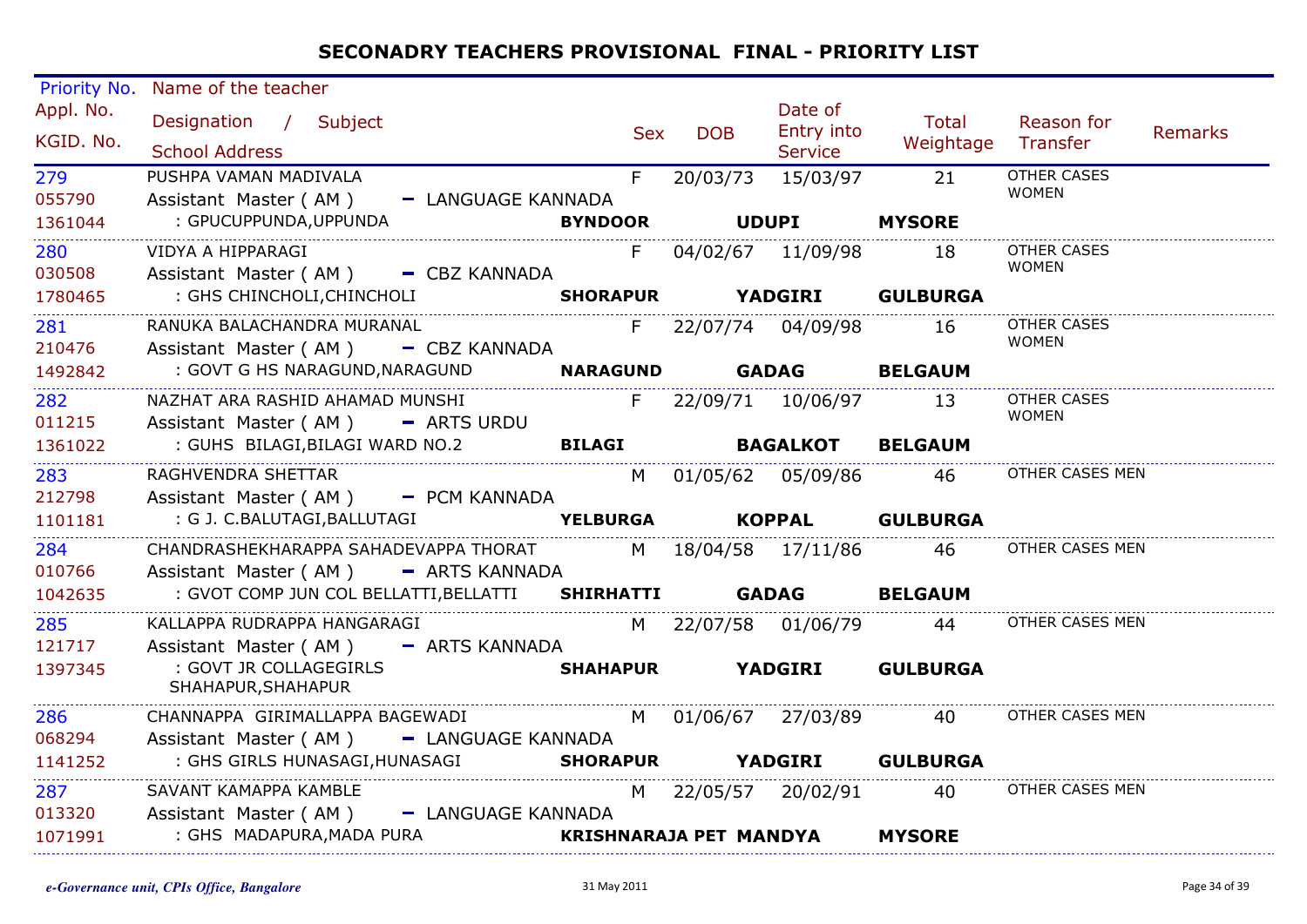| Priority No.                  | Name of the teacher                                                |   |            |                               |                        |                        |                |
|-------------------------------|--------------------------------------------------------------------|---|------------|-------------------------------|------------------------|------------------------|----------------|
| Appl. No.<br>KGID. No.        | Designation / Subject                                              |   | Sex DOB    | Date of<br>Entry into         | Total<br>Weightage     | Reason for<br>Transfer | <b>Remarks</b> |
|                               | <b>School Address</b>                                              |   |            | <b>Service</b>                |                        |                        |                |
| 288                           | SHARANAPPA MULLUR                                                  |   | M 11/06/68 | 01/01/91                      | $\overline{38}$        | OTHER CASES MEN        |                |
| 061378                        | Assistant Master (AM) - LANGUAGE KANNADA                           |   |            |                               |                        |                        |                |
| 1237344                       | : GOVT HIGH SCHOOL KALAMANGI, KALAMANGI SINDHANUR RAICHUR GULBURGA |   |            |                               |                        |                        |                |
| 289                           | MOHAMEDSAB IMAMSAB HUDLI                                           |   |            | M 01/04/61 12/09/85           | 37                     | OTHER CASES MEN        |                |
| 244752                        | Assistant Master (AM) - LANGUAGE HINDI                             |   |            |                               |                        |                        |                |
| 1177478                       | : G.H.S MAGALWAD,MANGALAWAD<br><b>HALIYAL</b>                      |   |            | <b>SIRSI BELGAUM</b>          |                        |                        |                |
| <u>.</u><br>290               | BASAVARAJ MUDAKAPPA BITTAL                                         |   |            |                               | M 01/06/67 13/08/90 35 | OTHER CASES MEN        |                |
| 026809                        | Assistant Master (AM) - ARTS KANNADA                               |   |            |                               |                        |                        |                |
| 1481500                       | : GOVT HS HAYYAL (B), HAYYAL [B] <b>SHAHAPUR</b>                   |   |            | <b>YADGIRI</b>                | <b>GULBURGA</b>        |                        |                |
| 291                           | SULAPPA PATGAR                                                     |   |            |                               | M 01/07/67 22/07/94 32 | OTHER CASES MEN        |                |
| 124223                        | Assistant Master (AM) - LANGUAGE KANNADA                           |   |            |                               |                        |                        |                |
| 1372875                       | : GHS BILIGARU,BILIGIRI<br><b>SAGAR</b>                            |   |            |                               | SHIMOGA BANGALORE      |                        |                |
| 292                           | HAJIMALANG BADASHA NADAF                                           |   |            | M 01/06/62 28/09/94           | 32                     | OTHER CASES MEN        |                |
| 034609                        | Assistant Master (AM) - LANGUAGE HINDI                             |   |            |                               |                        |                        |                |
| 1382612                       | : GHS, DAREGUDDE, DAREGUDDE                                        |   |            | MOODABIDRE DAKSHINA KA MYSORE |                        |                        |                |
| 293                           | LAYAPPA HARIJAN                                                    |   |            | M 01/06/67 28/11/89           | -30-                   | OTHER CASES MEN        |                |
| 029705                        | Assistant Master (AM) - LANGUAGE HINDI                             |   |            |                               |                        |                        |                |
| 1069726                       | : GJC K R PET,K.R.PET WARD -2 <b>KRISHNARAJA PET MANDYA MYSORE</b> |   |            |                               |                        |                        |                |
| 294                           | __________________________________<br>NIRANJAN NAYAK               |   |            | M 20/05/64 13/09/94 30        |                        | OTHER CASES MEN        |                |
| 030550                        | Assistant Master (AM) - CBZ KANNADA                                |   |            |                               |                        |                        |                |
| 1295558                       | : GHS KEDURU,KEDOOR                                                |   | KUNDAPURA  | <b>UDUPI</b>                  | <b>MYSORE</b>          |                        |                |
| 295                           | MAHANTAPPA B ARALI                                                 |   |            | M 01/08/64 27/09/94 30        |                        | OTHER CASES MEN        |                |
| 096343                        | Assistant Master (AM) - PCM KANNADA                                |   |            |                               |                        |                        |                |
| 1261419                       | : GHS MUDENOOR, SIRAGUMPI<br><b>KUSTAGI</b>                        |   |            | <b>KOPPAL</b>                 | <b>GULBURGA</b>        |                        |                |
| <u>_______________</u><br>296 | BASAVARAJ MALLAPPA HOSAMANI                                        | M |            | 01/06/69 31/10/94             | 30                     | OTHER CASES MEN        |                |
| 130711                        | Assistant Master (AM) - PCM KANNADA                                |   |            |                               |                        |                        |                |
| 1323048                       | : GHS HANUMANAL,HANUMANHAL<br><b>KUSTAGI</b>                       |   |            | <b>KOPPAL</b>                 | <b>GULBURGA</b>        |                        |                |
|                               |                                                                    |   |            |                               |                        |                        |                |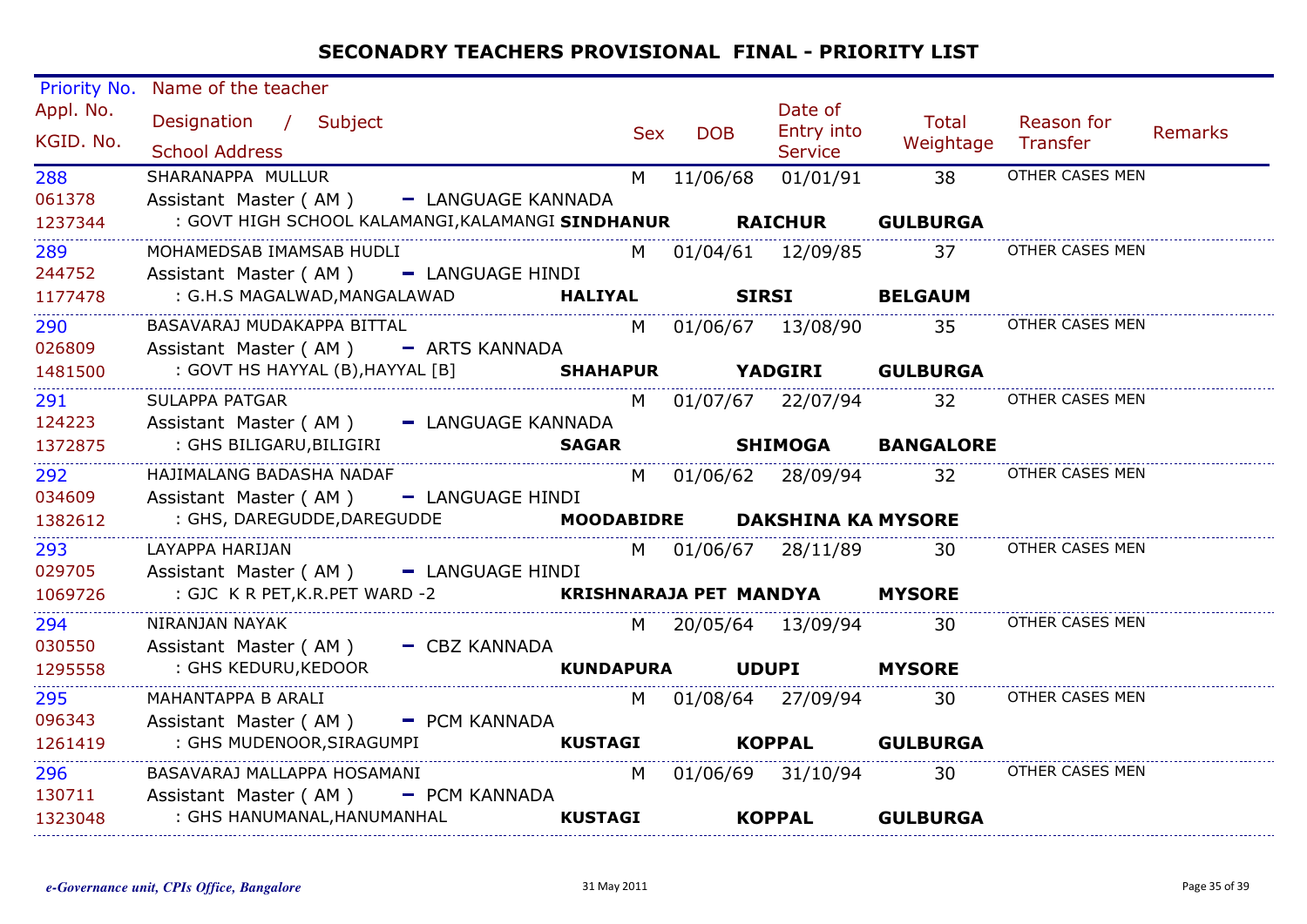| <b>Priority No.</b>      | Name of the teacher                                                                                            |                    |            |            |                                         |                           |                        |         |
|--------------------------|----------------------------------------------------------------------------------------------------------------|--------------------|------------|------------|-----------------------------------------|---------------------------|------------------------|---------|
| Appl. No.<br>KGID. No.   | Designation / Subject<br><b>School Address</b>                                                                 |                    | <b>Sex</b> | <b>DOB</b> | Date of<br>Entry into<br><b>Service</b> | <b>Total</b><br>Weightage | Reason for<br>Transfer | Remarks |
| 297<br>061162<br>1158275 | HANAMANTHGOUDA SHIVANAGOUDA PATIL<br>Assistant Master (AM)<br>- LANGUAGE KANNADA<br>: GOVT COMP JUNIOR COLLEGE | <b>GADAG RURAL</b> | M          | 28/04/54   | 30/10/86<br><b>GADAG</b>                | 28<br><b>BELGAUM</b>      | OTHER CASES MEN        |         |
|                          | SORATUR, SORATUR                                                                                               |                    |            |            |                                         |                           |                        |         |
| 298<br>069886            | BASAVARAJ CHANNAPPA SURPUR<br>Assistant Master (AM) - ARTS KANNADA                                             |                    |            |            | M 01/06/68 13/02/97                     | 28                        | OTHER CASES MEN        |         |
| 1397245                  | : GOVT HS CHAMNAL, CHAMANAL<br><b>SHAHAPUR</b>                                                                 |                    |            |            | <b>YADGIRI</b>                          | <b>GULBURGA</b>           |                        |         |
| 299<br>082885            | GURAPPA YAMANPPA NAGARAL<br>Physical Education Teache - LANGUAGE KANNADA                                       |                    |            |            | M 10/06/62 27/09/94                     | 26.5                      | OTHER CASES MEN        |         |
| 1315025                  | : GHS BALAKUNDI, BALAKUNDI                                                                                     | <b>HUNAGUND</b>    |            |            | <b>BAGALKOT</b>                         | <b>BELGAUM</b>            |                        |         |
| 300<br>128500            | RAVIKUMAR GANGADHAR DAIVADNYA<br>Assistant Master (AM) - PCM KANNADA                                           |                    |            |            | M 18/09/68 09/06/97                     | -26                       | OTHER CASES MEN        |         |
| 1472244                  | : GOVT HIGH SCHOOL KUNCHUR, KUNCHUR HIREKERUR                                                                  |                    |            |            | <b>HAVERI</b>                           | <b>BELGAUM</b>            |                        |         |
| 301<br>247118            | HADAPAD MALLAPPA ANDAPPA<br>Assistant Master (AM) - ARTS KANNADA                                               |                    |            |            | M 01/06/66 11/12/97                     | 26                        | OTHER CASES MEN        |         |
| 1395451                  | : GOVT PU COLLEGE KAWTHAL, KOWTHAL                                                                             | <b>MANVI</b>       |            |            | <b>RAICHUR</b>                          | <b>GULBURGA</b>           |                        |         |
| 302<br>058873            | <b>GAJANANA SUBBA HEGDE</b><br>Assistant Master (AM) - CBZ KANNADA                                             |                    |            |            | M 25/04/70 14/09/94                     | 24                        | OTHER CASES MEN        |         |
| 1381692                  | : GHS TALLUR, TALLUR                                                                                           | <b>BYNDOOR</b>     |            |            | <b>UDUPI</b>                            | <b>MYSORE</b>             |                        |         |
| 303<br>143448            | <b>GANAPATHI BHAT</b><br>Block Resource Person (B - LANGUAGE KANNADA                                           |                    |            |            | M 07/12/66 06/11/97                     | 24                        | OTHER CASES MEN        |         |
| 1191506                  | : GPUC BRAHMAVARA, VARAMBALLI                                                                                  | <b>BRAHAMAVARA</b> |            |            | <b>UDUPI</b>                            | <b>MYSORE</b>             |                        |         |
| 304<br>101977            | HANAMANT LAXMAN DEVAMANE<br>Assistant Master (AM) - LANGUAGE HINDI                                             |                    |            |            | M 21/05/66 01/06/98                     | 24                        | OTHER CASES MEN        |         |
| 1473349                  | : GOVT HIGHSCHOOL SALAHALLI<br>KADAMPUR, KADAMPUR                                                              | <b>RAMDURG</b>     |            |            | <b>BELGAUM</b>                          | <b>BELGAUM</b>            |                        |         |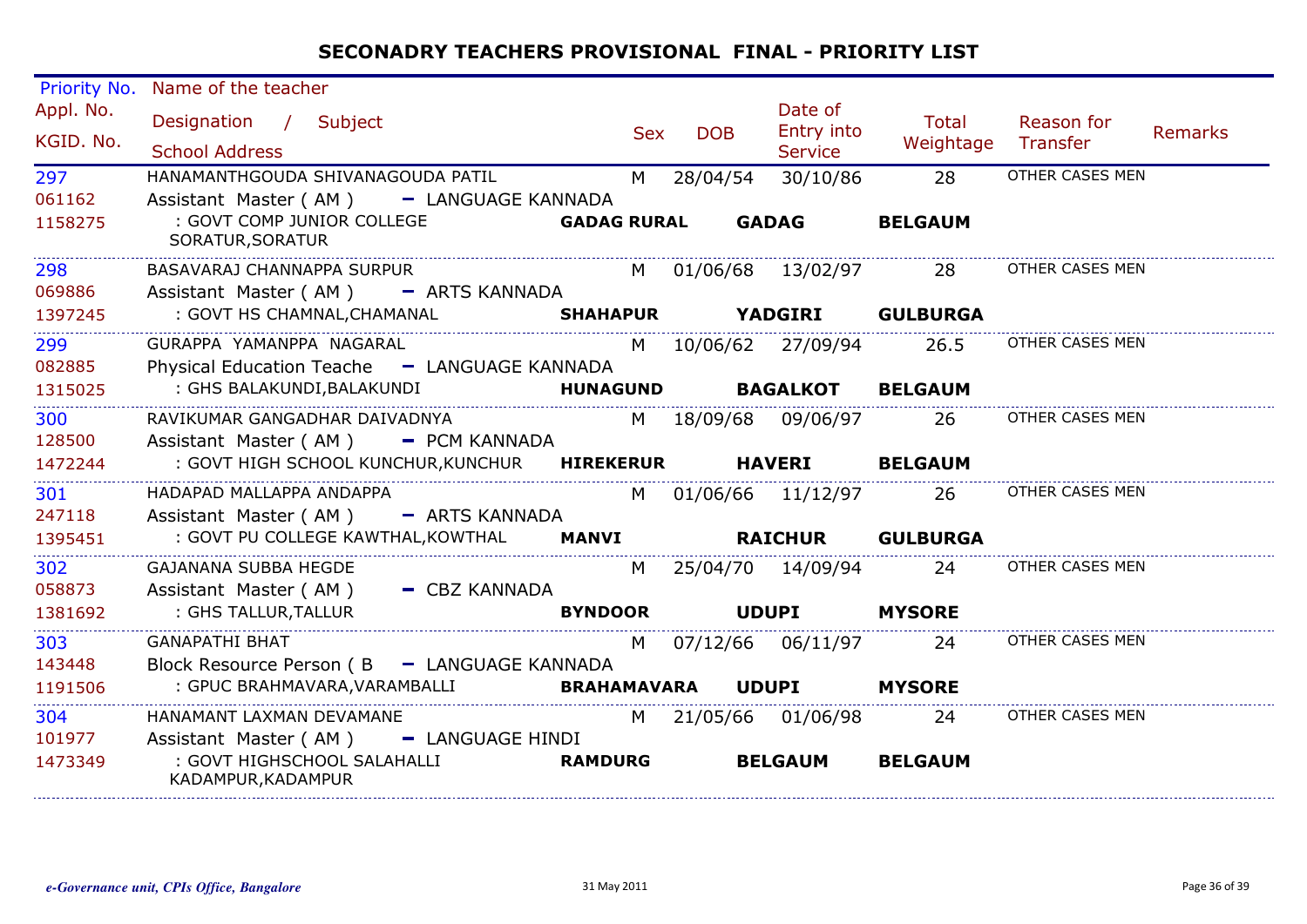| Priority No. | Name of the teacher                                                                                         |                  |            |            |                       |                            |                                        |         |
|--------------|-------------------------------------------------------------------------------------------------------------|------------------|------------|------------|-----------------------|----------------------------|----------------------------------------|---------|
| Appl. No.    | Designation / Subject                                                                                       |                  | <b>Sex</b> | <b>DOB</b> | Date of<br>Entry into | Total                      | Reason for                             | Remarks |
| KGID. No.    | <b>School Address</b>                                                                                       |                  |            |            | <b>Service</b>        | Weightage Transfer         |                                        |         |
| 305          | SHARANAPPA S SUNKAD                                                                                         |                  |            | M 01/07/71 |                       | 05/09/98 24                | OTHER CASES MEN                        |         |
| 004362       | Assistant Master (AM) - CBZ KANNADA                                                                         |                  |            |            |                       |                            |                                        |         |
| 1613006      | : P.U.COLLEGE<br>HOSABANDIHARLAPUR, BANDIHARLAPUR                                                           | <b>KOPPAL</b>    |            |            | <b>KOPPAL</b>         | <b>GULBURGA</b>            |                                        |         |
| 306          | ADIVEPPA GUNARI                                                                                             |                  |            |            |                       |                            | M 01/06/70 07/09/98 24 OTHER CASES MEN |         |
| 080403       | Assistant Master (AM) - PCM KANNADA                                                                         |                  |            |            |                       |                            |                                        |         |
| 1782490      |                                                                                                             |                  |            |            |                       | GANGAVATHI KOPPAL GULBURGA |                                        |         |
| 307          |                                                                                                             |                  |            |            |                       | 23                         | OTHER CASES MEN                        |         |
| 025479       | Assistant Master (AM) - PCM KANNADA                                                                         |                  |            |            |                       |                            |                                        |         |
| 1208597      | EXAMPLE THE NARAGUND, NARAGUND <b>NARAGUND GADAG BELGAUM</b> : GOVT G HS NARAGUND, NARAGUND <b>NARAGUND</b> |                  |            |            |                       |                            |                                        |         |
| 308          | BASAVARAJ M GARAWAD                                                                                         |                  |            |            |                       | M 22/06/63 17/11/88 22     | OTHER CASES MEN                        |         |
| 023468       | Assistant Master (AM) - ARTS KANNADA                                                                        |                  |            |            |                       |                            |                                        |         |
| 902065       | : GGJC ARASIKERE, ARASIKERE<br>ARASIKERE, ARASIKERE ARASIKERE HASSAN                                        |                  |            |            |                       | <b>MYSORE</b>              |                                        |         |
| 309          | UMESH VEERAPPA DHOTARAD                                                                                     |                  |            |            |                       |                            | M 14/04/68 08/01/97 22 OTHER CASES MEN |         |
| 118092       | Assistant Master (AM)<br>- ARTS KANNADA                                                                     |                  |            |            |                       |                            |                                        |         |
| 1428212      | : GOVT HIGH SCHOOL<br>CHIKKONATHI, CHIKKONATI                                                               | <b>HIREKERUR</b> |            |            | <b>HAVERI</b>         | <b>BELGAUM</b>             |                                        |         |
| 310          | MALLIKARJUN B PATIL                                                                                         |                  |            |            |                       |                            | M 03/06/69 15/06/99 22 OTHER CASES MEN |         |
| 026944       | Assistant Master (AM) - LANGUAGE ENGLISH                                                                    |                  |            |            |                       |                            |                                        |         |
| 1122746      | : GHS HEGGANDODDI, HEGGANDODDI SHORAPUR YADGIRI GULBURGA                                                    |                  |            |            |                       |                            |                                        |         |
| 311          | MALLIKARJUN B PATIL                                                                                         |                  |            |            | M 03/06/69 15/06/99   | 22                         | OTHER CASES MEN                        |         |
| 027406       | Assistant Master (AM) - LANGUAGE ENGLISH                                                                    |                  |            |            |                       |                            |                                        |         |
| 1122746      | : GHS HEGGANDODDI, HEGGANDODDI SHORAPUR YADGIRI GULBURGA                                                    |                  |            |            |                       |                            |                                        |         |
| 312          | MAHEBOOB A KASUTIGAR                                                                                        |                  |            |            |                       | M 23/07/64 26/12/89 21     | OTHER CASES MEN                        |         |
| 005904       | Assistant Master (AM) - CBZ URDU                                                                            |                  |            |            |                       |                            |                                        |         |
| 1099642      | : GOVT PU COLLEGE BOYS DEVDURGA, WARD 1 DEVADURGA RAICHUR                                                   |                  |            |            |                       | <b>GULBURGA</b>            |                                        |         |
| 313          | VEERAPPA SANGAPPA IRANNAVAR                                                                                 |                  |            |            | M 01/06/69 04/06/99   | 16                         | OTHER CASES MEN                        |         |
| 093782       | Assistant Master (AM) - LANGUAGE ENGLISH                                                                    |                  |            |            |                       |                            |                                        |         |
| 1777586      | : GHS YARGERA,YERGERI                                                                                       | <b>KUSTAGI</b>   |            |            |                       | KOPPAL GULBURGA            |                                        |         |
|              |                                                                                                             |                  |            |            |                       |                            |                                        |         |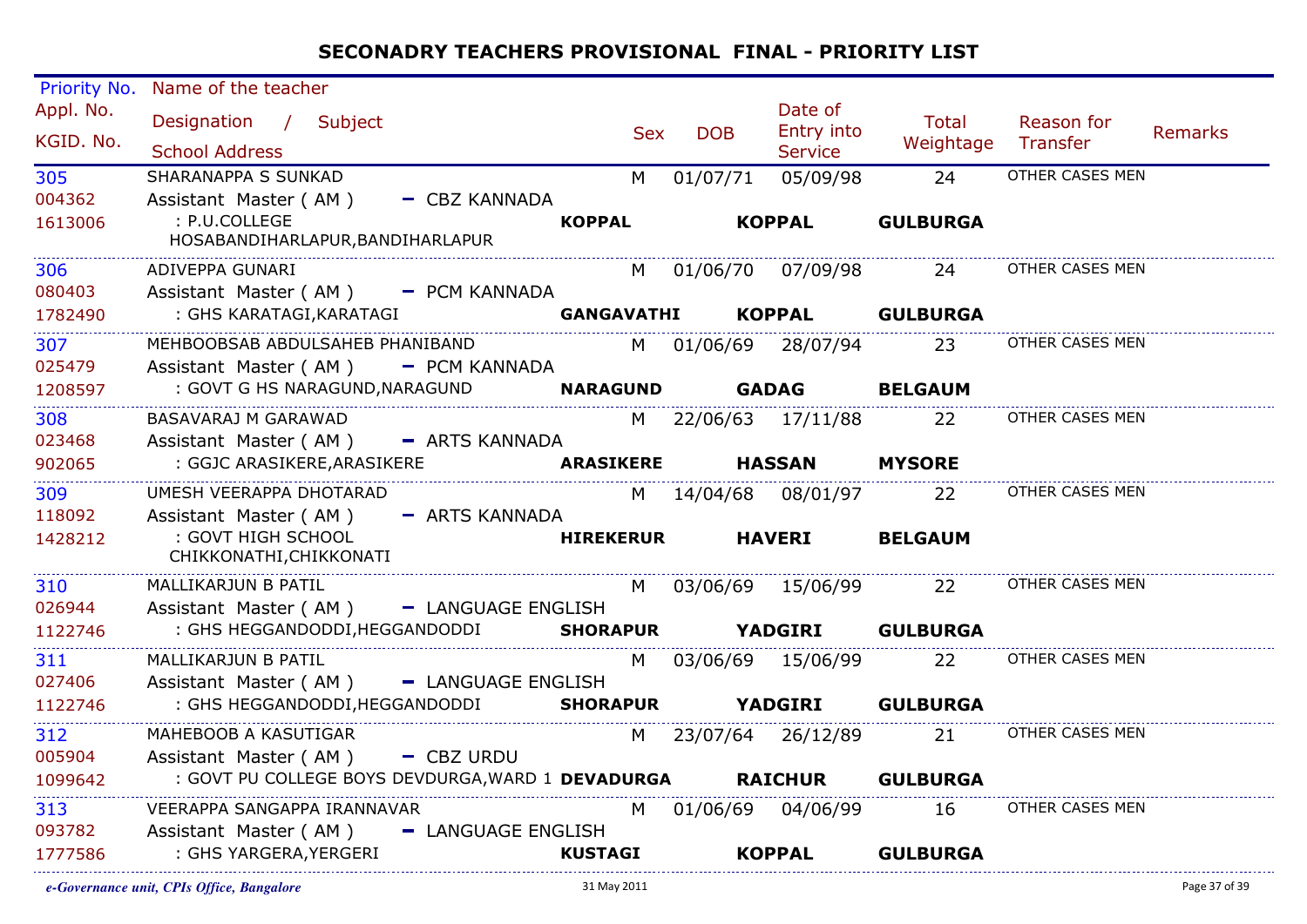| Priority No.           | Name of the teacher                                   |                                                |            |                                         |                                    |                        |                |
|------------------------|-------------------------------------------------------|------------------------------------------------|------------|-----------------------------------------|------------------------------------|------------------------|----------------|
| Appl. No.<br>KGID. No. | Designation / Subject<br><b>School Address</b>        | <b>Sex</b>                                     | <b>DOB</b> | Date of<br>Entry into<br><b>Service</b> | <b>Total</b><br>Weightage          | Reason for<br>Transfer | <b>Remarks</b> |
| 314                    | YALLAPPA RAMANNAVAR                                   | M                                              | 19/12/67   | 16/08/88                                | 14                                 | OTHER CASES MEN        |                |
| 212465                 | Assistant Master (AM) - ARTS KANNADA                  |                                                |            |                                         |                                    |                        |                |
| 1075022                | : GHS, KARKESHWARA, KAREKESHWARA                      | NARASIMHARAJAP CHIKKAMANG MYSORE<br><b>URA</b> |            |                                         |                                    |                        |                |
| 315                    | MOHAMMED ASLAM H HONGAL                               |                                                |            |                                         | M 22/07/70 05/07/97 13             | OTHER CASES MEN        |                |
| 246196                 | Education Co-Ordinator $($ - ARTS URDU                |                                                |            |                                         |                                    |                        |                |
| 1360812                | : BEO, SHIGGOAN, BEO, SHIGGOAN                        | <b>SHIGGOAN</b>                                |            | <b>HAVERI</b>                           | <b>BELGAUM</b>                     |                        |                |
| 316                    | ABDUL RAZAK ABDUL GAFFAR KITTUR                       |                                                |            | M 22/06/71 27/12/97                     | 12                                 | OTHER CASES MEN        |                |
| 230181                 | Assistant Master ( $AM$ ) - PCM URDU                  |                                                |            |                                         |                                    |                        |                |
| 1457653                | : GOVT URDU HIGH SCH<br>SHIGGAON, SHIGGAON WARD NO 14 | <b>SHIGGOAN</b>                                |            | <b>HAVERI</b>                           | <b>BELGAUM</b>                     |                        |                |
| 317                    | <b>IBRAHIM M KANDAGAL</b>                             |                                                |            | M 10/08/57 09/08/79                     | 10                                 | OTHER CASES MEN        |                |
| 030282                 | Assistant Master (AM) - ARTS KANNADA                  |                                                |            |                                         |                                    |                        |                |
| 474795                 | : GHS DEVAPUR, DEVAPUR                                | <b>SHORAPUR</b>                                |            | <b>YADGIRI</b>                          | <b>GULBURGA</b>                    |                        |                |
| 318                    | MALLAPPA Y SORATI                                     |                                                |            | M 22/07/71 03/02/95                     | 10                                 | OTHER CASES MEN        |                |
| 028188                 | Assistant Master (AM)<br>- LANGUAGE ENGLISH           |                                                |            |                                         |                                    |                        |                |
| 1280289                | : GHS-TELIGI, THELIGI                                 |                                                |            |                                         | HARAPANAHALLI DAVANAGERE BANGALORE |                        |                |
| 319                    | SIDDAPPA S HAVALAGI                                   |                                                |            | M 01/06/57 14/03/78                     | 8                                  | OTHER CASES MEN        |                |
| 177721                 | Assistant Master (AM) - ARTS KANNADA                  |                                                |            |                                         |                                    |                        |                |
| 551148                 | : GHS GATTARGA,GHATTARGA                              |                                                |            |                                         | <b>GULBURGA</b>                    |                        |                |
| 320                    | BASAPPA IRAPPA NAIK                                   | M                                              |            | 01/06/64 30/06/90                       | 6                                  | OTHER CASES MEN        |                |
| 145125                 | Assistant Master (AM) - LANGUAGE KANNADA              |                                                |            |                                         |                                    |                        |                |
| 1139558                | : GHS GOGANDABHAVI, JOGANDABHAVI SHORAPUR YADGIRI     |                                                |            |                                         | <b>GULBURGA</b>                    |                        |                |
| 321                    | BASAPPA IRAPPA NAIK                                   | M                                              |            | 01/06/64 30/06/90                       | 6                                  | OTHER CASES MEN        |                |
| 148873                 | Assistant Master (AM) - LANGUAGE KANNADA              |                                                |            |                                         |                                    |                        |                |
| 1139558                | : GHS GOGANDABHAVI,JOGANDABHAVI                       | <b>SHORAPUR</b>                                |            | <b>YADGIRI</b>                          | <b>GULBURGA</b>                    |                        |                |
|                        |                                                       |                                                |            |                                         |                                    |                        |                |